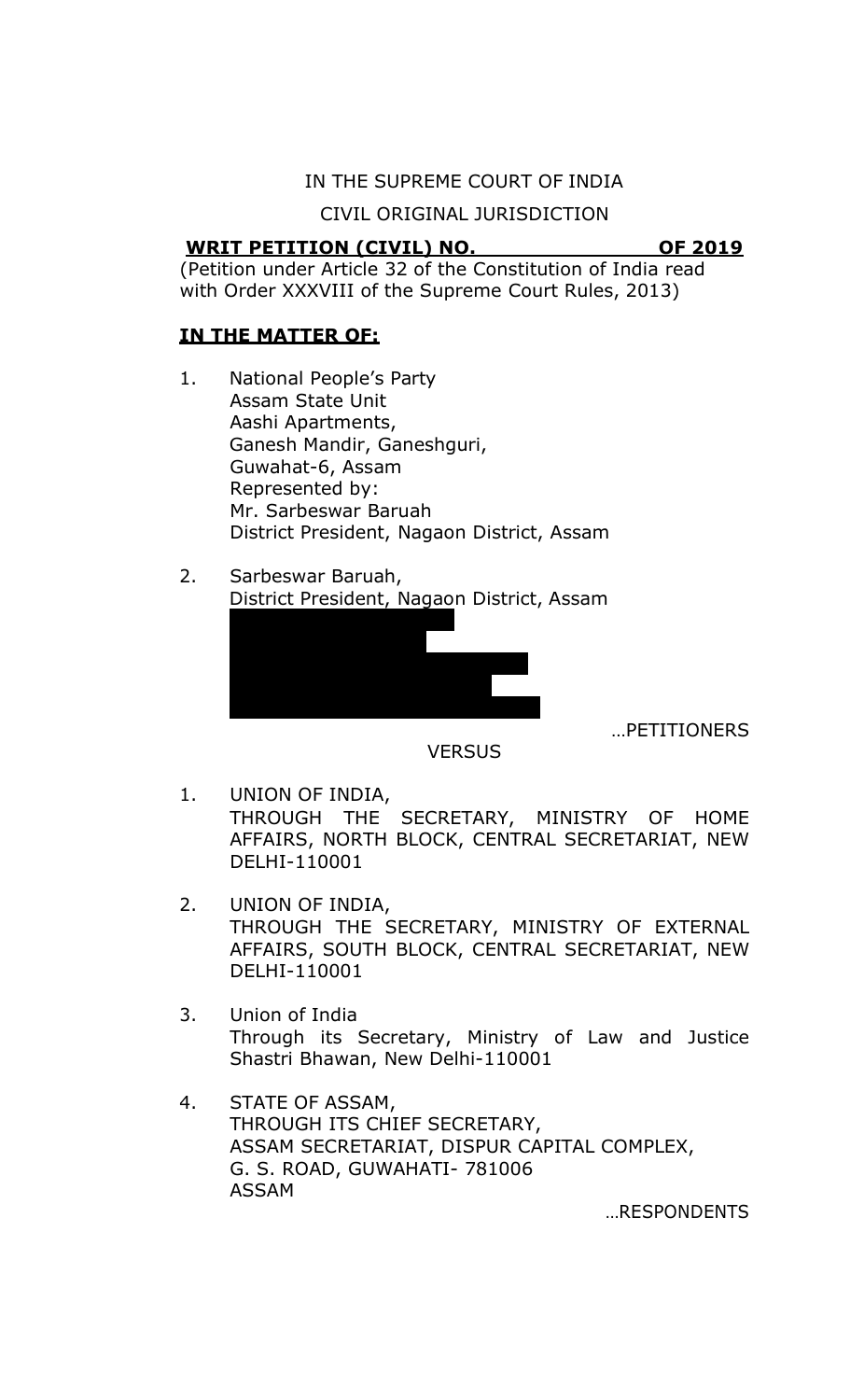**A WRIT PETITION UNDER ARTICLE 32 OF THE CONSTITUTION OF INDIA INTER ALIA CHALLENGING THE CITIZENSHIP (AMENDMENT) ACT, 2019 AND SEEKING ENFORCEMENT OF THE PETITIONERS' RIGHTS GUARANTEED UNDER PART III OF THE CONSTITUTION OF INDIA**

To

The Hon'ble Chief Justice of India and His Companion Justices of the Hon'ble Supreme Court of India.

The humble Petition of the Petitioners above named.

#### **MOST RESPECTFULLY SHEWETH:**

1. The present Petition has been preferred by the Petitioners herein in their personal as well as representative capacity for a large number of people living in Assam who have suffered and are still suffering the consequences of illegal immigration of Bangladeshi citizens in Assam, seeking enforcement of their fundamental rights guaranteed under the Constitution of India, inter alia including the rights contained in Articles 14, 15, 19, 21, 25, 29, 325, 326 and 355 of the Constitution of India. The present Petition inter alia challenges the Citizenship (Amendment) Act, 2019 as a whole, and/or specifically Sections 2, 3, 5 and 6 thereof, as discriminatory, arbitrary, illegal and against the basic structure of the Constitution.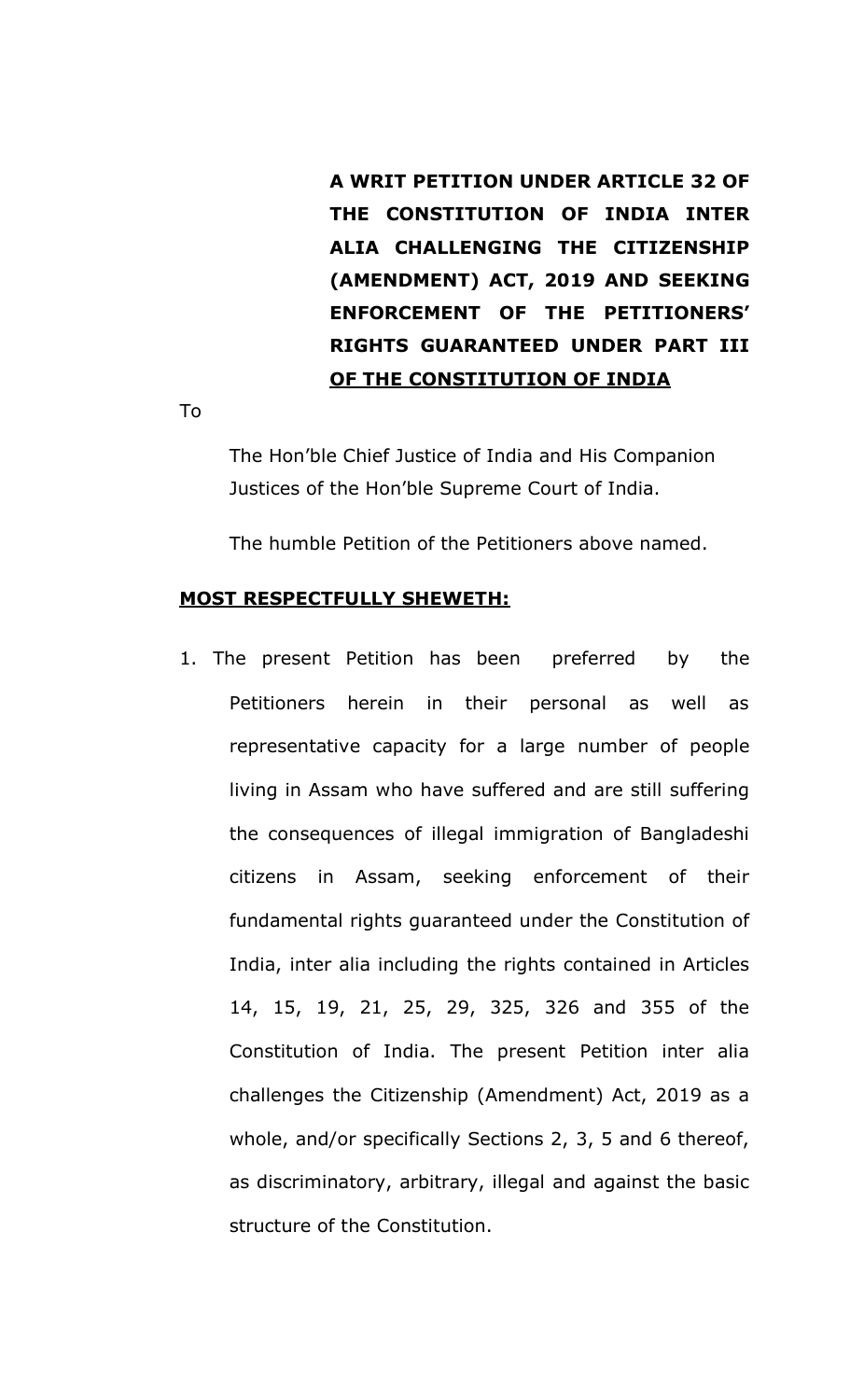# **ARRAY OF PARTIES**



pertinent to mention that the National People's Party, Meghalaya is supporting the Impugned Act considering the fact that inner permit is promised to the State of Meghalaya by the Central Government whereas such similar assurance is not coming for the entire State Assam and as such the Assam Unit of the National People's Party is opposing the Impugned Act as the same would have massive threat on the State.

- 2. The Petitioners do not have any personal interest or any personal gain or private motive or any other oblique reason in filing this Writ Petitioner in Public Interest. The Petitioner has not been involved in any other civil or criminal or revenue litigation, which could have legal nexus with the issues involved in the present Petition.
- 3. Respondent No. 1 is the Union of India, through the Ministry of Home Affairs and Respondent No. 2 is the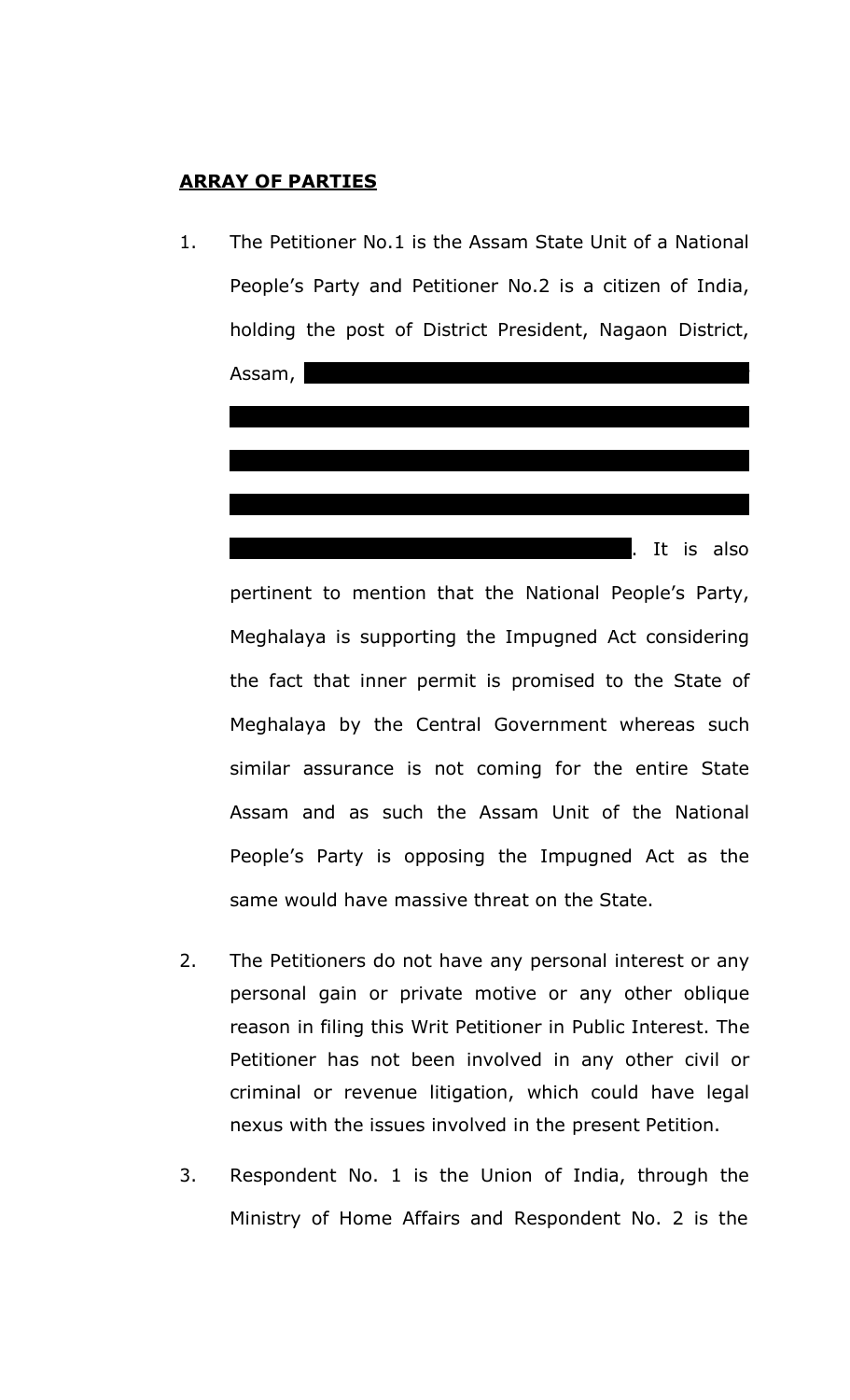Ministry of External Affairs of the Union of India. The Union of India has enacted the Citizenship (Amendment) Act, 2019, which is currently under challenge in the present Writ Petition. Union of India was a signatory to the Assam Accord. Respondent No. 3 is the State of Assam, which was also one of the signatories to the Assam Accord. All the three Respondents are proper and necessary parties to the present Petition and are likely to be affected by the orders sought in the present Petition.

- 4. The Petitioners, through the present writ petition, are invoking the civil original writ jurisdiction of this Hon'ble Court to seek issuance of a writ, order or direction of like nature against the Respondents herein inter alia to quash the Citizenship (Amendment) Act, 2019 as a whole or Section 2, 3, 5 and 6 thereof, being unconstitutional and in violation of several provisions of the Constitution of India.
- 5. The Petitioners have no other equally efficacious remedy except to approach this Hon'ble Court by way of present Writ Petition. All annexures annexed to the Writ Petition are true copies of their respective originals.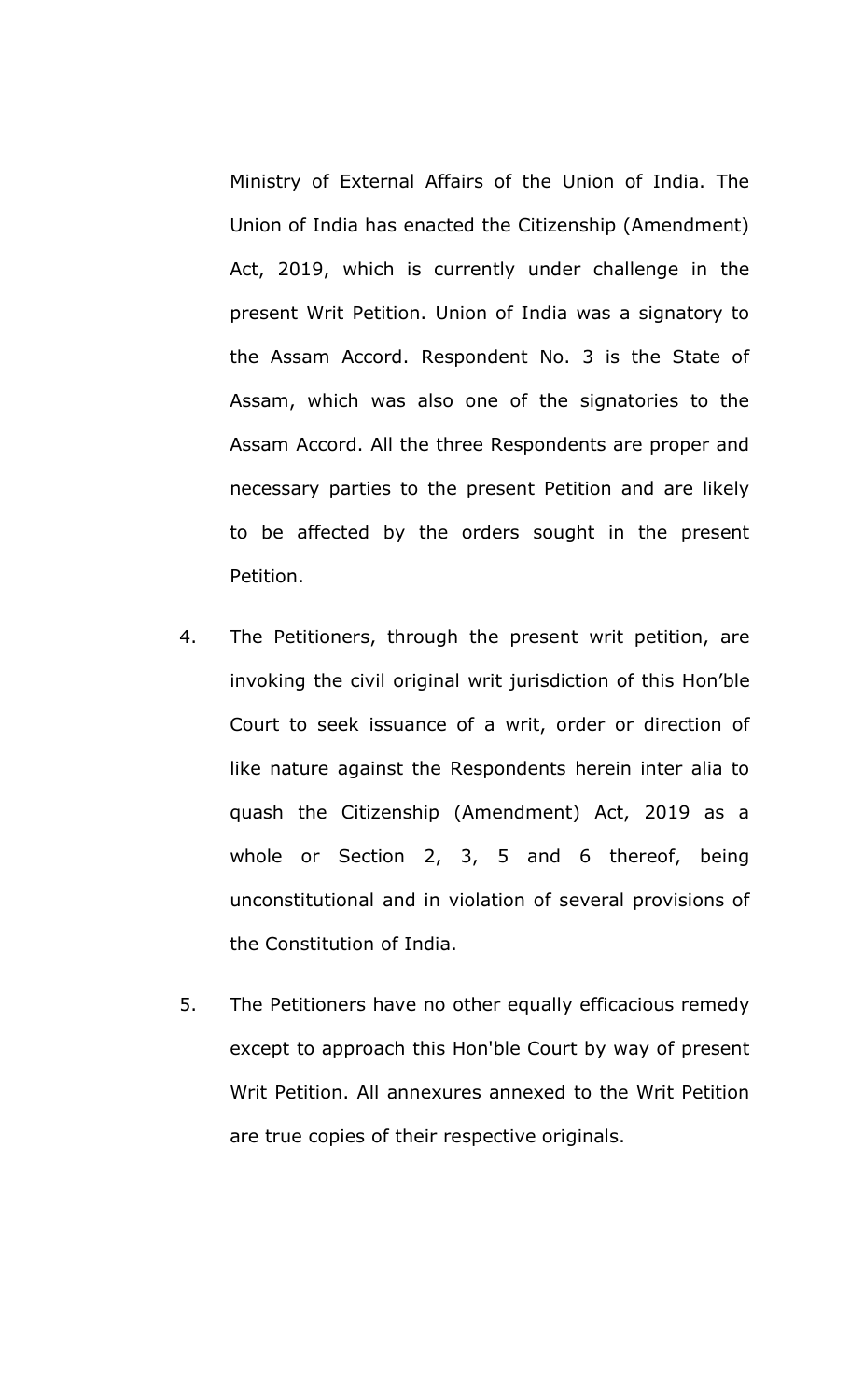6. That the Petitioners herein have never approached this Hon'ble Court or any other Court seeking a relief similar to the relief sought for in the present writ petition.

#### **BRIEF FACTS OF THE CASE**

- 7. That In 1935, when the Government of India Act was promulgated, Assam was, Under Section 46(1), stated to be a Governor's province. It was in this scenario that the Foreigners Act of 1946 was enacted under which the burden of proving whether a person is or is not a foreigner lies upon such person. At the commencement of the Constitution of India, Article 5 stated that every person who has his domicile in the territory of India and who was either born in the territory of India; or either of whose parents were born in the territory of India; or who has been ordinarily resident in the territory of India for not less than 5 years immediately preceding such commencement shall be a citizen of India.
- 8. At this stage, the Immigrants (Expulsion from Assam) Act, 1950 was enacted to protect the indigenous inhabitants of Assam. The statement of objects and reasons of this Act says "during the last few months a serious situation had arisen from the immigration of a very large number of East Bengal residents into Assam. Such large migration is disturbing the economy of the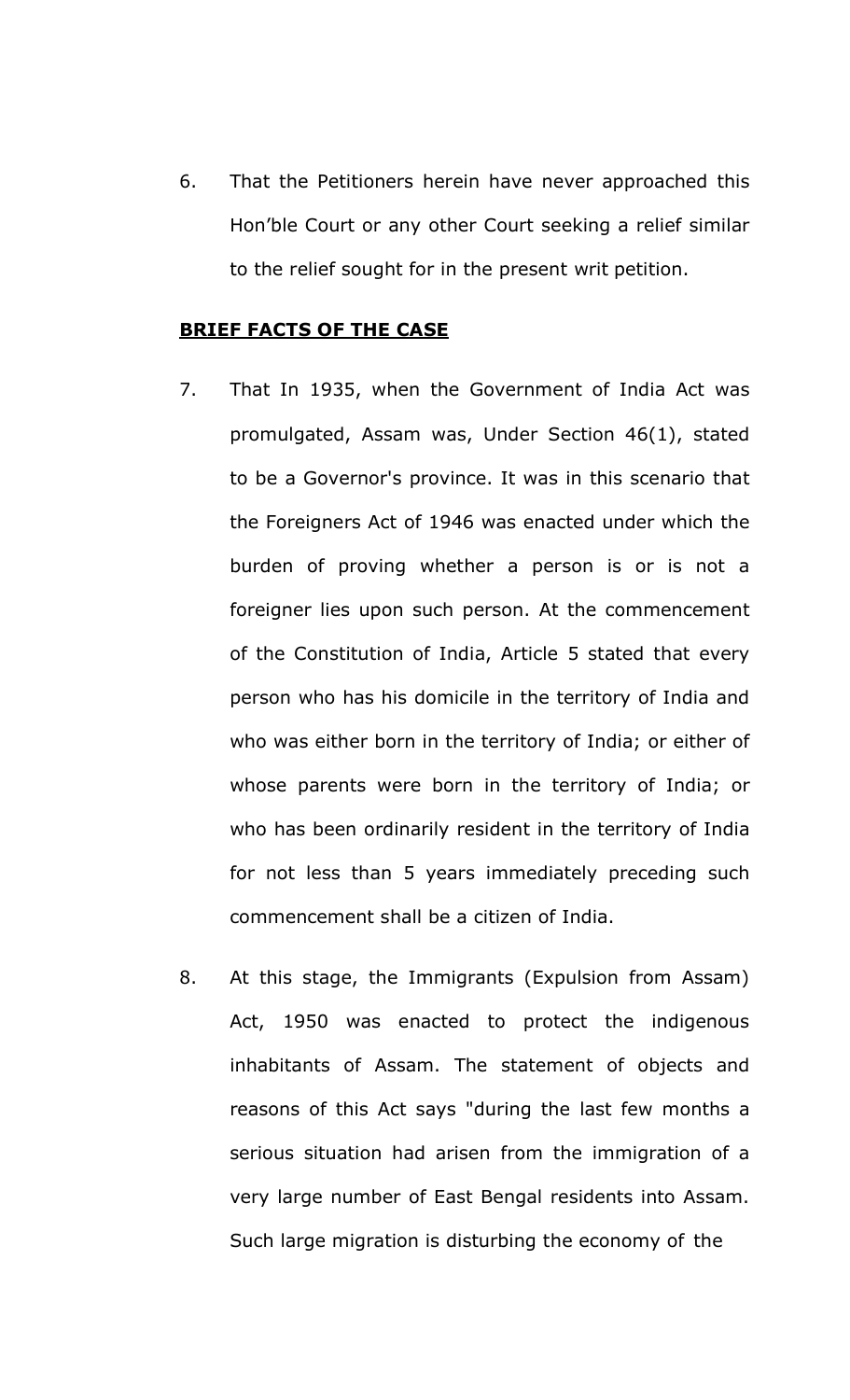province, besides giving rise to a serious law and order problem. The bill seeks to confer necessary powers on the Central Government to deal with the situation."

- 9. That Between 1948 and 1971, there were large scale migrations from East Pakistan to Assam. As is well known, West Pakistan commenced hostilities against East Pakistan on 25th March, 1971 culminating in the war which dismembered the two parts of Pakistan and in which a new nation, Bangladesh, was born.
- 10. That Bangladesh and India share a 4,096-kilometer international border, the fifth-longest land border in the world. Out of the said border, 262 kms fall in the State of Assam and 92 kms of the border in the State of Assam is riverine. It is respectfully submitted by the Petitioners that large scale illegal migration from Bangladesh over several decades has been altering the demographic complexion of the State of Assam. It poses a grave threat both to the identity of the Assamese people and to national security. Illegal migration into Assam was the core issue behind the Assam student movement. It was also the prime contributory factor behind the outbreak of insurgency in the State.
- 11. That given the continuing influx of illegal migrants from Bangladesh into Assam, the All Assam Students Union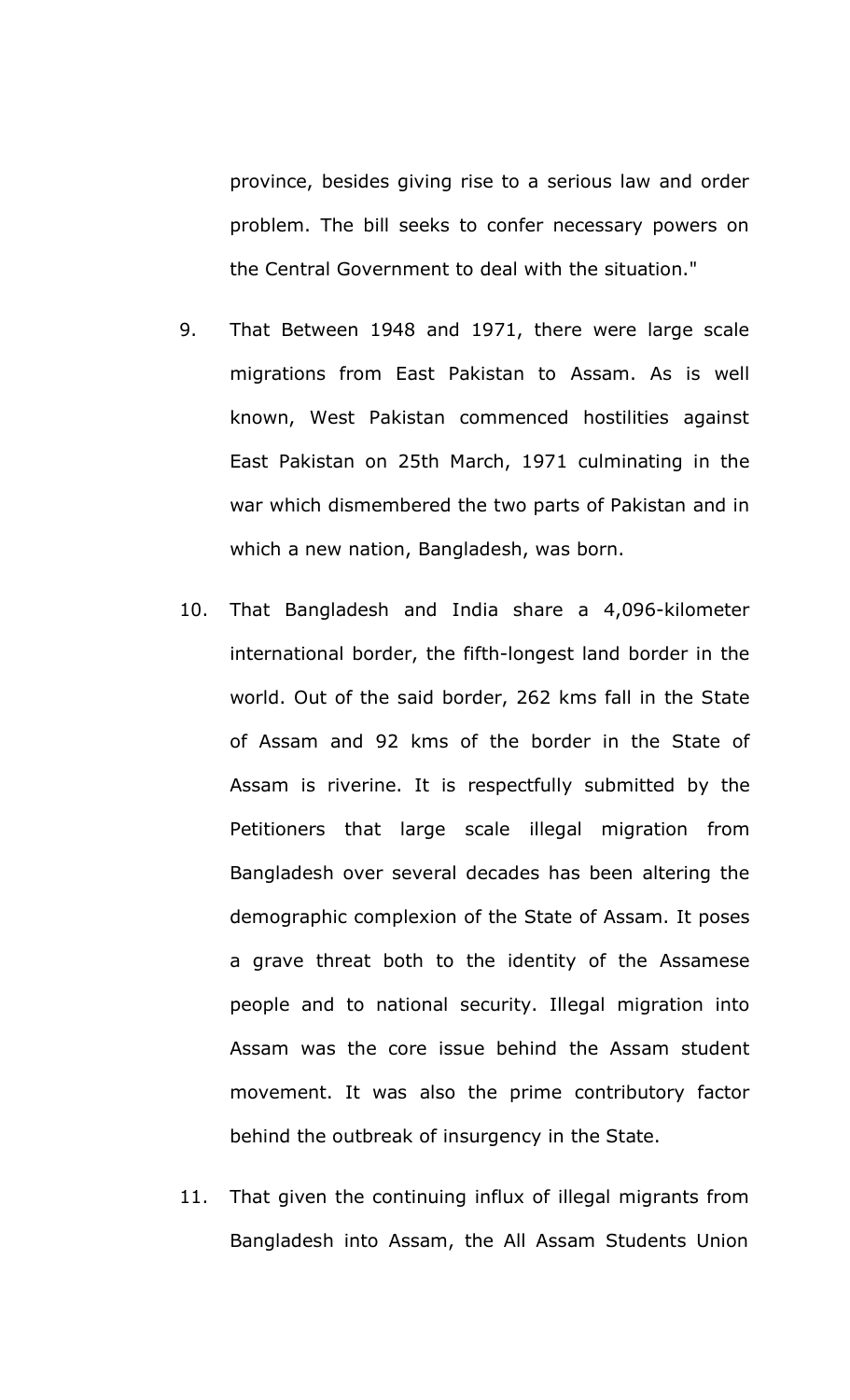first submitted a memorandum to the then Prime Minister of India (in 1980) inviting her urgent attention to this issue. As a result of such representations, Parliament enacted the Illegal Migrants (Determination by Tribunal) Act, 1983. This Act was made applicable only to Assam and was expected to be a measure which speeded up the determination of illegal migrants in the State of Assam with a view to their deportation. Not being satisfied with this parliamentary measure, and in view of large scale agitations in the State of Assam, an accord was signed known as the "Assam Accord" on 15th August, 1985 between the AASU, AAGSP and the Central and the State Governments.

12. The Assam Accord (1985) was a Memorandum of Settlement signed between representatives of the Government of India, State of Assam, the Petitioner No. 1 and other representative organisations in New Delhi on 15.08.1985. The Accord brought an end to the agitation and paved the way for the leaders of the agitation to form a political party and a government in the state of Assam soon thereafter. The signatories to the Assam Accord were Prafulla Kumar Mahanta (President, AASU), Bhrigu Kumar Phukan (General Secretary, AASU), Biraj Sharma, (General Secretary, All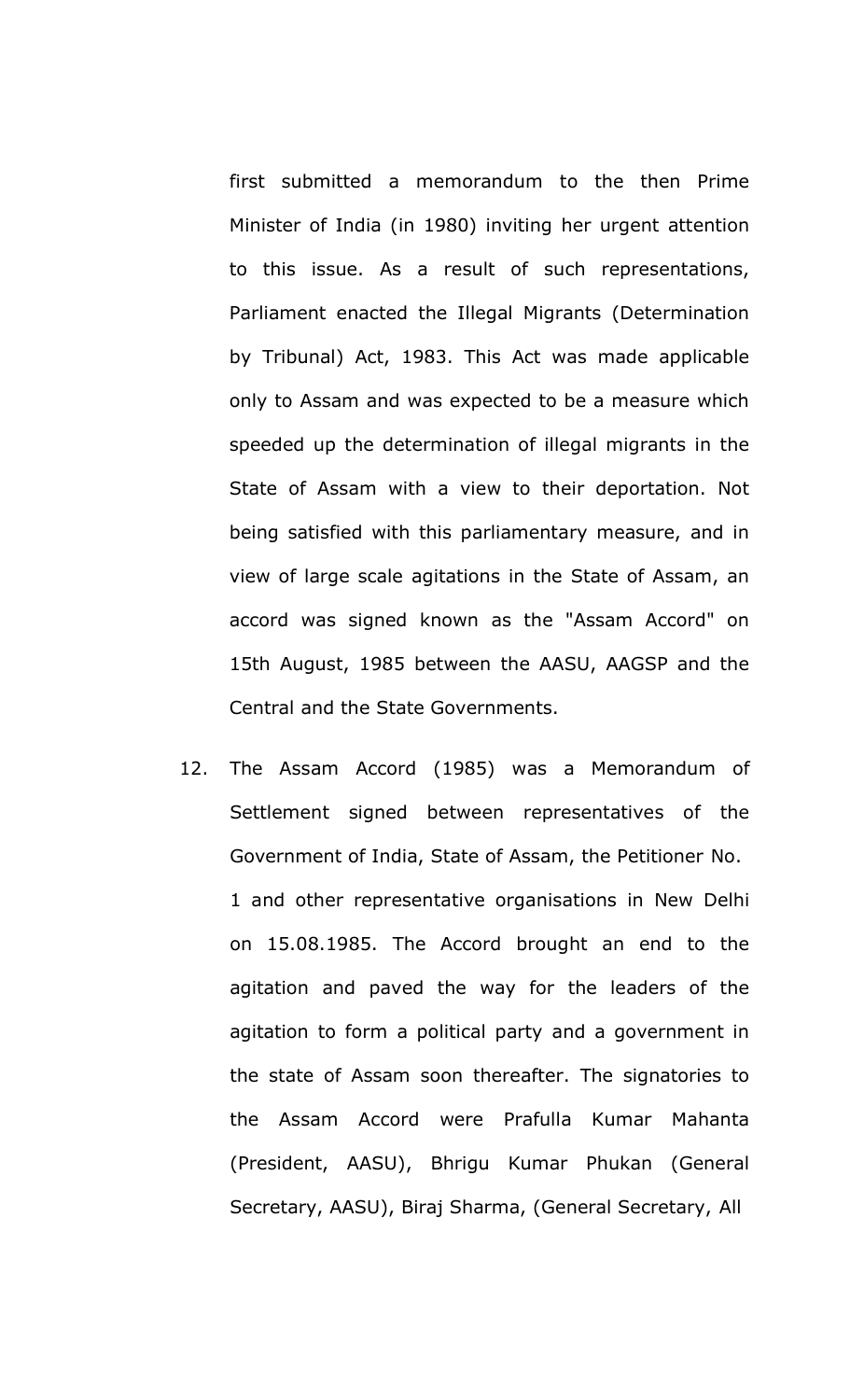Assam Ganam Sangram Parishad), R.D. Pradhan, Home Secretary, Government of India, P.P. Trivedi, Chief Secretary, Government of Assam. The Assam Accord was signed in the presence of Mr. Rajiv Gandhi, the then Prime Minister of India. The Accord received widespread acceptance. The political party formed by the leaders of the agitation, namely, Asom Gana Parishad (AGP), contested elections and formed the government in the elections held immediately thereafter. It may be mentioned that although the Assam Accord brought an end to the agitation, some of the vital clauses are yet to be implemented. The Assam Accord reads as under:

*"ASSAM ACCORD*

*15th August, 1985*

*(Accord between AASU, AAGSP, Central and State Government on the Foreigner Problem Issue)*

*MEMORANDUM of SETTLEMENT*

*1. Government have all along been most anxious to find a satisfactory solution to the problem of Foreigners in Assam. The All Assam Students' Union (AASU) and the All Assam Gana Sangram Parishad (AAGSP) have also expressed their Keenness to find such a solution.*

*2. The AASU through their Memorandum dated 2nd February, 1980 presented to the Late Prime Minister Smt. Indira Gandhi, conveyed their profound sense of apprehensions regarding the continuing influx of foreign*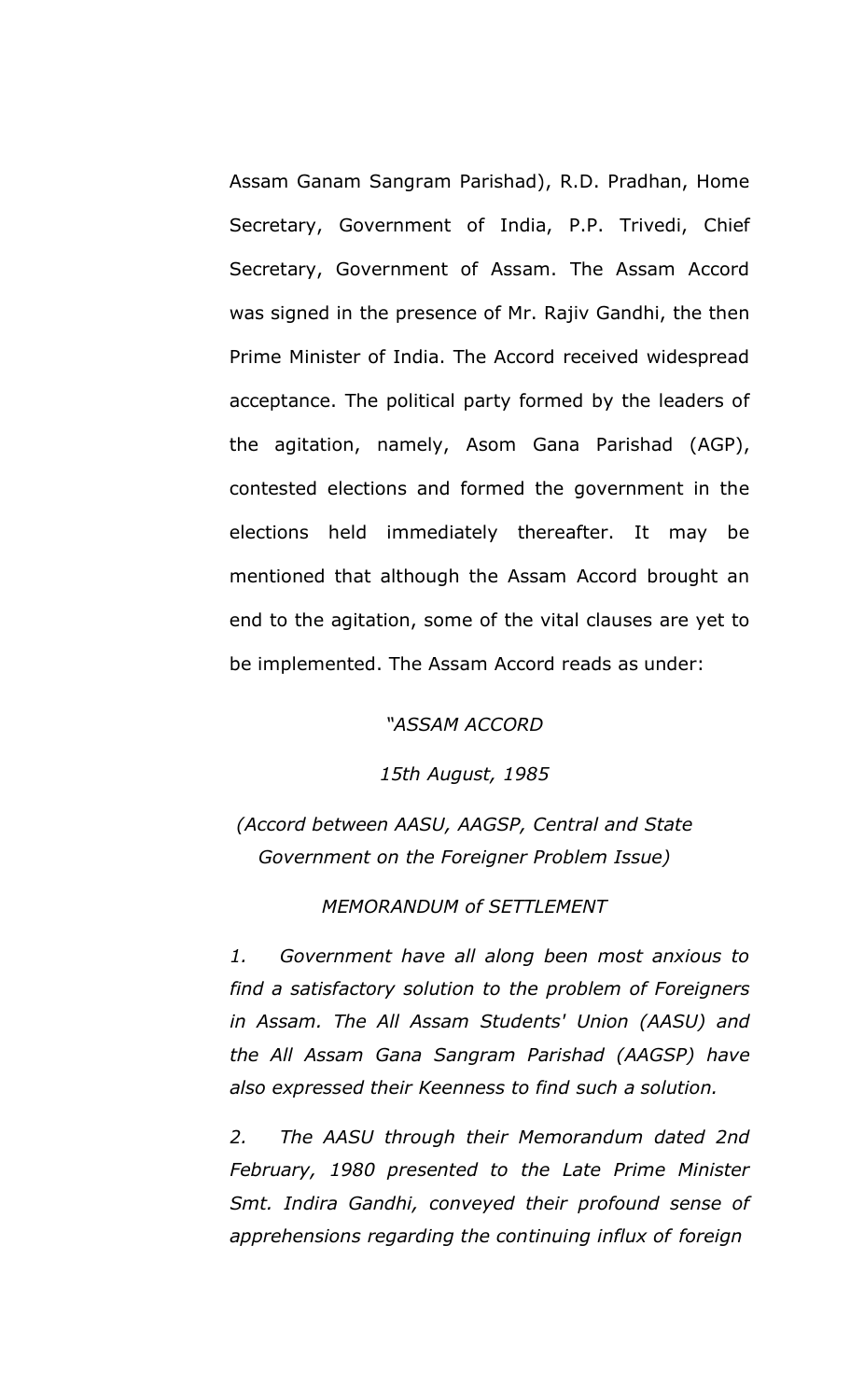*nationals into Assam and the fear about adverse affects upon the political, social, cultural and economic life of the State.*

*3. Being fully alive to the genuine apprehensions of the people of Assam, the then Prime Minister initiated the dialogue with the AASU/AAGSP. Subsequently, talks were held at the Prime Minister's and Home Ministers levels during the period 1980-83. Several rounds of informal talks were held during 1984. Formal discussions were resumed in March, 1985.*

*4. Keeping all aspects of the problem including constitutional and legal provision, international agreements, national commitments and humanitarian considerations, it has been decided to proceed as follows:*

*FOREIGNERS ISSUE:*

*5.*

*1. For purpose of detection and deletion of foreigners, 1-1-1966 shall be the base date and year.*

*2. All persons who came to Assam prior to 1-1- 1966, including those amongst them whose names appeared on the electoral rolls used in 1967 elections, shall be regularized.*

*3. Foreigners who came to Assam after 1-1- 1966 (inclusive) and upto 24th March, 1971 shall be detected in accordance with the provisions of the Foreigners Act, 1946 and the Foreigners (Tribunals) Order, 1939.*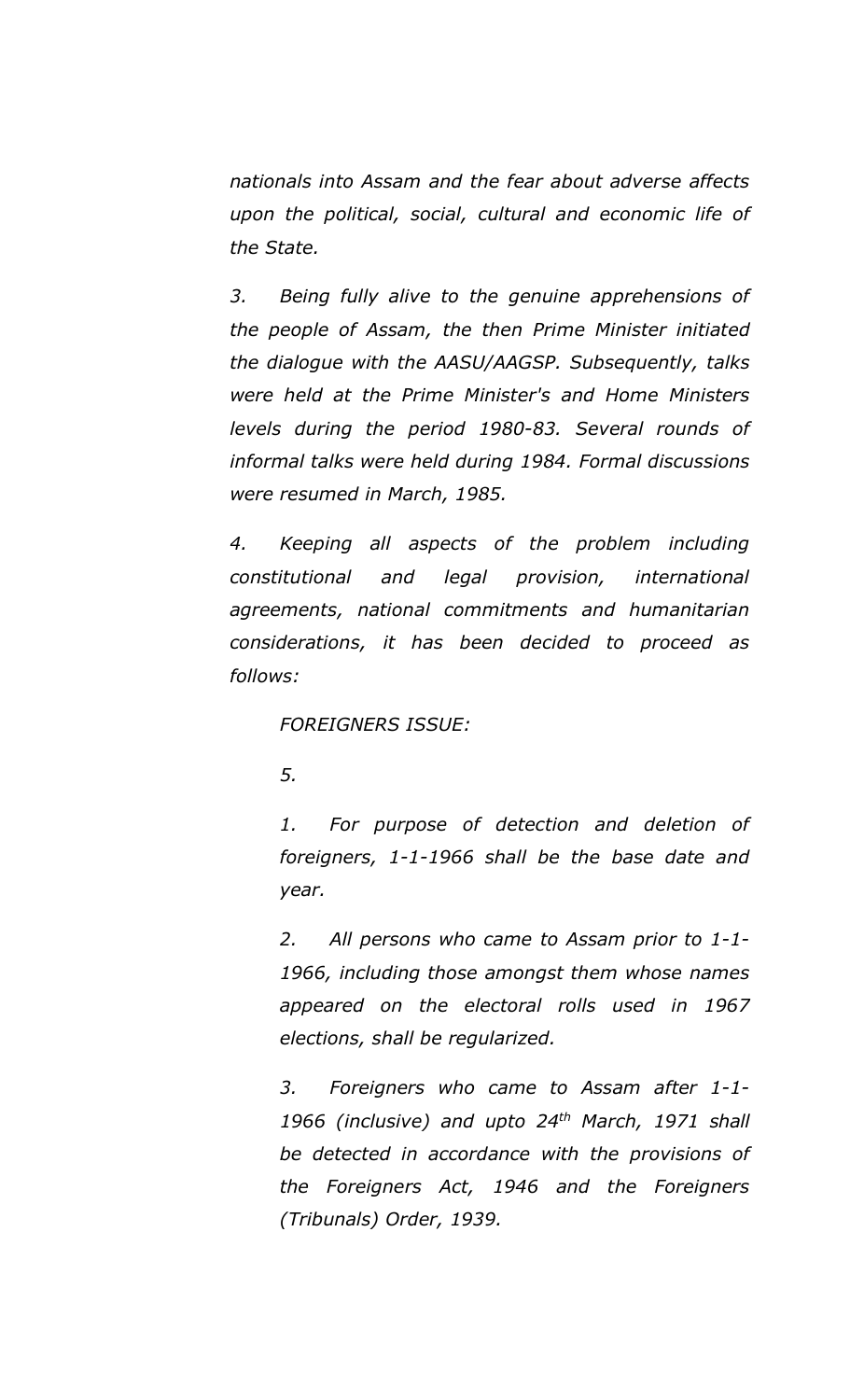*4. Names of foreigners so detected will be deleted from the electoral rolls in force. Such persons will be required to register themselves before the Registration Officers of the respective districts in accordance with the provisions of the Registration of Foreigners Act, 1939 and the Registration of Foreigners Rules, 1939.*

*5. For this purpose, Government of India will undertake suitable strengthening of the governmental machinery.*

*6. On the expiry of the period of ten year following the date of detection, the names of all such persons which have been deleted from the electoral rolls shall be restored.*

*7. All persons who were expelled earlier, but have since re-entered illegally into Assam, shall be expelled.*

*8. Foreigners who came to Assam on or after March 25, 1971 shall continue to be detected, deleted and expelled in accordance with the law. Immediate and practical steps shall be taken to expel such foreigners.*

*9. The Government will give due consideration to certain difficulties express by the AASU/AAGSP regarding the implementation of the Illegal Migrants (Determination by Tribunals) Act, 1983.*

*Safeguards and Economic Development:*

*6. Constitutional, legislative and administrative safeguards, as may be appropriate, shall be*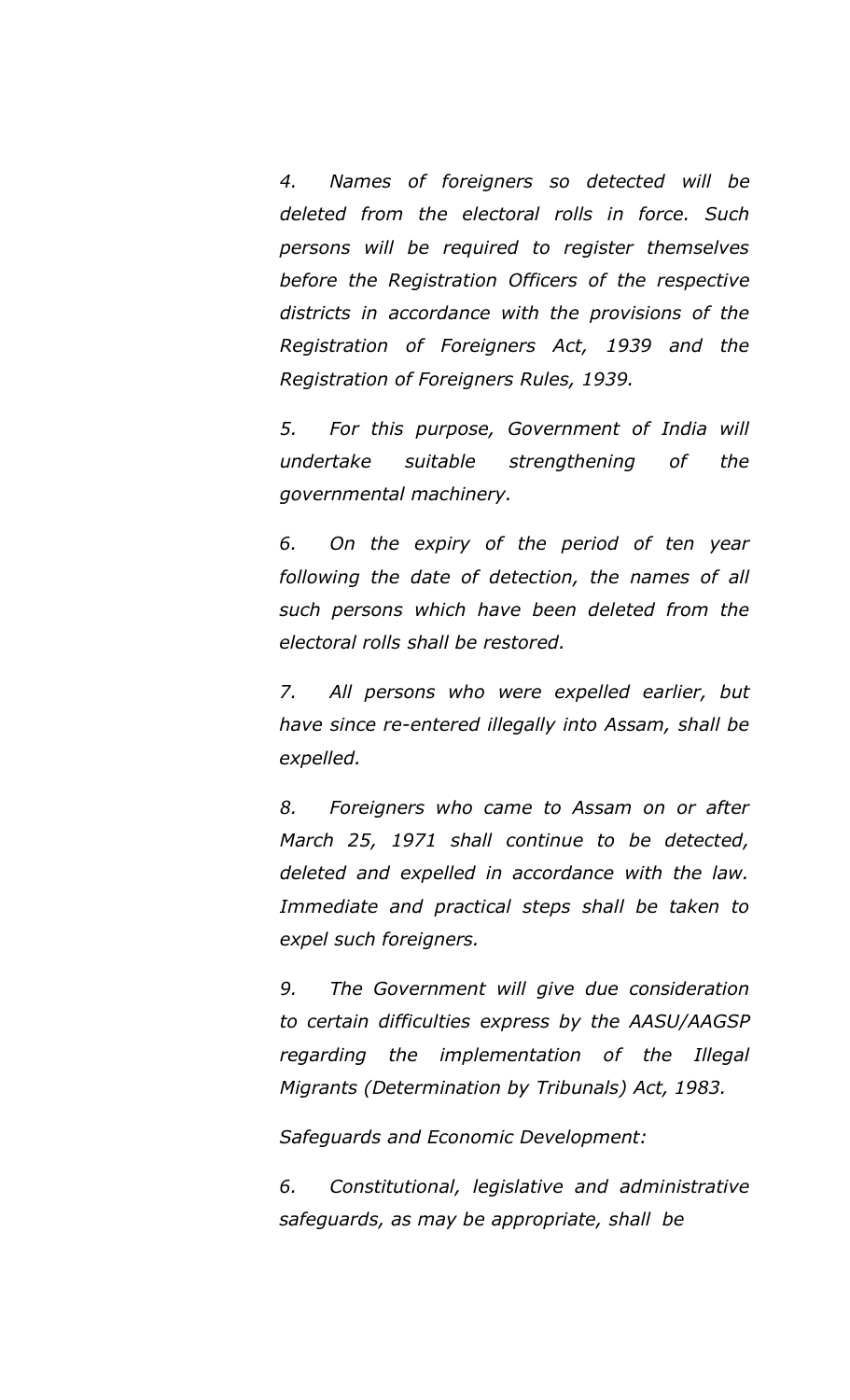*provided to protect, preserve and promote the cultural, social, linguistic identity and heritage of the Assamese people.*

*7. The Government takes this opportunity to renew their commitment for the speedy all round economic development of Assam, so as to improve the standard of living of the people. Special emphasis will be placed on the education and Science & Technology through establishment of national institutions.*

## *Other Issues:*

*1. The Government will arrange for the issue of citizenship certificate in future only by the authorities of the Central Government.*

*2. Specific complaints that may be made by the AASU/AAGSP about irregular issuance of Indian Citizenship Certificates (ICC) will be looked into.*

*9.*

*1. The international border shall be made secure against future infiltration by erection of physical barriers like walls barbed wire fencing and other obstacles at appropriate places. Patrolling by security forces on land and riverine routes all along the international border shall be adequately intensified. In order to further strengthen the security arrangements, to prevent effectively future infiltration, an adequate number of check posts shall be set up.*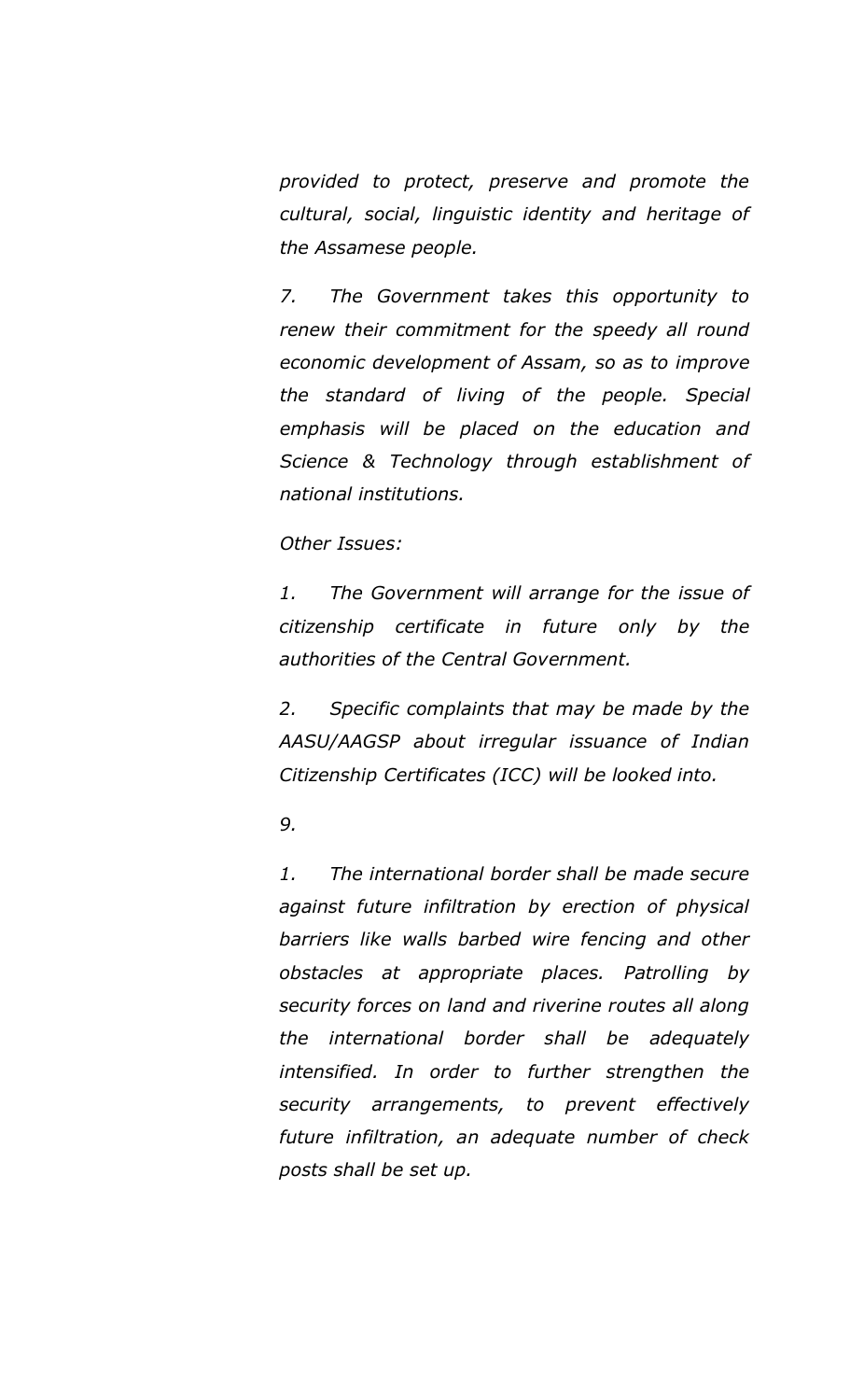*2. Besides the arrangements mentioned above and keeping in view security considerations, a road all along the international border shall be constructed so as to facilitate patrolling by security forces. Land between border and the road would be kept free of human habitation, wherever possible. Riverine patrolling along the international border would be intensified. All effective measures would be adopted to prevent infiltrators crossing or attempting to cross the international border.*

*10. It will be ensured that relevant laws for prevention of encroachment of government lands and lands in tribal belts and blocks are strictly enforced and unauthorized encroachers evicted as laid down under such laws.*

*11. It will be ensured that the law restricting acquisition of immovable property by foreigners in Assam is strictly enforced.*

*12. It will be ensured that Birth and Death Registers are duly maintained.*

*Restoration of Normalcy:*

*13. The All Assam Students Unions (AASU) and the All Assam Gana Sangram Parishad (AAGSP) call off the agitation, assure full co-operation and dedicate themselves towards the development of the Country.*

*14. The Central and the State Government have agreed to:*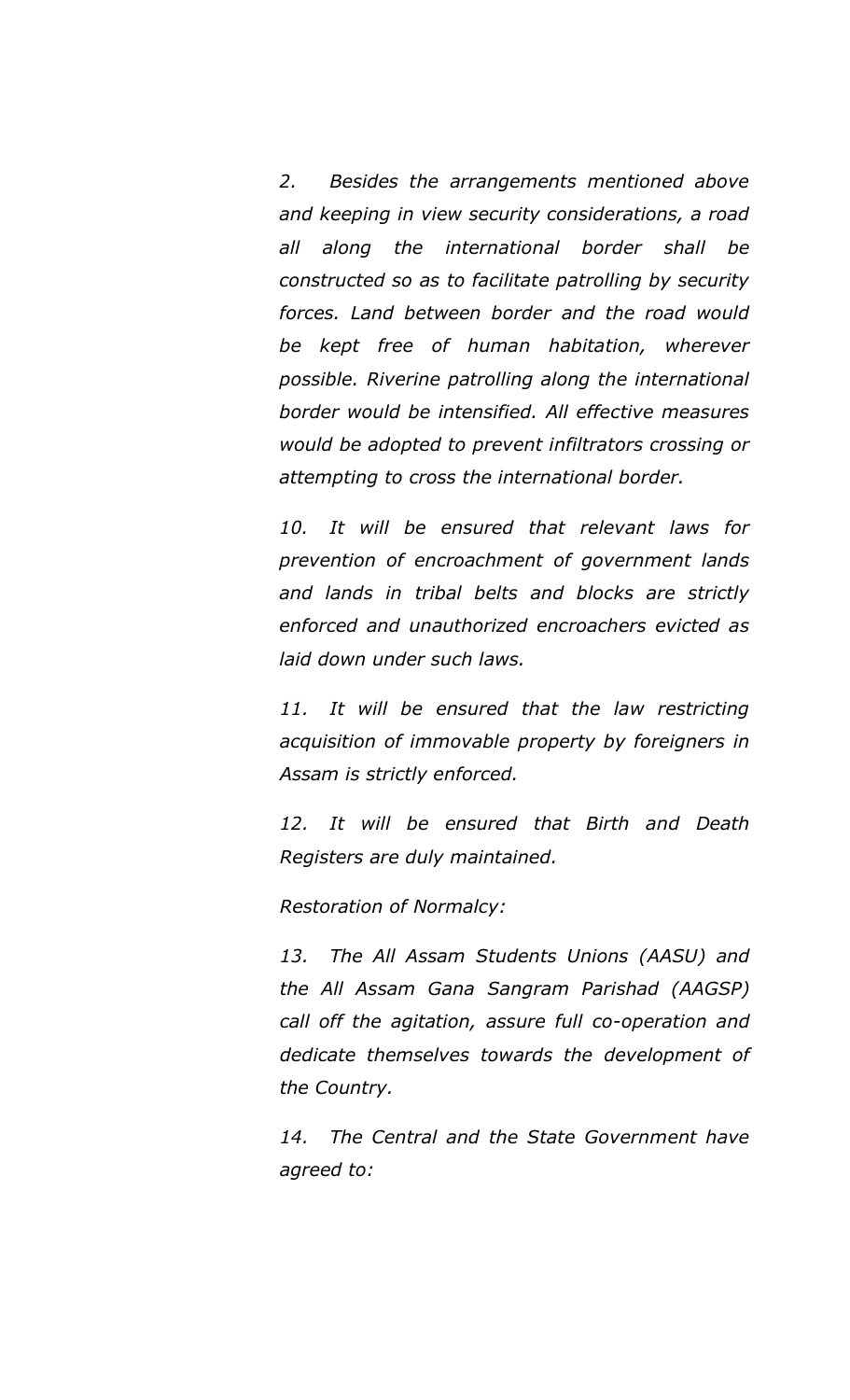*1. Review with sympathy and withdraw cases of disciplinary action taken against employees in the context of the agitation and to ensure that there is no victimization;*

*2. Frame a scheme for ex-gratia payment to next of kin of those who were killed in the course in the agitation.*

*3. Give sympathetic consideration to proposal for relaxation of upper age limit for employment in public service in Assam, having regard to exceptional situation that prevailed in holding academic and competitive examinations etc. in the context of agitation in Assam:*

*4. Undertake review of detention cases, if any, as well as cases against persons charged with criminal offences in connection with the agitation, except those charged with commission of heinous offences.*

*5. Consider withdrawal of the prohibitory orders/notifications in force, if any:*

*15. The Ministry of Home Affairs will be the nodal Ministry for the implementation of the above."*

13. It was in pursuance of this accord that Section 6A was inserted in the Citizenship Act in 1985. The Statement of Objects and Reasons of the Act specifically states that it is legislation required to give effect to the Assam Accord. It was inserted into the Citizenship Act, 1955, via Act 65 of 1985 with effect from 07.12.1985. Section 6A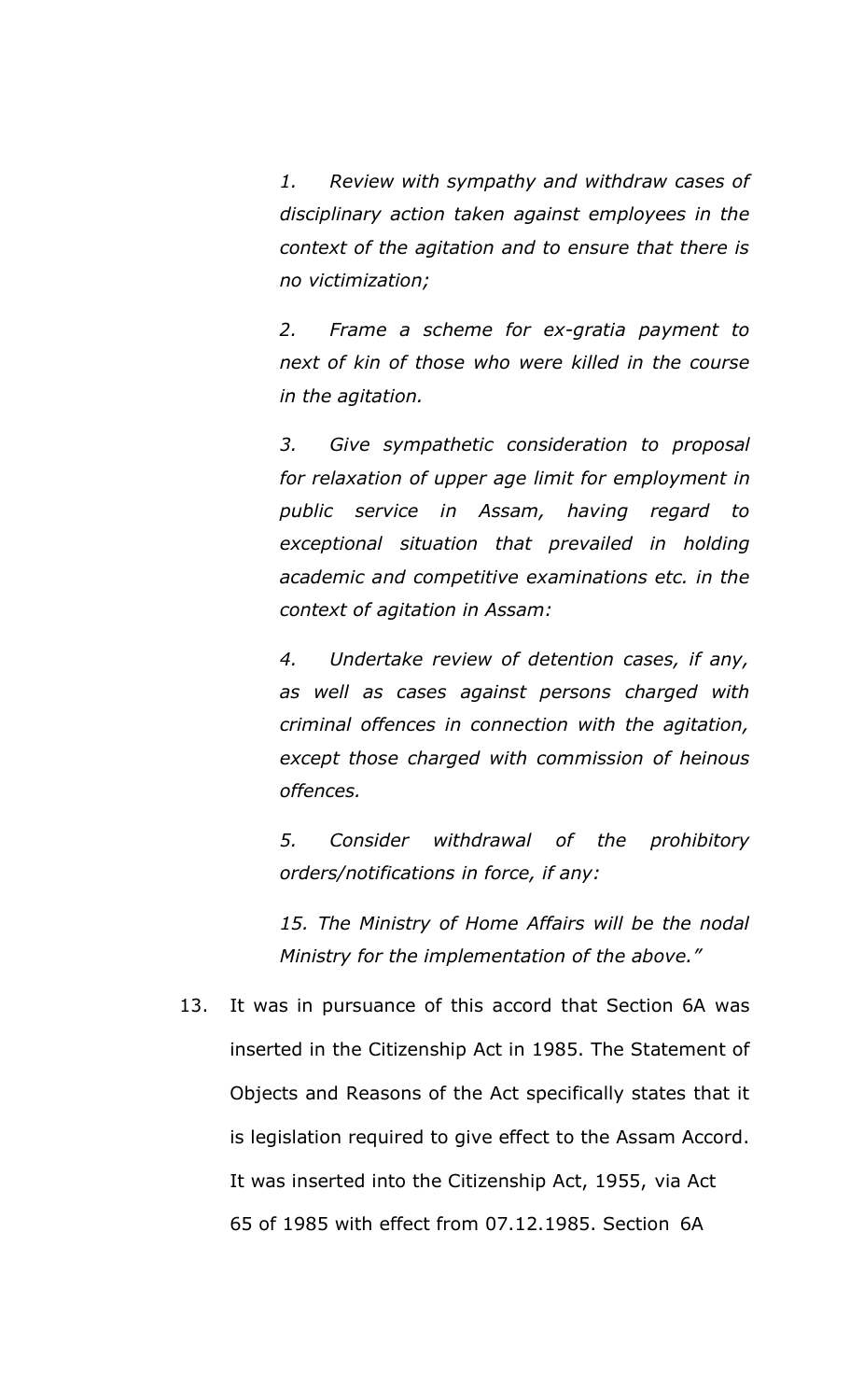provides that, notwithstanding anything contained in any other law for the time being in force,

- a. all persons of Indian origin who came into Assam from the territories included in Bangladesh immediately before the commencement of the Citizenship (Amendment) Act, 1985 (including such of those whose names were included in the electoral rolls used for the purposes of the General Election to the House of the people held in 1967) before 01.01.1966, and who have been ordinarily resident in Assam since the date of their entry into Assam, shall be deemed to be citizens of India;
- b. all persons of Indian origin who came to Assam from the territories included in Bangladesh immediately before the commencement of the Citizenship (Amendment) Act, 1985, on or after 01.01.1966 but before 25.03.1971, and have been ordinarily resident in Assam and have been detected to be a foreigner, shall register with the Registering Authority and their names, if included in the electoral roll for any Assembly/Parliamentary Constituency in force on the date of such detection, shall be deleted therefrom for a period of 10 years.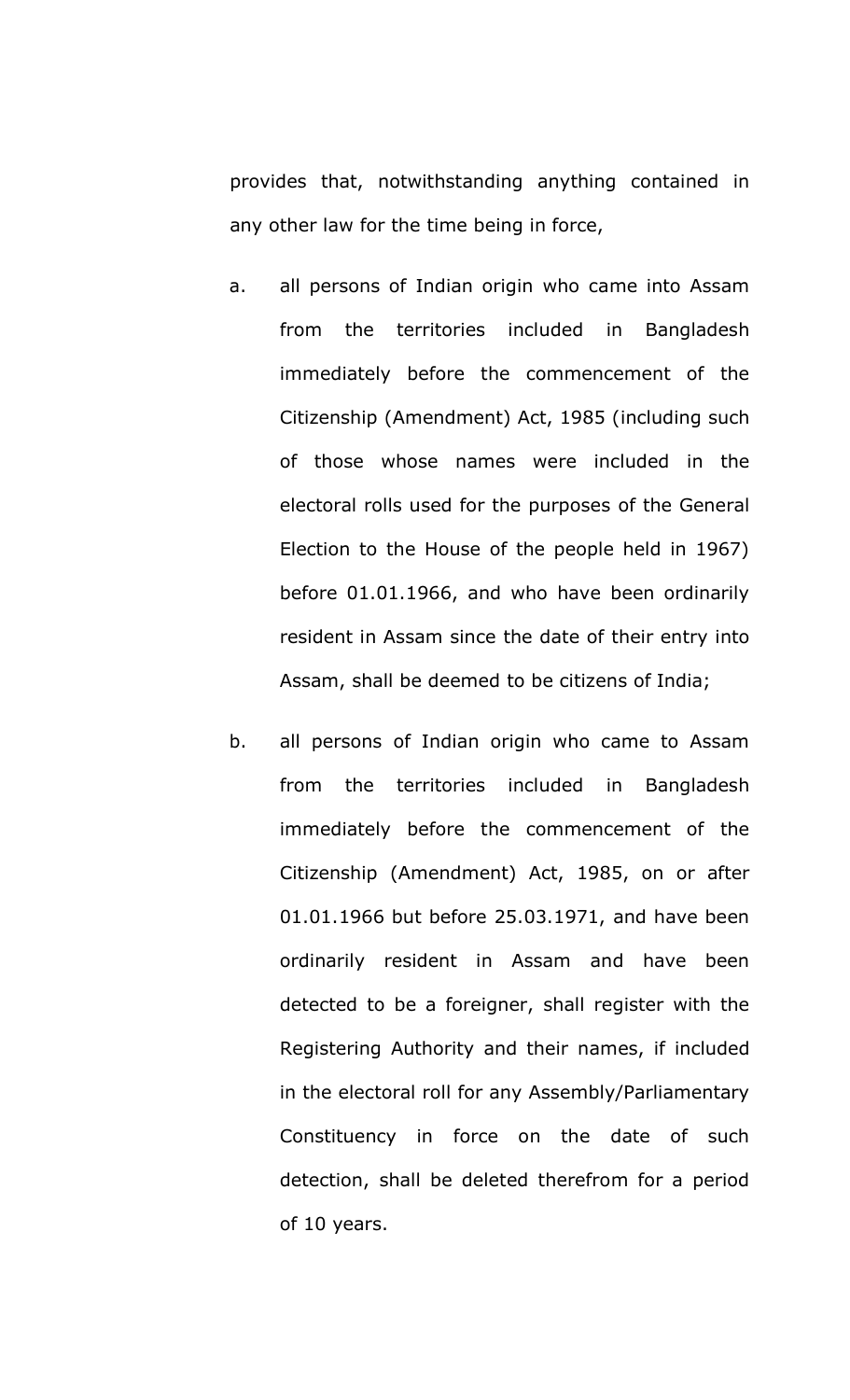- c. all persons of Indian origin who came to Assam from the territories included in Bangladesh immediately before the commencement of the Citizenship (Amendment) Act, 1985, on or after 01.01.1966 but before 25.03.1971, from the date of detection as a foreigner, shall have the same rights and obligations as a citizen of India, except the right to have their name included in electoral rolls for any Assembly or Parliamentary constituency. Ten years from the date of detection as a foreigner, such person would be deemed to be a citizen of India.
- 14. That as part of the Assam Accord, a huge number of illegal migrants were made deemed citizens of India. It is interesting to note that Parliament has not enacted any law pertaining to refugees from other countries. Refugee status can be granted and has been granted in India through executive orders passed by the Central Government. In any case, Section 6A did not merely rest content with granting refugee status to those who were illegal migrants from East Pakistan but went on to grant them the benefit of citizenship of India so that all persons who had migrated before 1966 and all persons who migrated before 25th March, 1971 respectively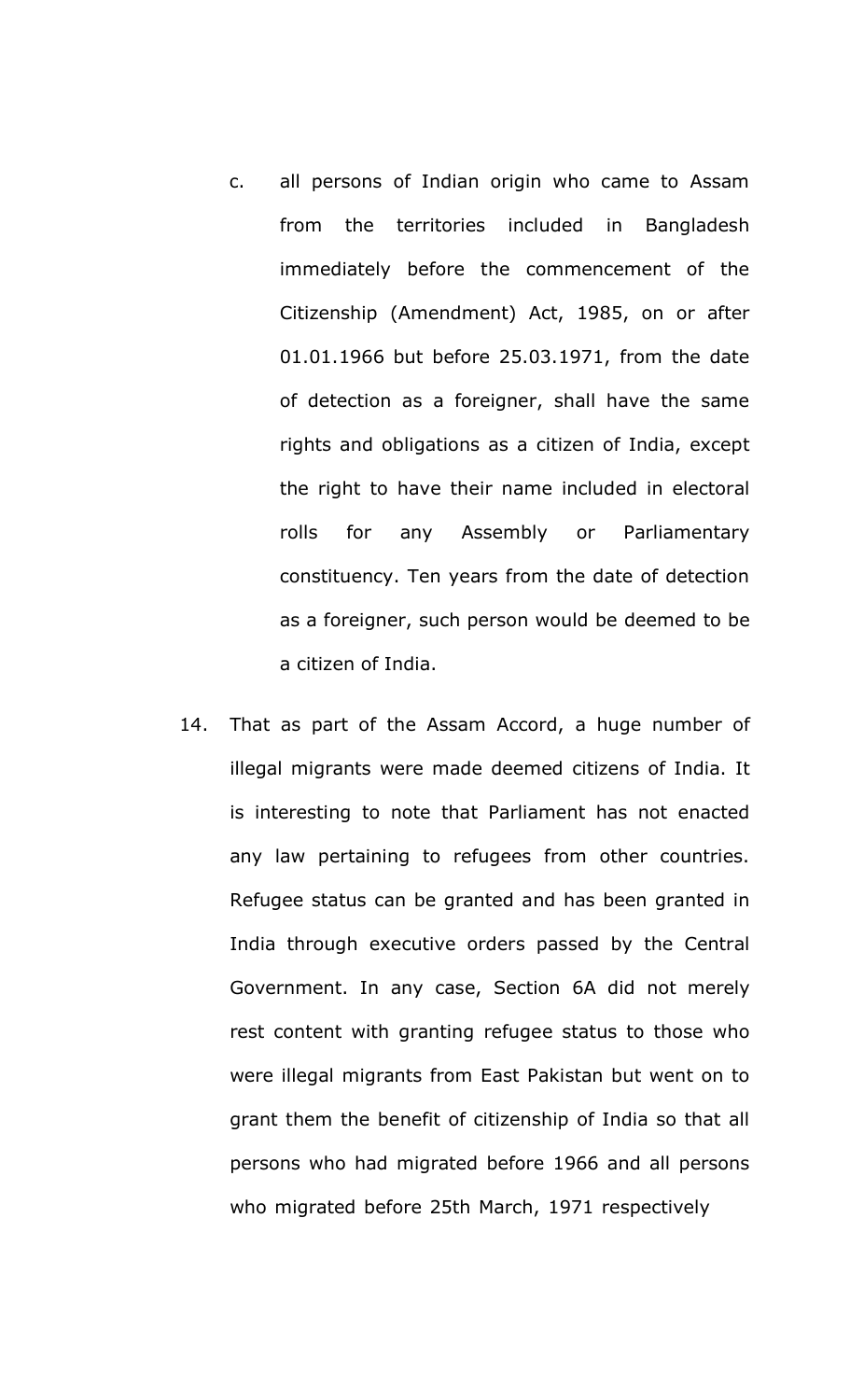were to become citizens of India either immediately or as is mentioned by the Act after a period of 10 years once there has been a determination that they have in fact settled in India between 1966 and 1971.

15. The Governor of Assam in his report dated 8 th November, 1998 sent to the President of India has clearly said that unabated influx of illegal migrants of Bangladesh into Assam has led to a perceptible change in the demographic pattern of the State and has reduced the Assamese people to a minority in their own State. It is a contributory factor behind the outbreak of insurgency in the State and illegal migration not only affects the people of Assam but has more dangerous dimensions of greatly undermining our national security. The report also says that this can lead to the severing of the entire landmass of the north-east with all its resources from the rest of the country which will have disastrous strategic and economic consequences. The report is by a person who has held the high and responsible position of Deputy Chief of the Army Staff and is very well equipped to recognize the potential danger or threat to the security of the nation by the unabated influx and continued presence of Bangladeshi nationals in India. Bangladesh is one of the world's most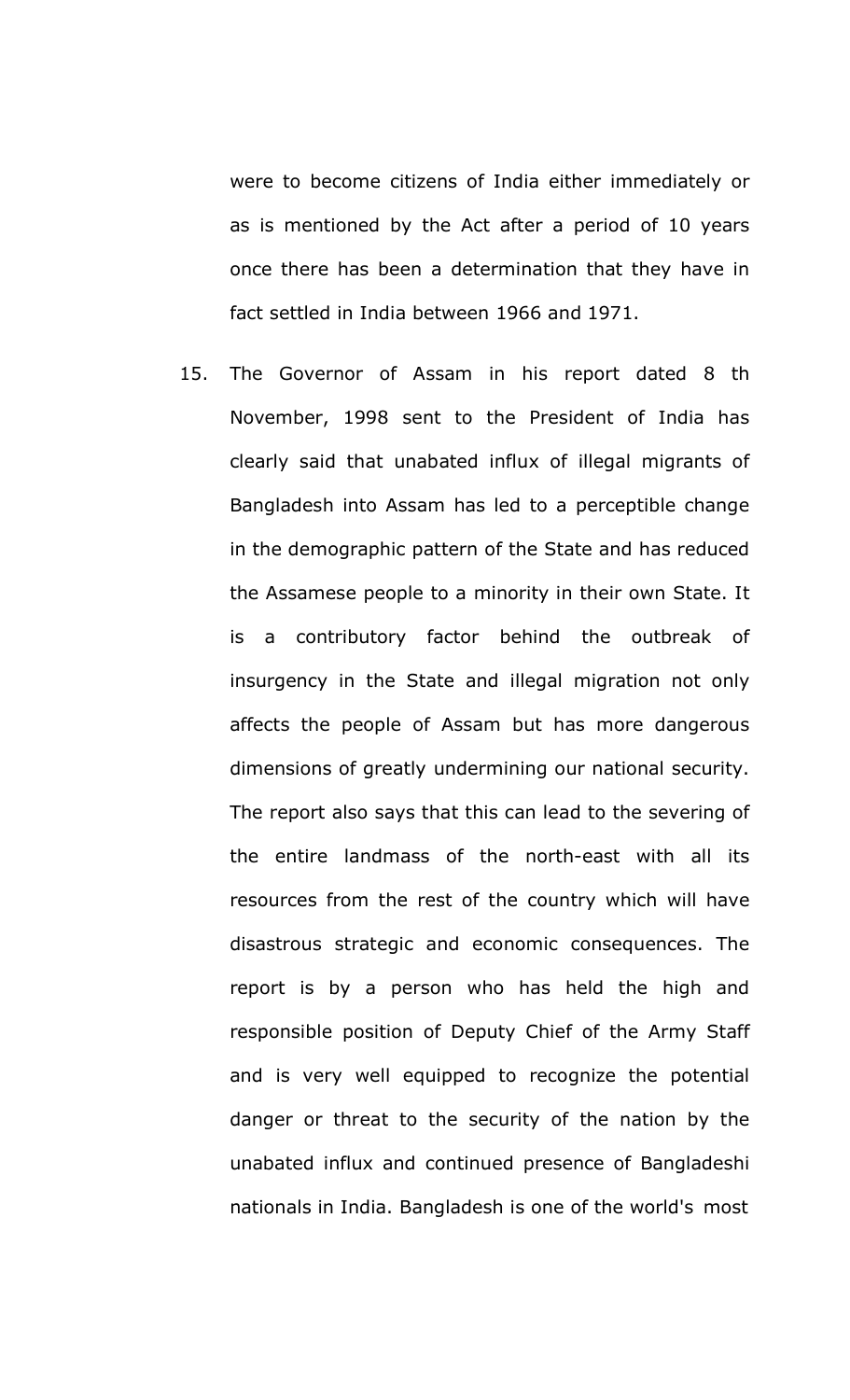populous countries having very few industries. The economic prospects of the people in that country being extremely grim, they are too keen to cross over the border and occupy the land wherever it is possible to do so. The report of the Governor, the affidavits and other material on record show that millions of Bangladeshi nationals have illegally crossed the international border and have occupied vast tracts of land like "Char land" barren or cultivable land, forest area and have taken possession of the same in the State of Assam. Their willingness to work at low wages has deprived Indian citizens and specially people in Assam of employment opportunities. This, as stated in the Governor's report, has led to insurgency in Assam. Insurgency is undoubtedly a serious form of internal disturbance which causes grave threat to the life of people, creates panic situation and also hampers the growth and economic prosperity of the State of Assam though it possesses vast natural resources. This being the situation there can be no manner of doubt that the State of Assam is facing "external aggression and internal disturbance" on account of large scale illegal migration of Bangladeshi nationals. It, therefore, becomes the duty of Union of India to take all measures for protection of the State of Assam from such external aggression and internal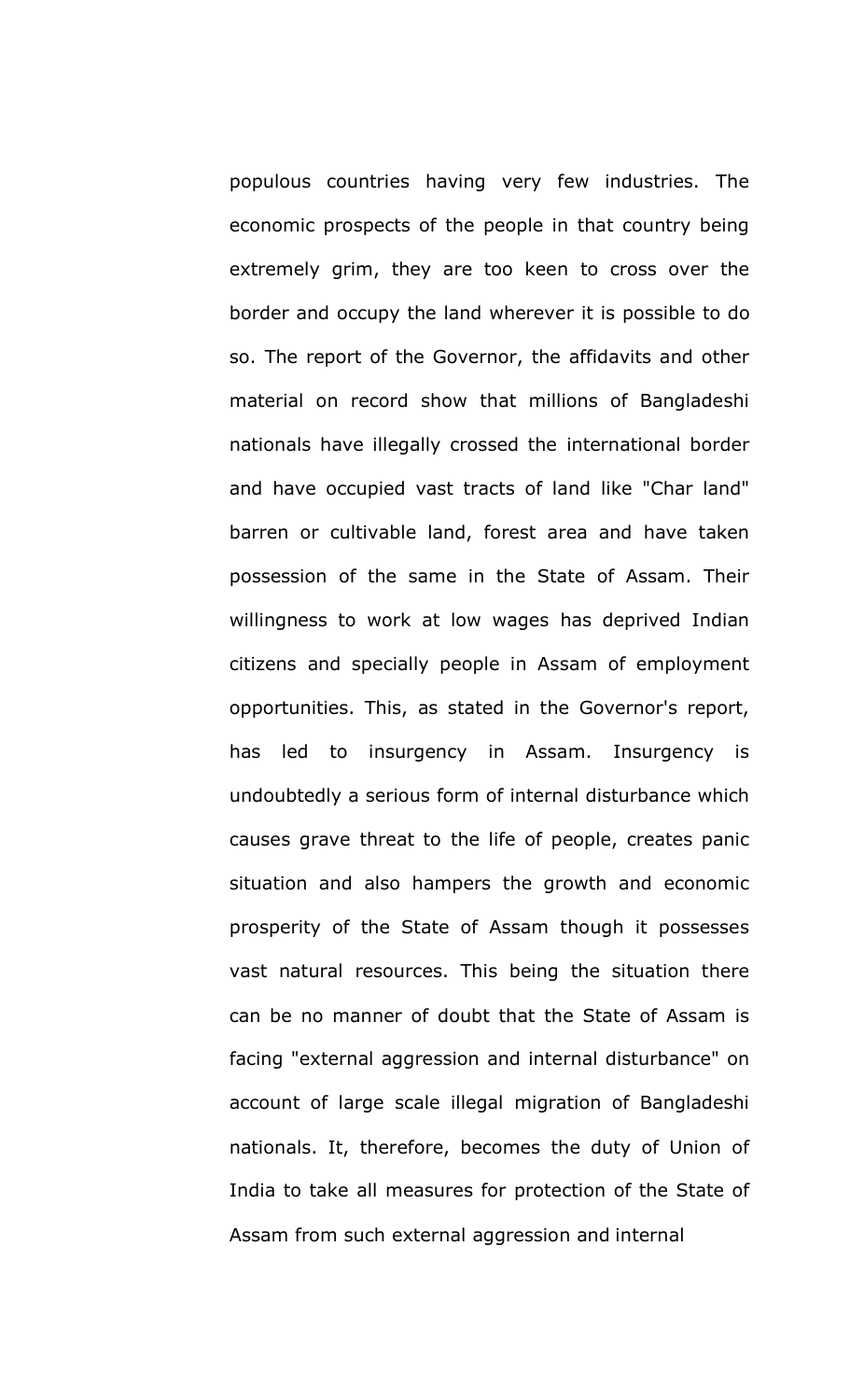disturbance as enjoined in Article 355 of the Constitution. Having regard to this constitutional mandate, the question arises whether the Union of India has taken any measures for that purpose. He said:

The dangerous consequences of large scale illegal migration from Bangladesh, both for the people of Assam and more for the Nation as a whole, need to be empathetically stressed. No misconceived and mistaken notions of secularism should be allowed to come in the way of doing so.

As a result of population movement from Bangladesh, the spectre looms large of the indigenous people of Assam being reduced to a minority in their home state. Their cultural survival will be in jeopardy, their political control will be weakened and their employment opportunities will be undermined.

The silent and invidious demographic invasion of Assam may result in the loss of the geostrategically vital districts of lower Assam. The influx of illegal migrants is turning these districts into a Muslim majority region. It will then only be a matter of time when a demand for their merger with Bangladesh may be made. The rapid growth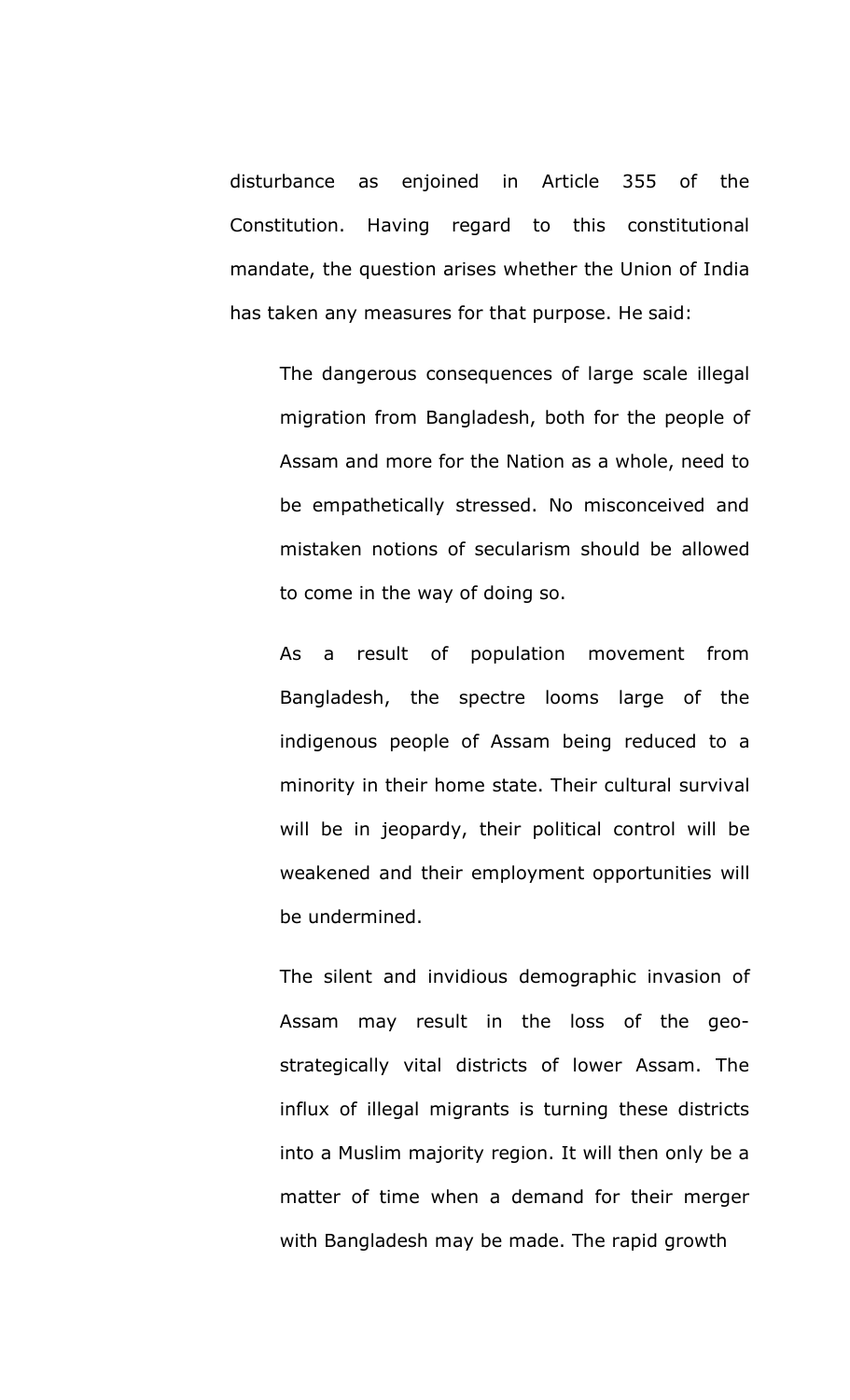of international Islamic fundamentalism may provide the driving force for this demand. In this context, it is pertinent that Bangladesh has long discarded secularism and has chosen to become an Islamic State. Loss of lower Assam will severe the entire land mass of the North East, from the rest of India and the rich natural resources of that region will be lost to the Nation.

*16.* That three judge bench of this Hon'ble Court struck down the Illegal Migrants (Determination by Tribunals) Act, 1983 and the Illegal Migrants (Determination by Tribunals) Rules, 1984 as ultra vires in its judgment reported as *Sarbananda Sonowal v. Union of India,*

(2005) 5 SCC 665 (hereinafter **"**Sonowal (I)"). It was inter alia held by this Hon'ble Court (at para 63) that illegal migration into the State of Assam constituted "external aggression" within the meaning of Article 355 of the Constitution of India. this Court referred to the Assam Accord and to the huge influx of illegal migrants into the State of Assam and came to the conclusion that the 1983 Act and the rules made thereunder operated in the reverse direction i.e. instead of seeing that illegal migrants are deported, it did the opposite by placing the burden of proof on the State to prove that a person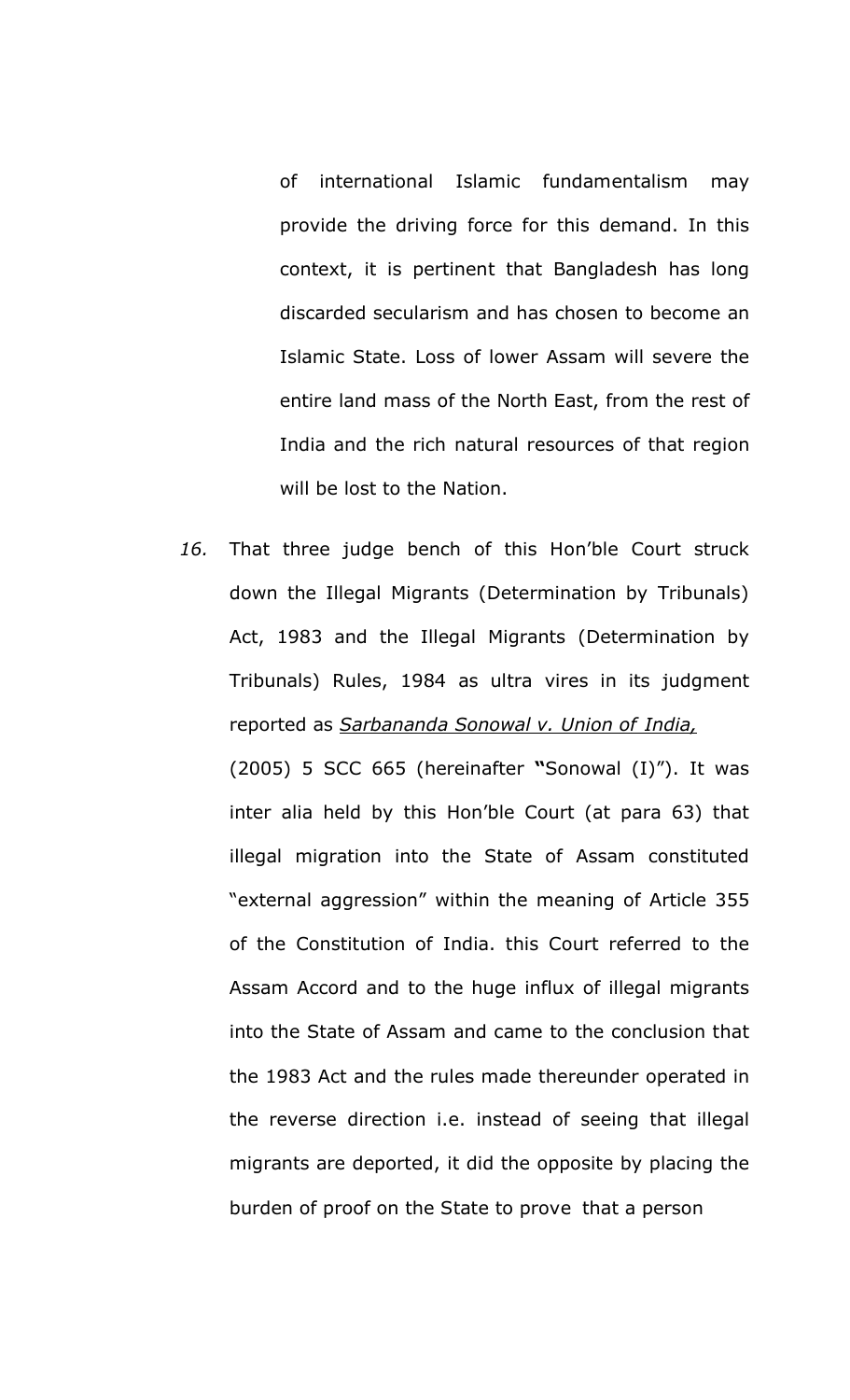happens to be an illegal migrant. This Court went on to hold that Article 355 of the Constitution had been violated, in as much as the Union had failed to protect the State of Assam against the external aggression and internal disturbance caused by the huge influx of illegal migrants from Bangladesh to Assam and went on to hold the 1983 Act to be violative of Article 14 as well.

17. That in the aforesaid case the Union of India filed a counter-affidavit on 18-7-2000, which has been sworn by Shri Jatinder Bir Singh, Director, Ministry of Home Affairs. In para 7 of this affidavit, it was stated that a proposal to repeal the IMDT Act is under consideration of the Government of India. A copy of the reply given by Shri I.D. Swami, Minister of State in the Ministry of Home Affairs in the Rajya Sabha on 8-3-2000 has been filed as Annexure R-2 to the counter-affidavit, wherein the Minister had said that in the State of Assam Foreigners Tribunals under the Foreigners Act, 1946 are functioning for detection of illegal migrants, who had come to the State of Assam after 1-1-1966 and up to 24-3-1971 and the Illegal Migrants Determination Tribunals under the IMDT Act have been constituted for detection and deportation of illegal migrants, who had entered into India on or after 25-3-1971. The Hon'ble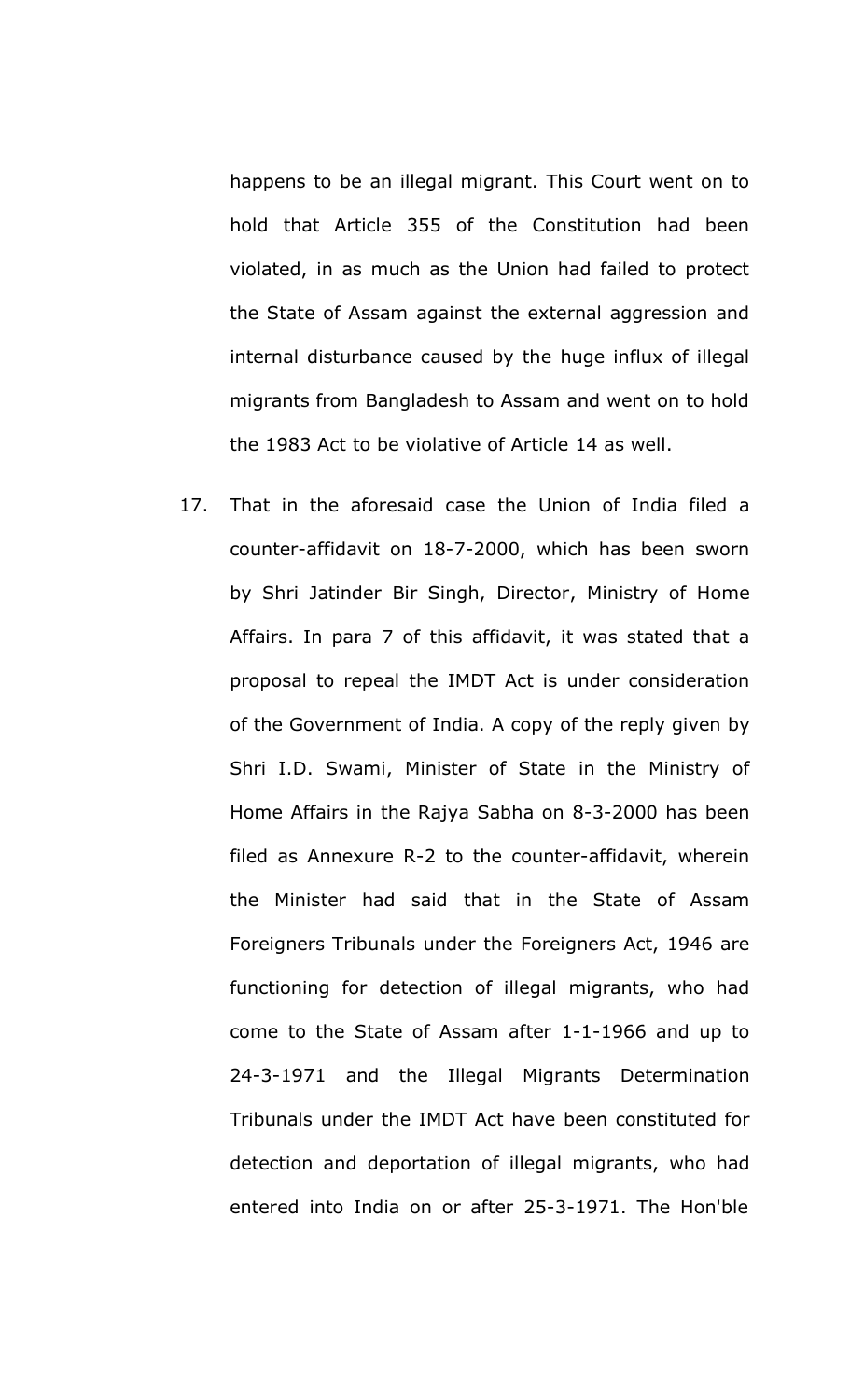Minister had further stated that the Government is of the view that application of the IMDT Act to the State of Assam alone is discriminatory and a proposal to repeal the said Act is under consideration of the Government. A true copy of the latest status report filed by the Government in Writ Petition No. 125 of 1998, which has been filed seeking deportation aZSof all Bangladeshi nationals from India, has been filed as Annexure R-1 to the counter-affidavit and paras 3 to 7 of the said status report are being reproduced below:

Continuing influx of Bangladeshi nationals into India has been on account of a variety of reasons including religious and economic. There is a combination of factors on both sides which are responsible for continuing influx of illegal immigration from Bangladesh. The important 'Push Factors' on the Bangladesh side include:

- (a) steep and continuous increase in population;
- (b) sharp deterioration in land-man ratio;
- (c) low rates of economic growth particularly poor performance in agriculture;

The 'Pull Factors' on the Indian side include: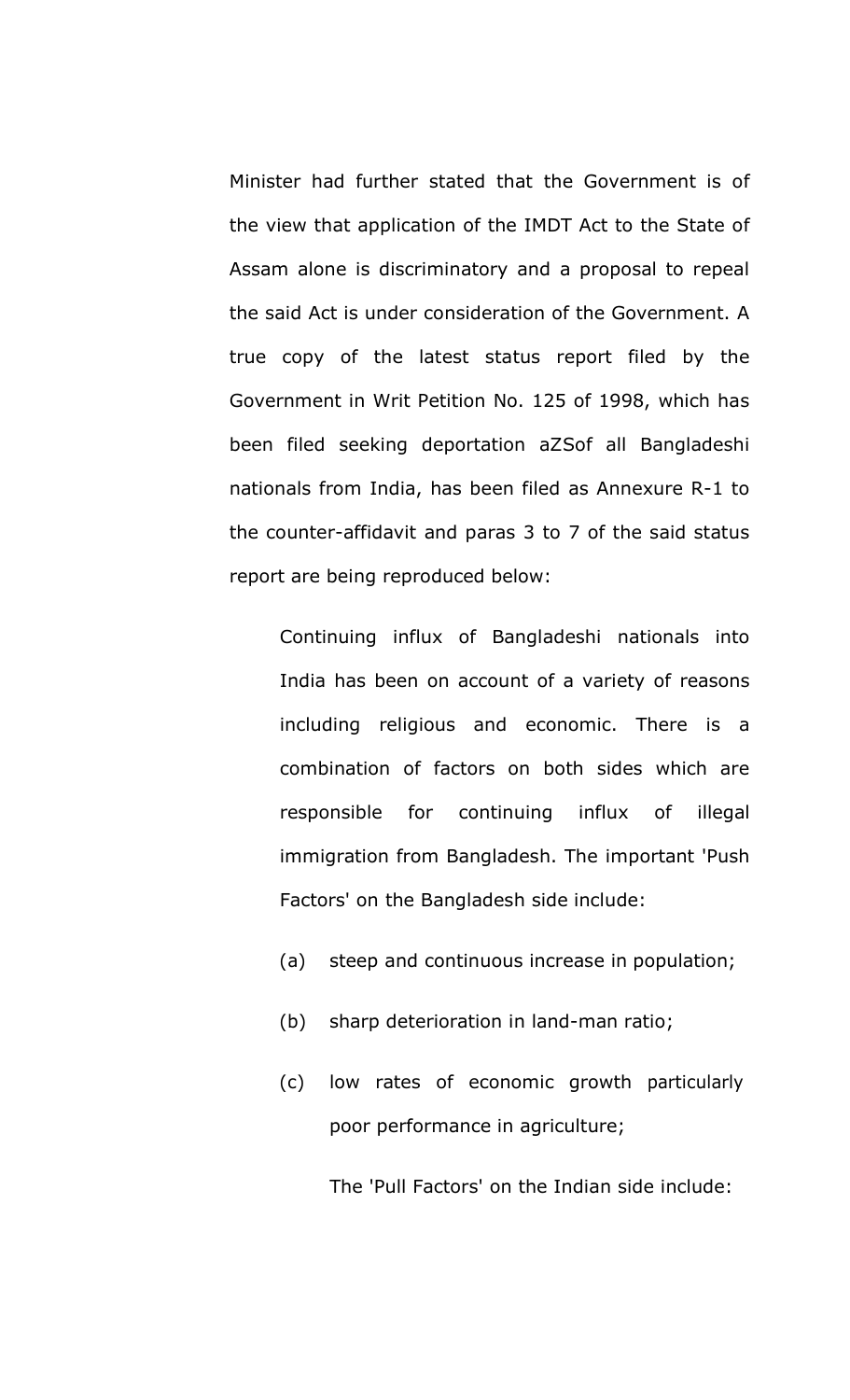- (a) ethnic proximity and kinship enabling easy shelter to the immigrants;
- (b) porous and easily negotiable border with Bangladesh;
- (c) better economic opportunities;
- (d) interested religious and political elements encouraging immigration;
- 18. In *Sarbananda Sonowal v. Union of India* it was held by this Hon'ble Court that:

the influx of Bangladeshi nationals who have illegally migrated into Assam pose a threat to the integrity and security of north-eastern region. Their presence has changed the demographic character of that region and the local people of Assam have been reduced to a status of minority in certain districts. In such circumstances, if the Parliament had enacted a legislation exclusively for the State of Assam which was more stringent than the Foreigners Act, which is applicable to rest of India, and also in the State of Assam for identification of such persons who migrated from the territory of present Bangladesh between 1 st January, 1966 to 24<sup>th</sup> March, 1971, such a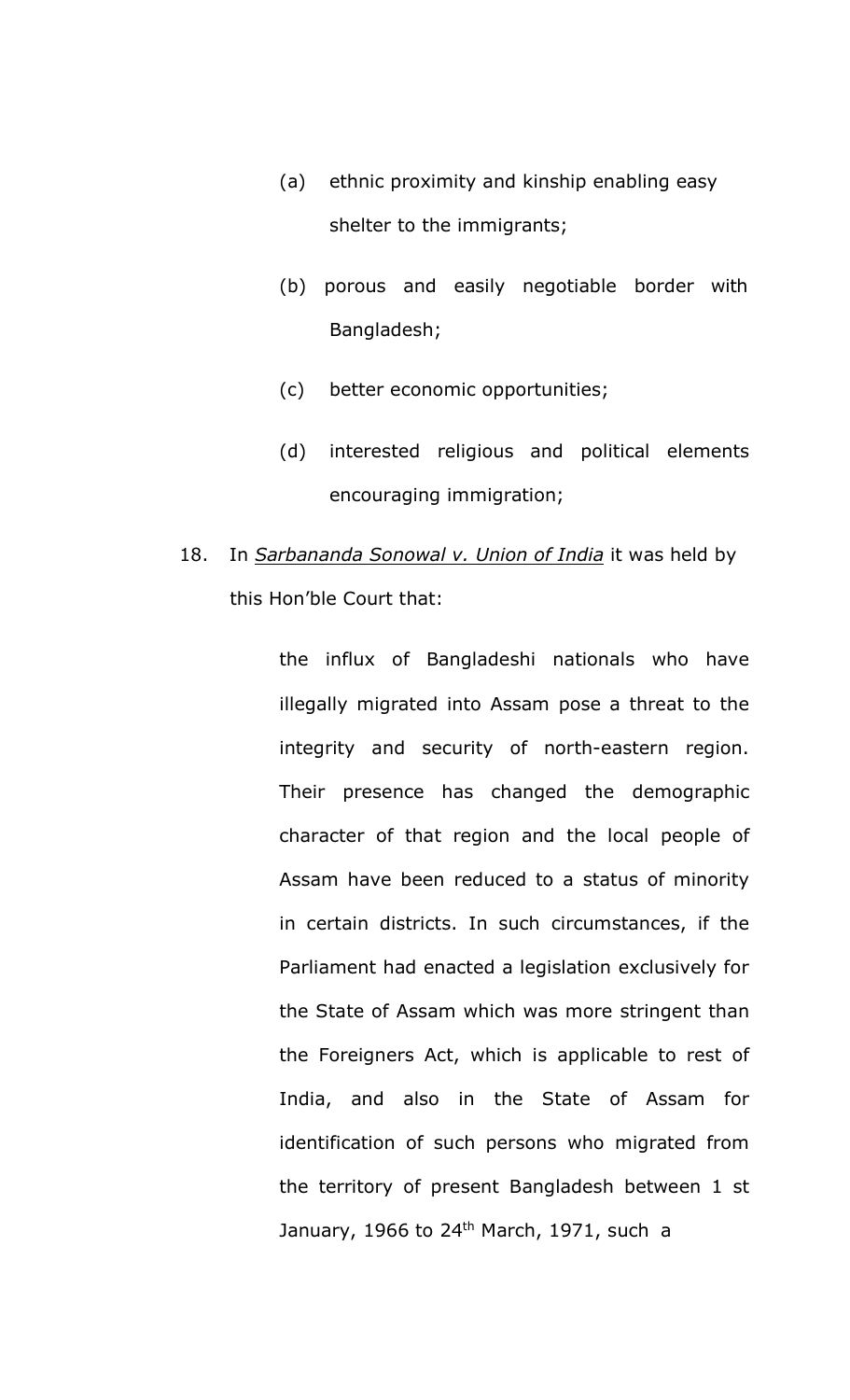legislation would have passed the test of Article 14 as the differentiation so made would have had rational nexus with the avowed policy and objective of the Act. But the mere making of a geographical classification cannot be sustained where the Act instead of achieving the object of the legislation defeats the very purpose for which the legislation has been made. As discussed earlier, the provisions of the Foreigners Act are far more effective in identification and deportation of foreigners who have illegally crossed the international border and have entered India without any authority of law and have no authority to continue to remain in India. For satisfying the test of Article 14, the geographical factor alone in making a classification is not enough but there must be a nexus with the objects sought to be achieved. If geographical consideration becomes the sole criteria completely overlooking the other aspect of "rational nexus with the policy and object of the Act" it would be open to the legislature to apply enactments made by it to any sub- division or district within the State and leaving others at its sweet will. This is not the underlying spirit or the legal principle on which Article 14 is founded. Since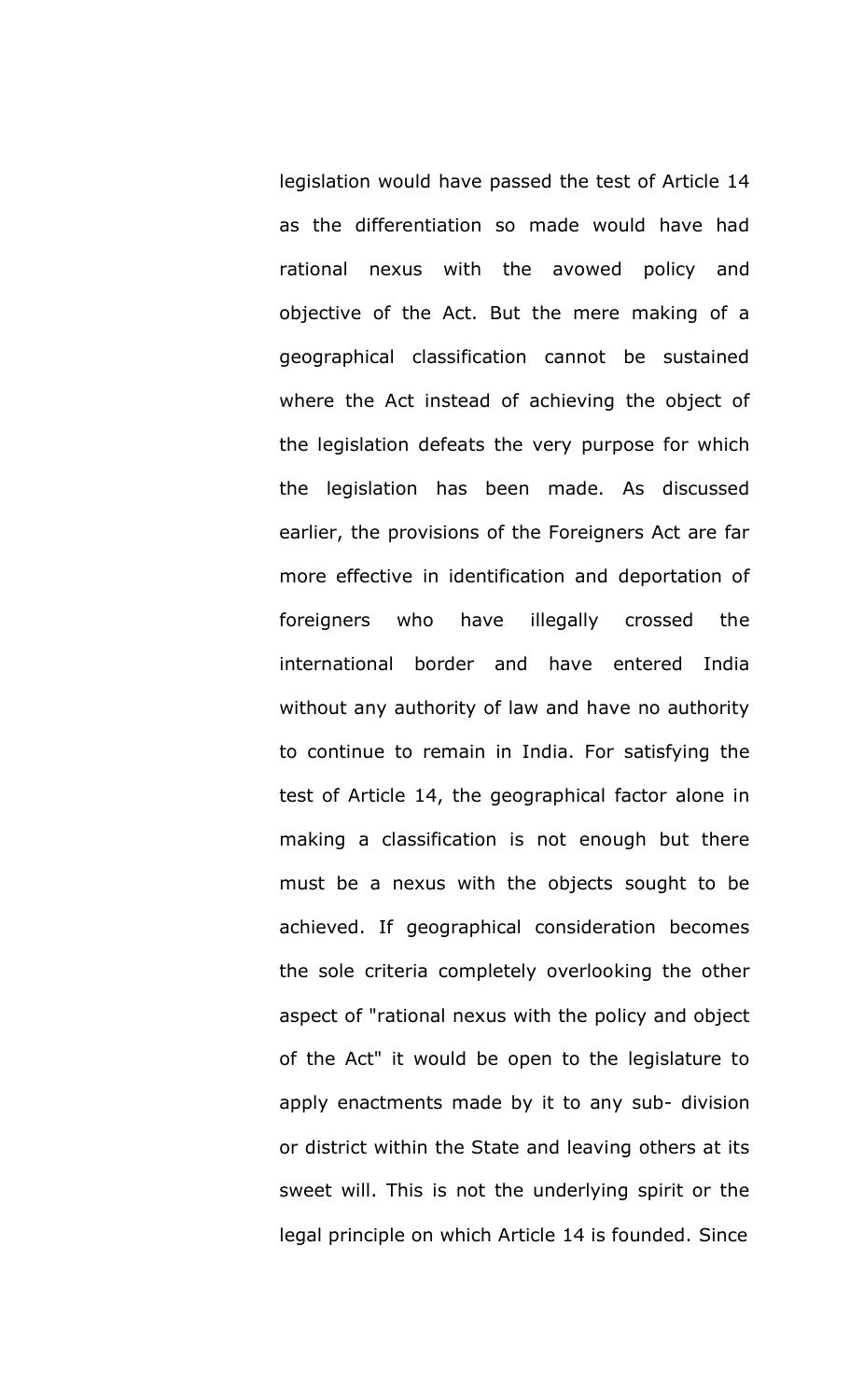the classification made whereby IMDT Act is made applicable only to the State of Assam has no rational nexus with the policy and object of the Act, it is clearly violative of Article 14 of the Constitution and is liable to be struck down on this ground also.

- 19. That it is difficult to make a realistic estimate of the number of illegal immigrants from Bangladesh because they enter surreptitiously and are able to mingle easily with the local population due to ethnic and linguistic similarities. The demographic composition in the districts bordering Bangladesh has altered with the illegal immigration from Bangladesh. The districts of Assam and West Bengal bordering Bangladesh have recorded growth of population higher than the national average. The States of Meghalaya, Mizoram and Tripura have also recorded high rates of population growth. Illegal immigrants from Bangladesh have also been using West Bengal as a corridor to migrate to other parts of the country.
- 20. The large-scale influx of illegal Bangladesh immigrants has led to large tracts of sensitive international borders being occupied by foreigners. This has serious implications for internal security. a result of population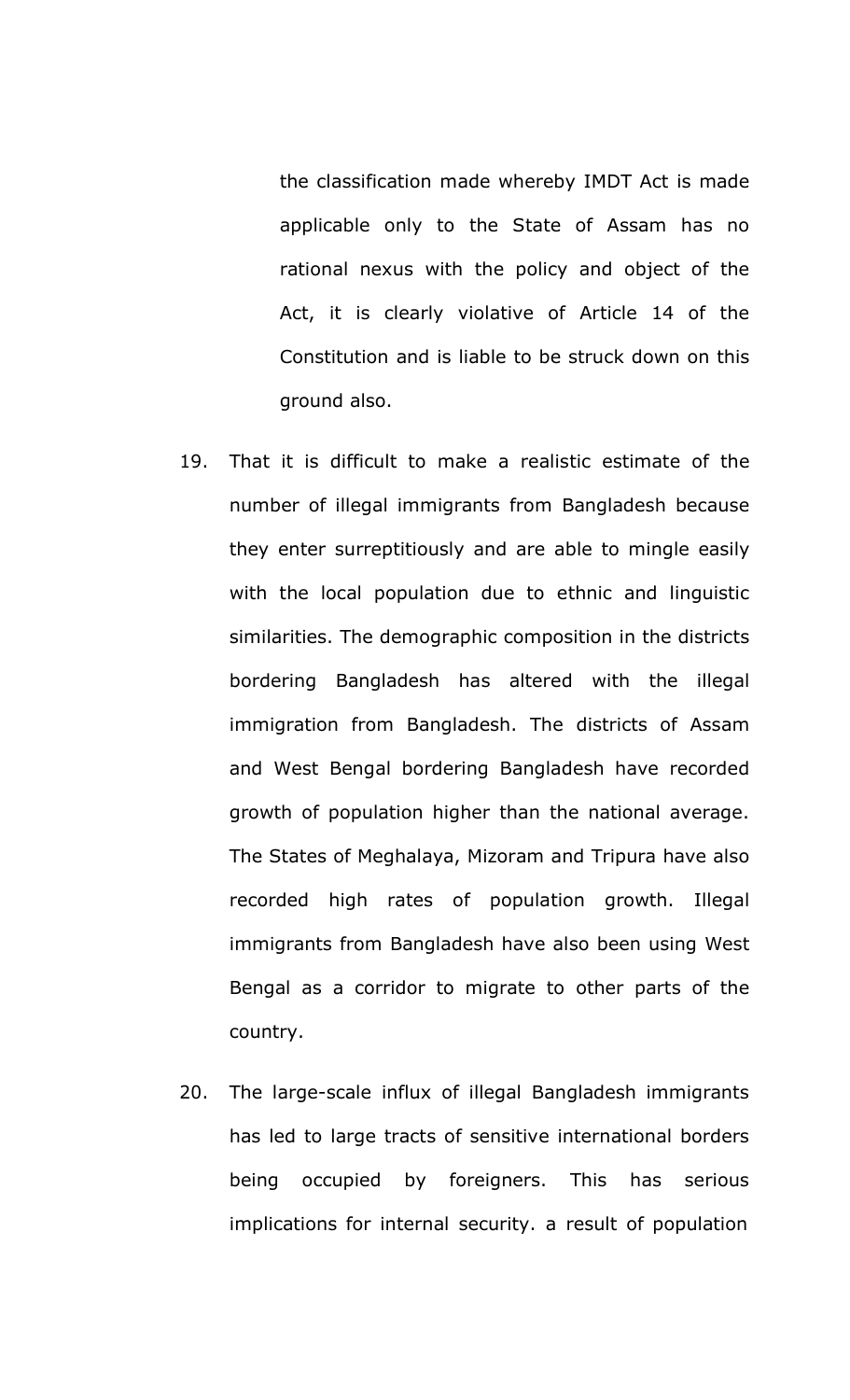movement from Bangladesh, the specter looms large of the indigenous people of Assam being reduced to a minority in their home State. Their cultural survival will be in jeopardy, their political control will be a weakened and their employment opportunities will be undermined. There was a large scale influx of persons from the then East Pakistan into India before the commencement of December 1971 Indo-Pak war.

21. On 3rd November, 1971, one month before the actual commencement of the war, Dr. Nagendra Singh, India's representative in the Sixth Committee of the General Assembly on the Definition of Aggression, made a statement, wherein he said :- "..................The first consideration, in the view of the Indian Delegation, is that aggression must be comprehensively defined. Though precision may be the first virtue of a good definition, we would not like to sacrifice the requirement of a comprehensive definition of aggression at any cost. There are many reasons for holding this view. Aggression can be of several kinds such as direct or indirect, armed in nature or even without the use of any arms whatsoever. There can be even direct aggression without arms.......................................... We would accordingly support the categorical view expressed by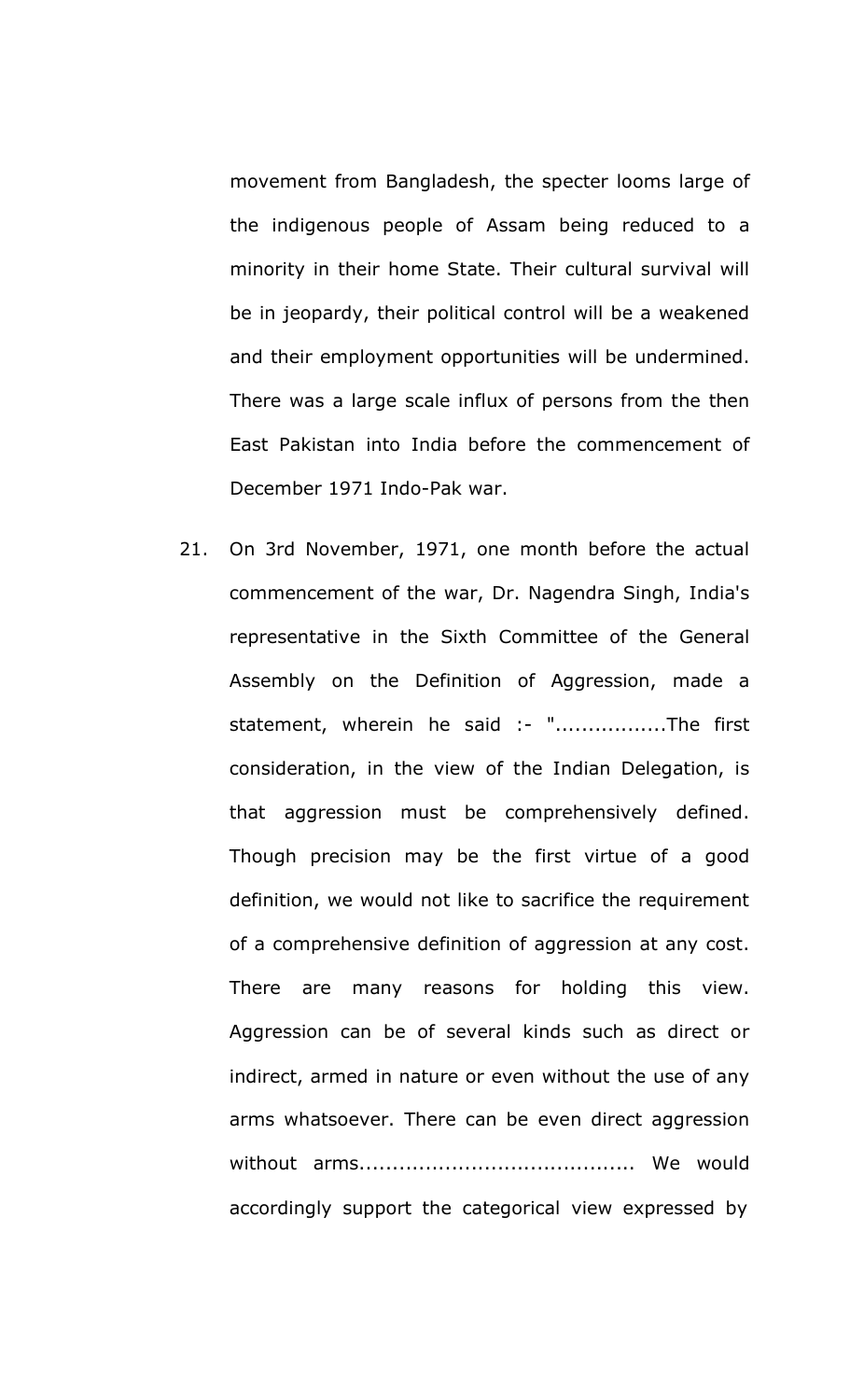the distinguished delegate of Burma, the U.K. and others that a definition of aggression excluding indirect methods would be incomplete and therefore dangerous. ......................................................, there could be a

unique type of bloodless aggression from a vast and incessant flow of millions of human beings forced to flee into another State. If this invasion of unarmed men in totally unmanageable proportion were to not only impair the economic and political well-being of the receiving victim State but to threaten its very existence, I am afraid, Mr. Chairman, it would have to be categorized as aggression. In such a case, there may not be use of armed force across the frontier since the use of force may be totally confined within one's territorial boundary, but if this results in inundating the neighbouring State by millions of fleeing citizens of the offending State, there could be an aggression of a worst order............................................... What I wish to convey, Mr. Chairman, is the complexity of the problem which does not permit of a fourline definition of aggression much less an ad-interim declaration on it."

22. This Hon'ble Court in its judgment dated 17.12.2014 in Assam Sanmilita Mahasangha vs. Union of India, (2015) 3 SCC 1has observed that thirteen questions,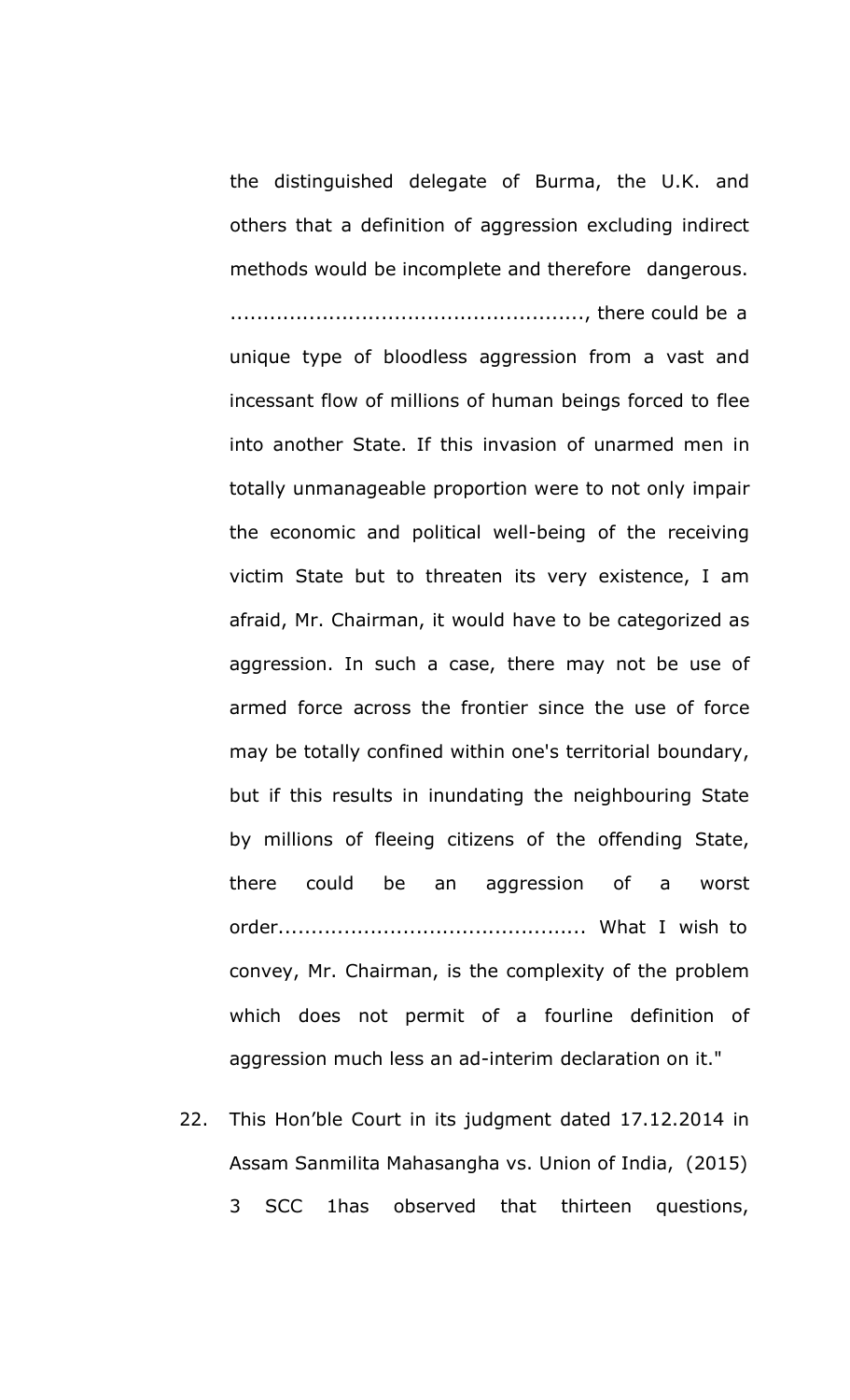enumerated therein, need to be answered by a minimum of 5 Judges under Article 145(3) of the Constitution of India, as most of them are substantial questions as to the interpretation of the Constitution An enumeration of these questions is as follows:

- (i) Whether Articles 10 and 11 of the Constitution of India permit the enactment of Section 6A of the Citizenship Act in as much as Section 6A, in prescribing a cut-off date different from the cut-off date prescribed in Article 6, can do so without a "variation" of Article 6 itself; regard, in particular, being had to the phraseology of Article 4(2) read with Article 368(1)?
- (ii) Whether Section 6A violates Articles 325 and 326 of the Constitution of India in that it has diluted the political rights of the citizens of the State of Assam;
- (iii) What is the scope of the fundamental right contained in Article 29(1)? Is the fundamental right absolute in its terms? In particular, what is the meaning of the expression "culture" and the expression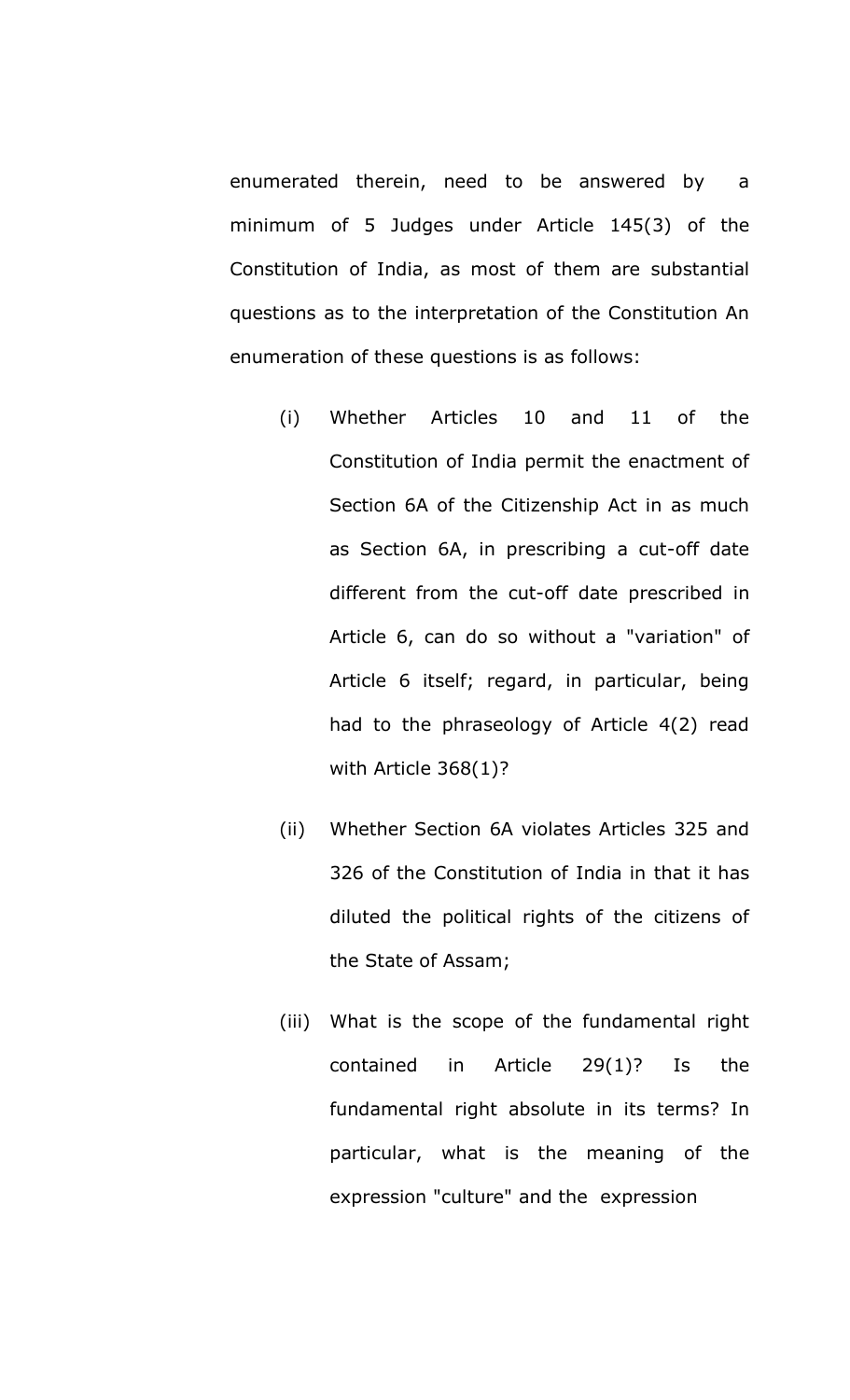"conserve"? Whether Section 6A violates Article 29(1)?

- (iv) Whether Section 6A violates Article 355? What is the true interpretation of Article 355 of the Constitution? Would an influx of illegal migrants into a State of India constitute "external aggression" and/or "internal disturbance"? Does the expression "State" occurring in this Article refer only to a territorial region or does it also include the people living in the State, which would include their culture and identity?
- (v) Whether Section 6A violates Article 14 in that, it singles out Assam from other border States (which comprise a distinct class) and discriminates against it. Also whether there is no rational basis for having a separate cut-off date for regularizing illegal migrants who enter Assam as opposed to the rest of the country; and
- (vi) Whether Section 6A violates Article 21 in that the lives and personal liberty of the citizens of Assam have been affected adversely by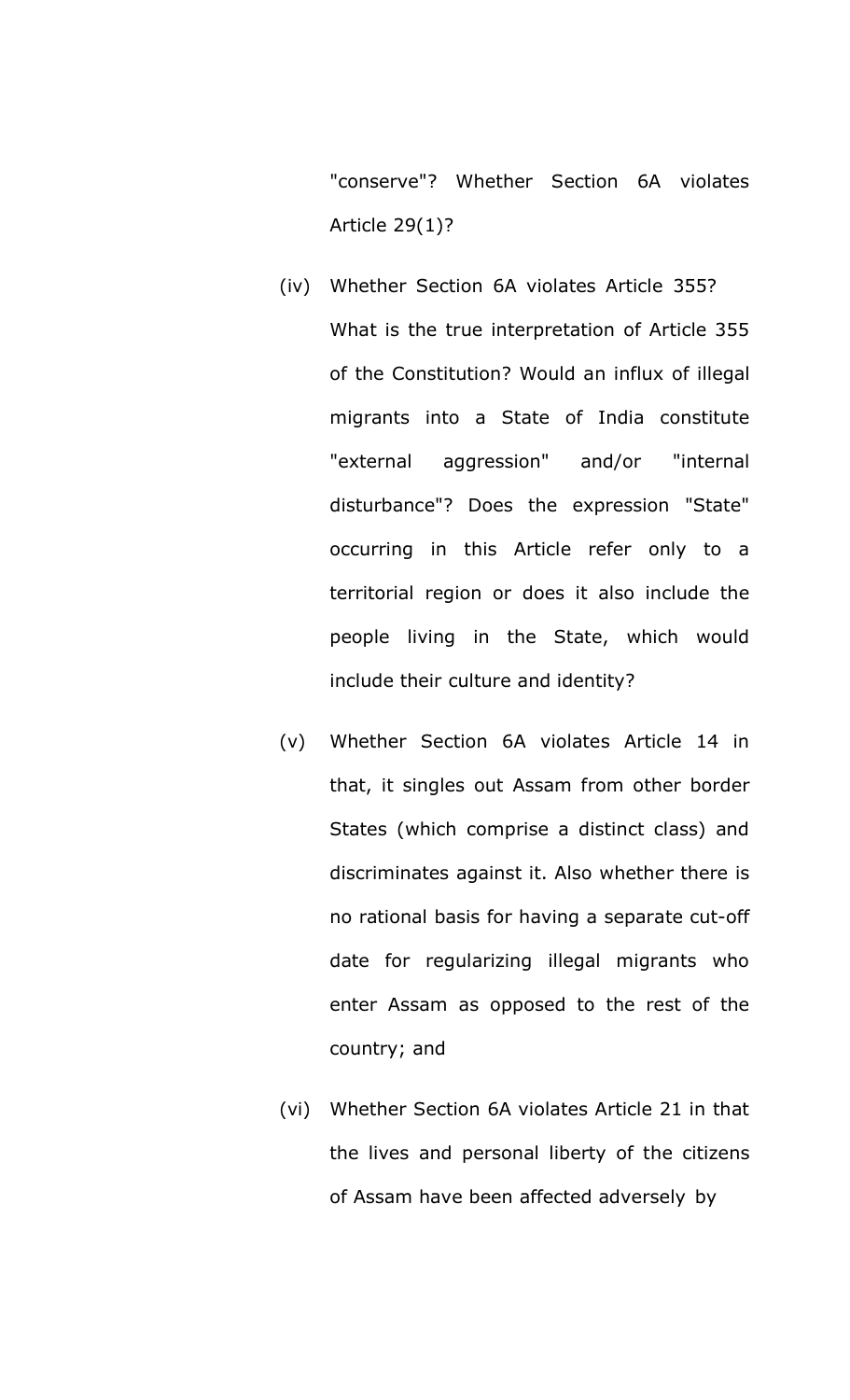the massive influx of illegal migrants from Bangladesh.

- (vii) Whether delay is a factor that can be taken into account in moulding relief under a petition filed Under Article 32 of the Constitution?
- (viii) Whether, after a large number of migrants from East Pakistan have enjoyed rights as Citizens of India for over 40 years, any relief can be given in the petitions filed in the present cases?
- (ix) Whether Section 6A violates the basic premise of the Constitution and the Citizenship Act in that it permits Citizens who have allegedly not lost their Citizenship of East Pakistan to become deemed Citizens of India, thereby conferring dual Citizenship to such persons?
- (x) Whether Section 6A violates the fundamental basis of Section 5(1) proviso and Section 5(2) of the Citizenship Act (as it stood in 1985) in that it permits a class of migrants to become deemed Citizens of India without any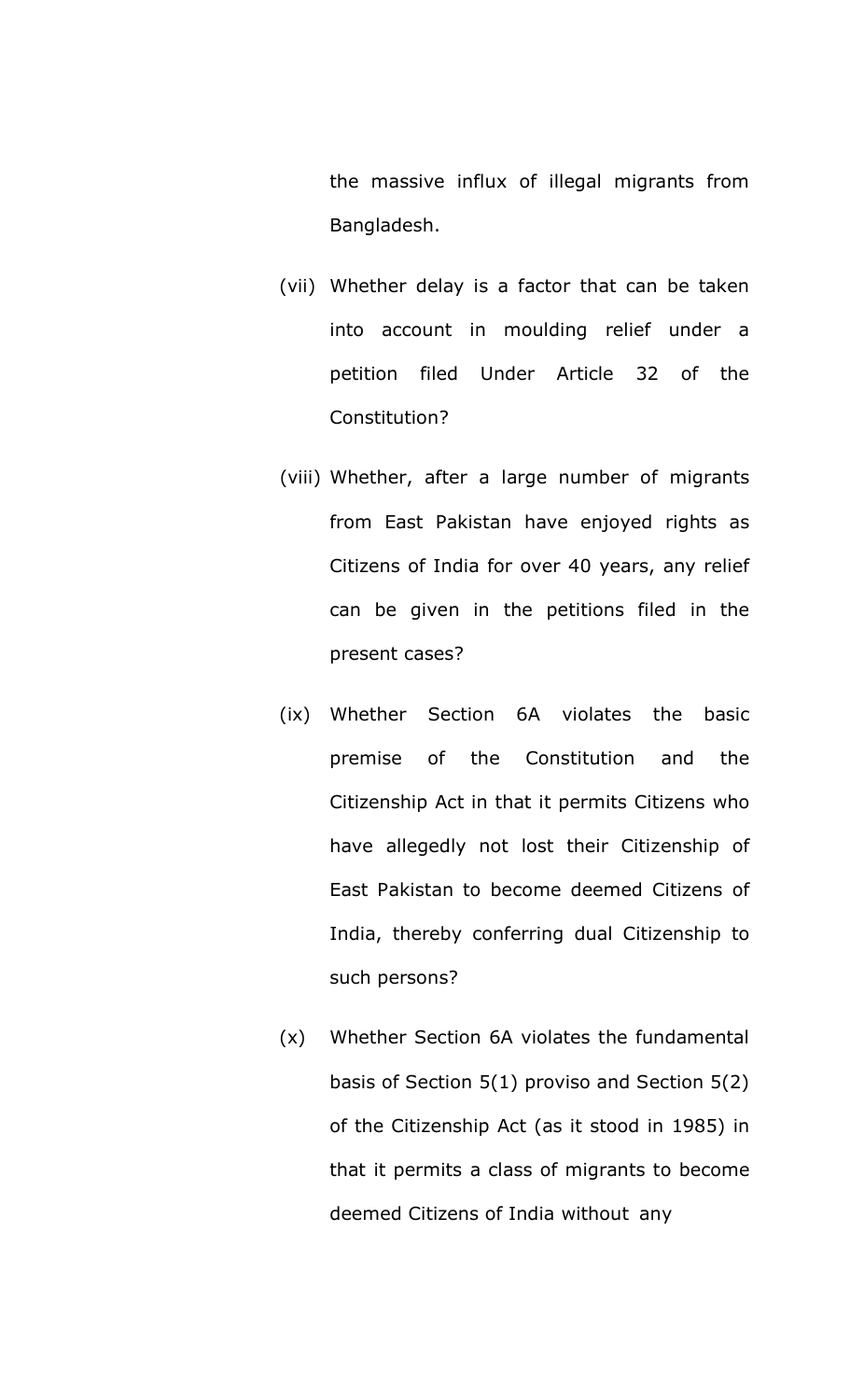reciprocity from Bangladesh and without taking the oath of allegiance to the Indian Constitution?

- (xi) Whether the Immigrants (Expulsion from Assam) Act, 1950 being a special enactment qua immigrants into Assam, alone can apply to migrants from East Pakistan/Bangladesh to the exclusion of the general Foreigners Act and the Foreigners (Tribunals) Order, 1964 made thereunder?
- (xii) Whether Section 6A violates the Rule of Law in that it gives way to political expediency and not to Government according to law?
- (xiii) Whether Section 6A violates fundamental rights in that no mechanism is provided to determine which persons are ordinarily resident in Assam since the dates of their entry into Assam, thus granting deemed citizenship to such persons arbitrarily?
- 23. This Hon'ble Court in the aforesaid case of Assam Sanmilita Mahasangha vs. Union Further, issued directions to the Union of India and the State of Assam to detect foreigners belonging to the stream of 1.1.1966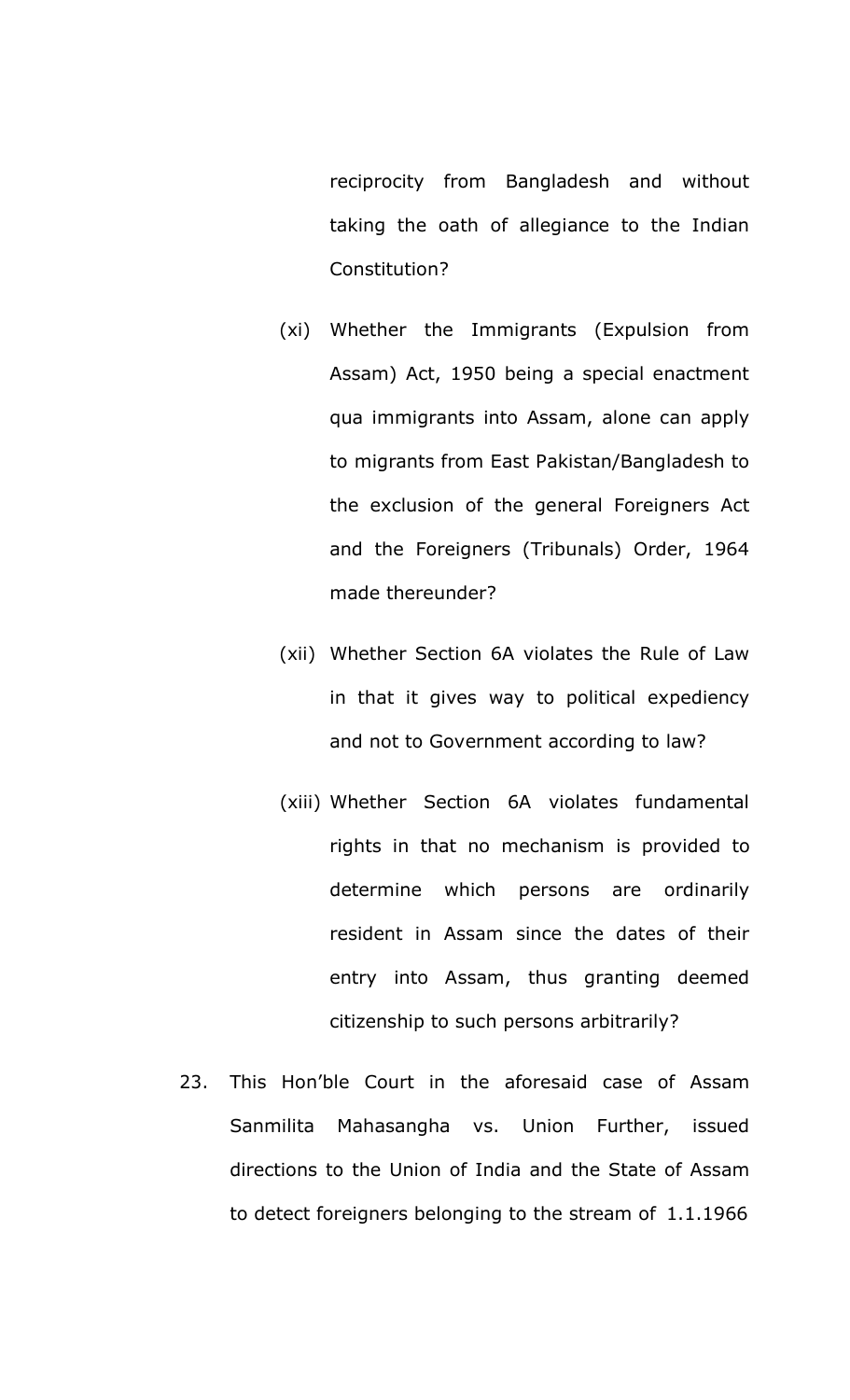to 24.3.1971 and to detect and deport all illegal migrants who have come to the State of Assam after 25.3.1971. This Hon'ble Court also directed the Union of India to enter into necessary discussions with the Government of Bangladesh to streamline the procedure of deportation. The Hon'ble Chief Justice of the Gauhati High Court was requested to monitor the functioning of the Foreigners Tribunals by constituting a Special Bench. Specific directions to ensure effective border patrolling such as completion of fencing, installation of flood lights, laying of motorable roads along the border were issued to prevent illegal access to the country from Bangladesh. The actions taken by Union of India and the State of Assam in this regard have been monitored by a two-Judge Bench of this Hon'ble Court from time to time.

24. On 07.09.2015, the Union of India promulgated Passport (Entry into India) Amendment Rules, 2015 (hereinafter "2015 Rules") under Section 3 of the Passport (Entry into India) Act, 1920 exempting Hindus, Sikhs, Buddhists, Jains, Parsis and Christians who were compelled to seek shelter in India due to religious persecution or fear of religious persecution in Pakistan and Bangladesh and who have entered India on or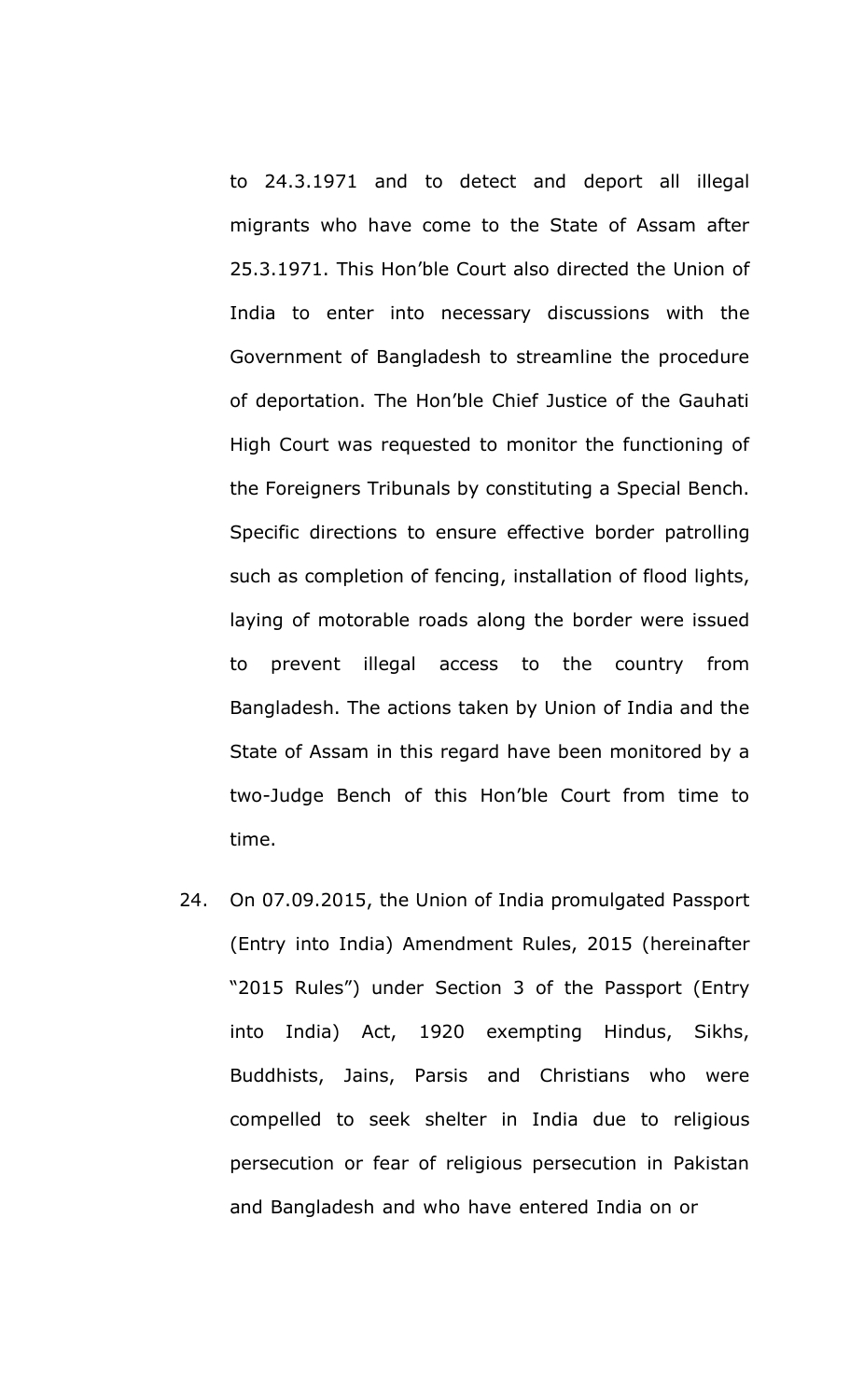before 31.12.2014 without valid documents (or who have overstayed), from the application of Rule 3 of the Passport (Entry into India) Rules, 1950. Rule 3 of the Passport (Entry into India) Rules, 1950 provides that no person, except those specified in Rule 4, may enter India without a "valid passport" (a valid passport is one which conforms to the requirements under Rule 5) and that no person may enter India via water, land or air except through such port or other place as may be specified in this behalf by the Central Government.

25. On the very same day, being 07.09.2015, the Union of India also promulgated the Foreigners (Amendment) Order, 2015 (hereinafter "2015 Order") in purported exercise of powers under Section 3 of the Foreigners Act, 1946. The Foreigners (Amendment) Order, 2015 grants Hindus, Sikhs, Buddhists, Jains, Parsis and Christians who were compelled to seek shelter in India due to religious persecution or fear of religious persecution in Pakistan and Bangladesh and who have entered India on or before 31.12.2014 without valid documents or who have overstayed, exemption from the application of the provisions of the Foreigners Act, 1946 and the orders made there under.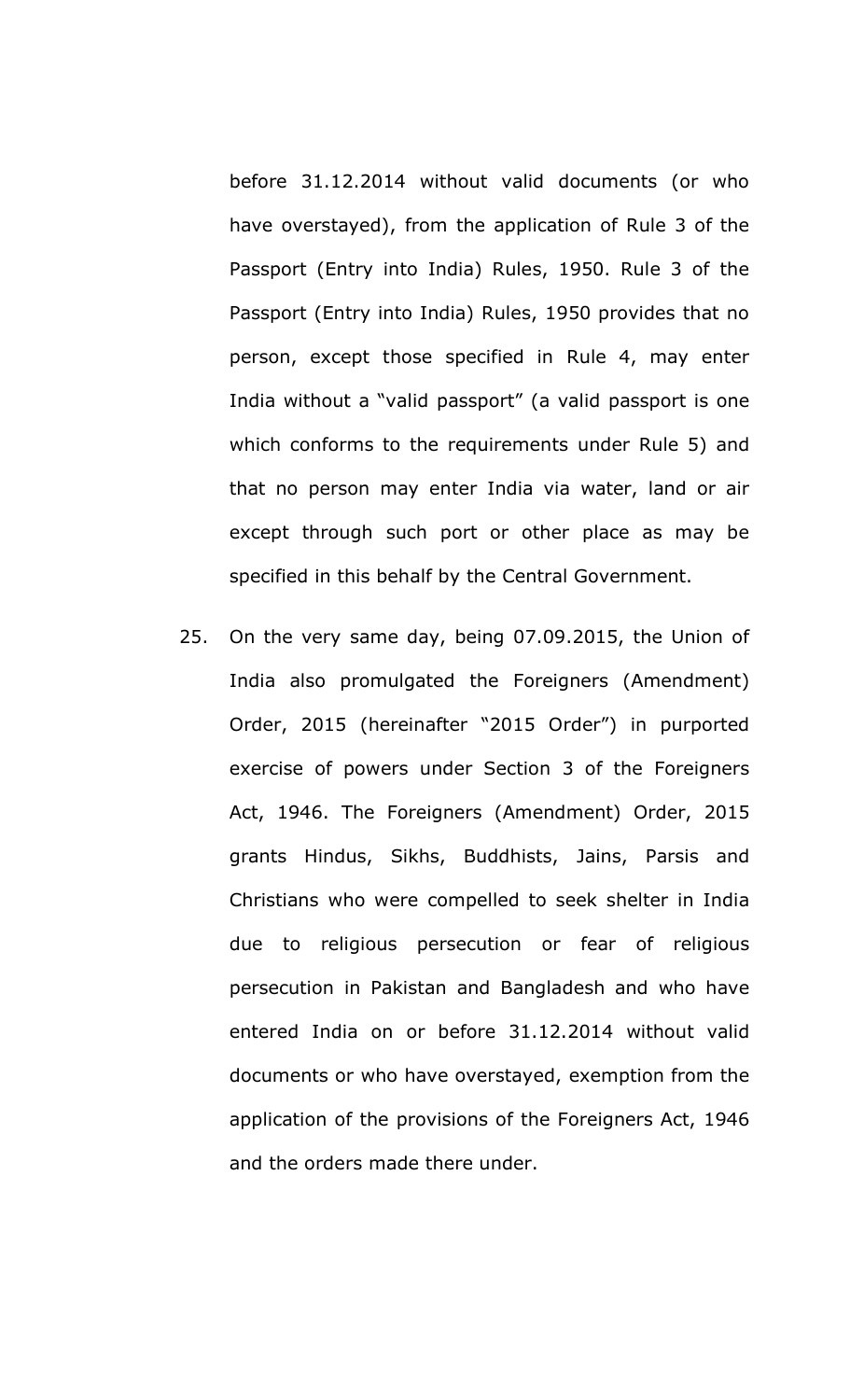- 26. It is submitted that the effect of the 2015 Rule and the 2015 Order is thus that a class of foreigners, who have entered India without a valid passport or other legal authority or who stay in India beyond the period of authorisation, can continue to remain in India based on religious affiliation, due to alleged religious persecution or alleged fear of religious persecution. A Writ Petition, being W.P. (C) No. 68 of 2016 titled as *Pranab Kumar Mazumadar & Ors. v. Union of India & Anr.* has been filed challenging the 2015 Rule and 2015 Order and notice had been issued thereon on 10.03.2016
- 27. That on 23.12.2016 the Respondent No. 1 issued another notification/Order, which stated as follows:

"S.O. 4132(E).—In exercise of the powers conferred by section 16 of the Citizenship Act, 1955 (57 of 1955), the Central Government hereby directs that powers exercisable by it, for registration as a citizen of India under section 5 or for grant of certificate of naturalisation under section 6 of the Citizenship Act, 1955, in respect of any person belonging to minority community in Afghanistan, Bangladesh and Pakistan, namely, Hindus, Sikhs, Buddhists, Jains, Parsis and Christians (herein this Order referred to as "the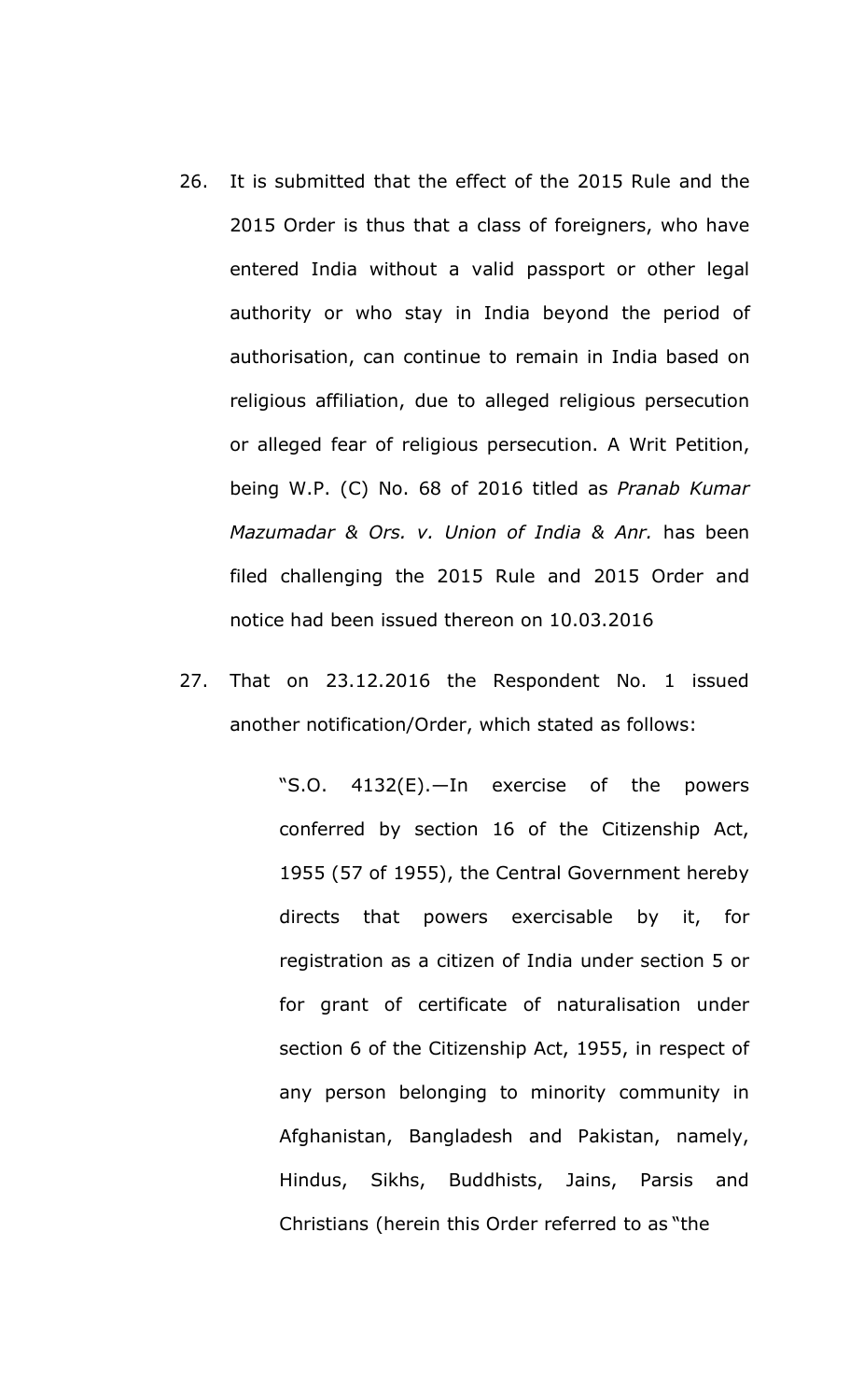applicant"), residing in the States of Chhattisgarh, Gujarat, Madhya Pradesh, Maharashtra, Rajasthan and Uttar Pradesh and Union territory of Delhi, shall also be exercisable by—

- (a) the Collector, within whose jurisdiction the applicant is ordinarily resident, in relation to the districts of—
- (i) Raipur in the State of Chhattisgarh;
- (ii) Ahemdabad, Gandhinagar and Kutch in the State of Gujarat;
- (iii) Bhopal and Indore in the State of Madhya Pradesh;
- (iv) Nagpur, Mumbai, Pune and Thane in the State of Maharashtra;
- (v) Jodhpur, Jaisalmer and Jaipur in the State of Rajasthan;
- (vi) Lucknow in the State of Uttar Pradesh; and
- (vii) West Delhi and South Delhi in the Union territory of Delhi; and
- (b) the Secretary of the Department of Home of the State or the Union territory, as the case may be, within whose jurisdiction the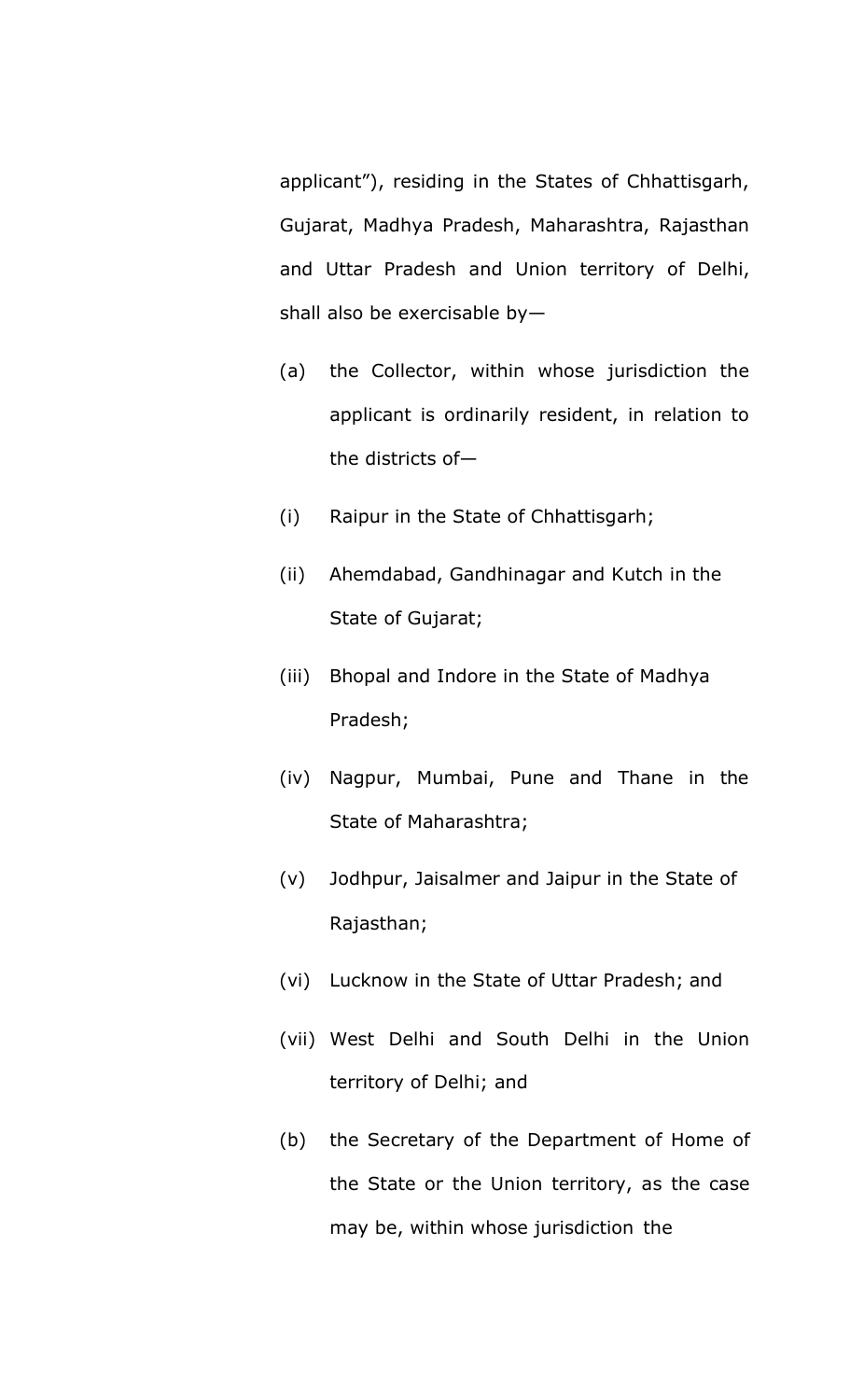applicant is ordinarily resident, in relation to districts not covered under clause (a), in accordance with the provisions of the Citizenship Rules, 2009 (hereinafter referred to as the said rules), subject to the following conditions, namely:—

- (A) the application for registration as citizen of India or grant of certificate of naturalisation as citizen of India under the said rules is made by the applicant online;
- (B) the verification of the application is done simultaneously by the Collector or the Secretary, as the case may be, at the district level and the State level and the application and the reports thereon shall be made accessible simultaneously to the Central Government;
- (C) the Collector or the Secretary, as the case may be, makes such inquiry as he considers necessary for ascertaining the suitability of the applicant and for that purpose forward the application online to such agencies for verification and comments as may be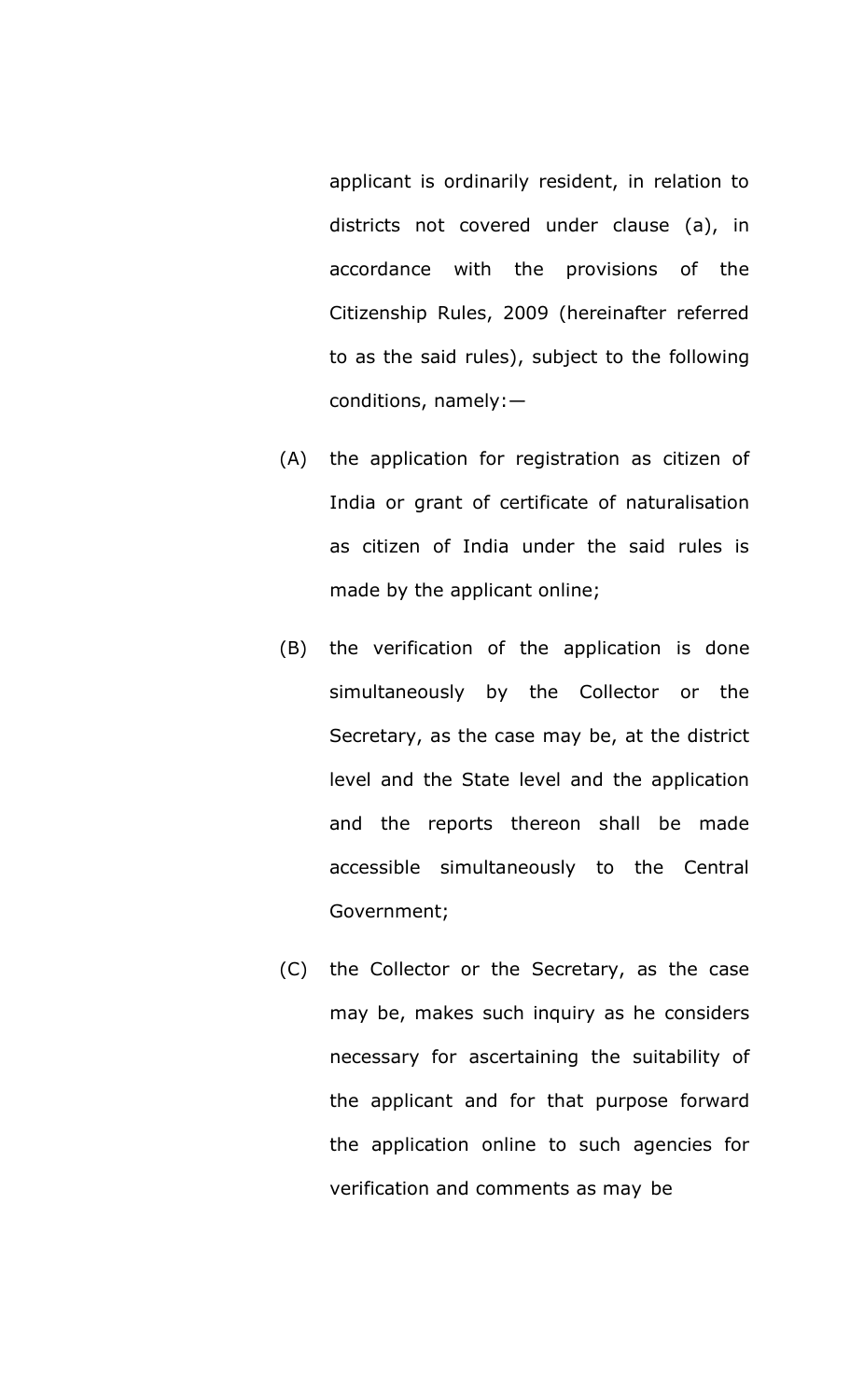required under the instructions issued by the Central Government in this regard;

- (D) the comments of the agencies referred to in clause (C) are uploaded online by such agencies and accessible to the Collector or the Secretary, as the case may be, and the Central Government;
- (E) the Collector or the Secretary, as the case may be, on being satisfied with the suitability of the applicant, grant him the citizenship of India by registration or naturalisation and issue a certificate of registration or naturalisation, as the case may be, signed by the Collector or the Secretary, as the case may be, in the Form as prescribed in the said rules; and
- (F) the Collector and the Secretary shall maintain a register, in accordance with the said rules, containing the details of persons so registered or naturalised as a citizen of India and furnish a copy thereof to the Central Government within seven days of such registration or naturalisation…"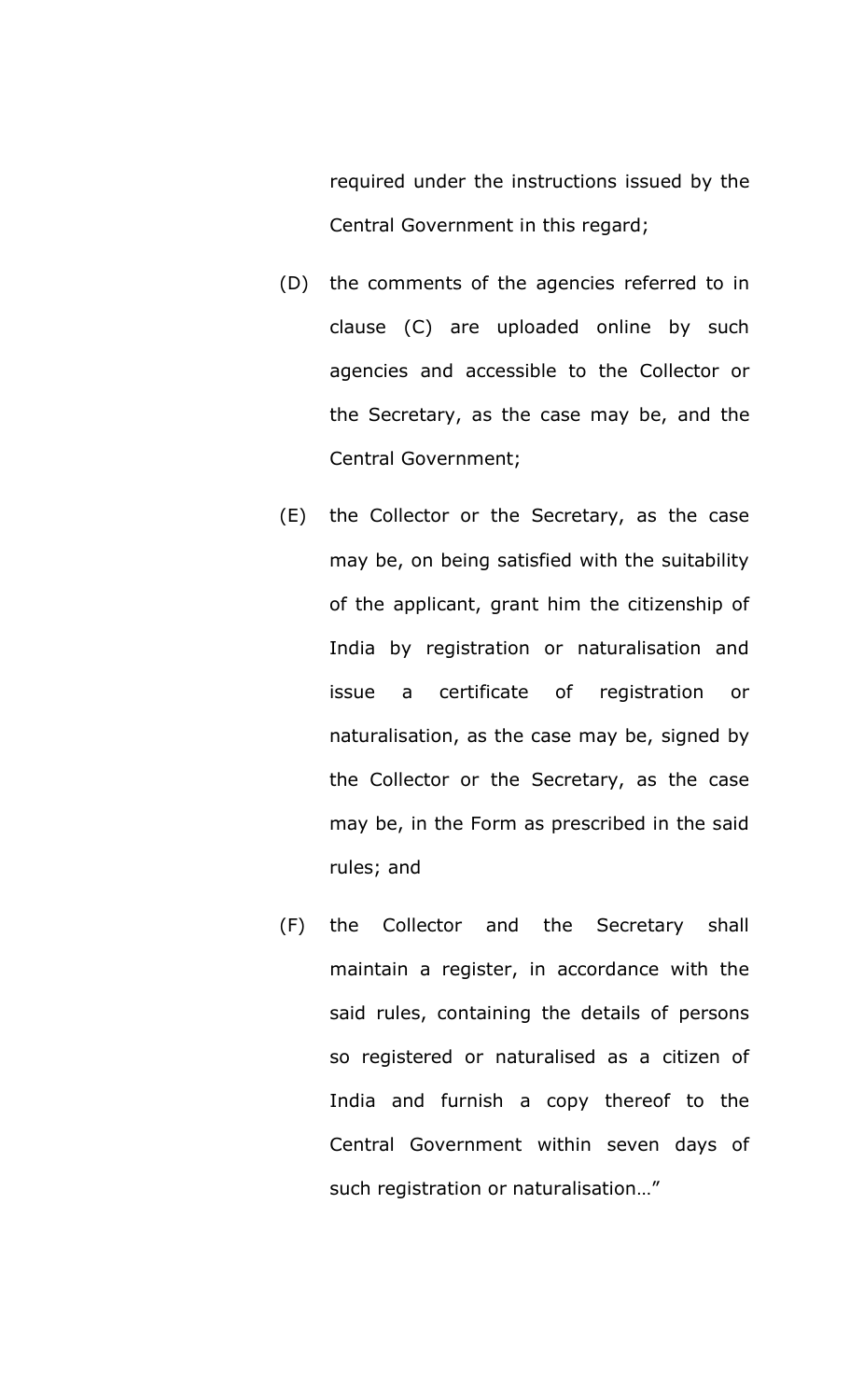- 28. A Writ Petition, being W.P. (C) No. 20 of 2019 titled as *Nagarikatwa Aain Songsudhan Birodhi Mancha (Forum Against Citizenship Act Amendment Bill) vs. Union Of India* has been filed challenging inter alia the aforesaid notification/ Order dated 23.12.2016 and notice had been issued thereon on 27.02.2019. The Petitioners therefore, filed an application, being I.A. No. 85259 of 2019 in the said writ petition seeking leave from this Hon'ble Court to intervene in the said matter, which is presently pending before this Hon'ble Court.
- 29. It is submitted that as per the directions of this Hon'ble Court, a National Register of Citizens (NRC) was being prepared by a team of NRC officials, being led by the State Coordinator, and the same was being continuously monitored by this Hon'ble Court. On December 31, 2018, a draft list was published by the NRC authorities which contained names of over 40 lakhs people most of whom were found to have migrated into Assam illegally and to be excluded from the final NRC. As per the Rules, these people were provided the opportunity to present their claims for being included in the final draft and were also heard thereafter. In June 2019, according to a statement issued by the state coordinator of NRC, 1,02,462 persons were further declared ineligible during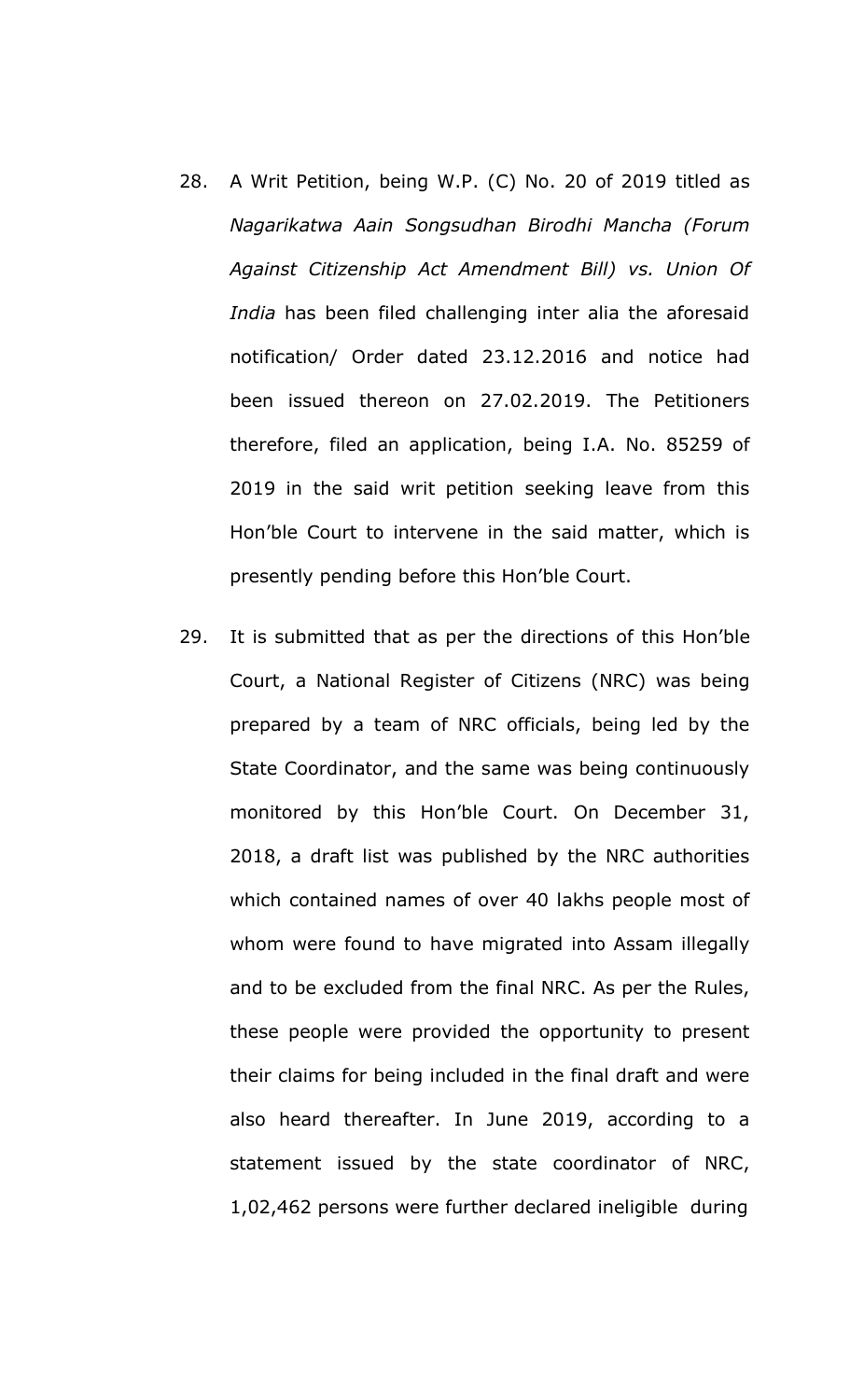the process of verification carried out by the Local Registrars of Citizens Registration (LRCRs). The final list of persons which are excluded from the NRC has been published on August 31, 2019 wherein out of a total of 3,30,27,661 applicants, only 19,06, 657 people were excluded.

30. That the Union of India has enacted the Citizenship (Amendment) Act, 2019, on 12.12.2019, which inter alia seeks to make illegal migrants who are Hindus, Sikhs, Buddhists, Jains, Parsis and Christians from Afghanistan, Bangladesh and Pakistan, eligible for citizenship. The said Act also makes amendments to provisions related to Overseas Citizen of India (OCI) cardholders, including a provision to allow cancellation of OCI registration if the person has violated any law notified by the central government. For the sake of convenience, the provisions of the Act are reproduced below:

> **"1**. (1) This Act may be called the Citizenship (Amendment) Act, 2019.

(2) It shall come into force on such date as the Central Government may, by notification in the Official Gazette, appoint.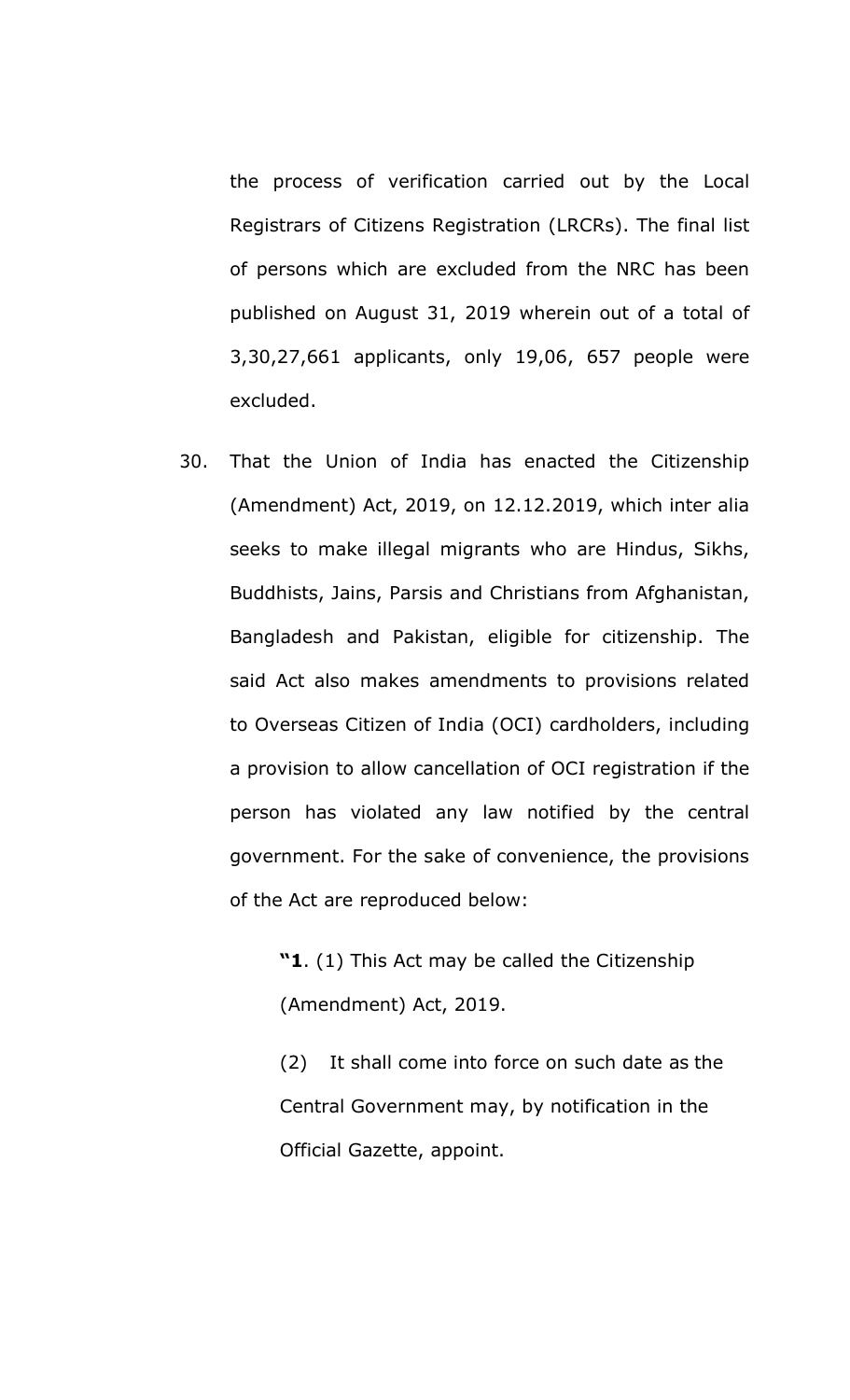**2.** In the Citizenship Act, 1955 (hereinafter referred to as the principal Act), in section 2, in sub-section (1), in clause (b), the following proviso shall be inserted, namely:—

"Provided that any person belonging to Hindu, Sikh, Buddhist, Jain, Parsi or Christian community from Afghanistan, Bangladesh or Pakistan, who entered into India on or before the 31st day of December, 2014 and who has been exempted by the Central Government by or under clause (c) of sub-section (2) of section 3 of the Passport (Entry into India) Act, 1920 or from the application of the provisions of the Foreigners Act, 1946 or any rule or order made thereunder, shall not be treated as illegal migrant for the purposes of this Act;".

**3.** After section 6A of the principal Act, the following section shall be inserted, namely:—

"6B. (1) The Central Government or an authority specified by it in this behalf may, subject to such conditions, restrictions and manner as may be prescribed, on an application made in this behalf, grant a certificate of registration or certificate of naturalisation to a person referred to in the proviso to clause (b) of sub-section (1) of section 2.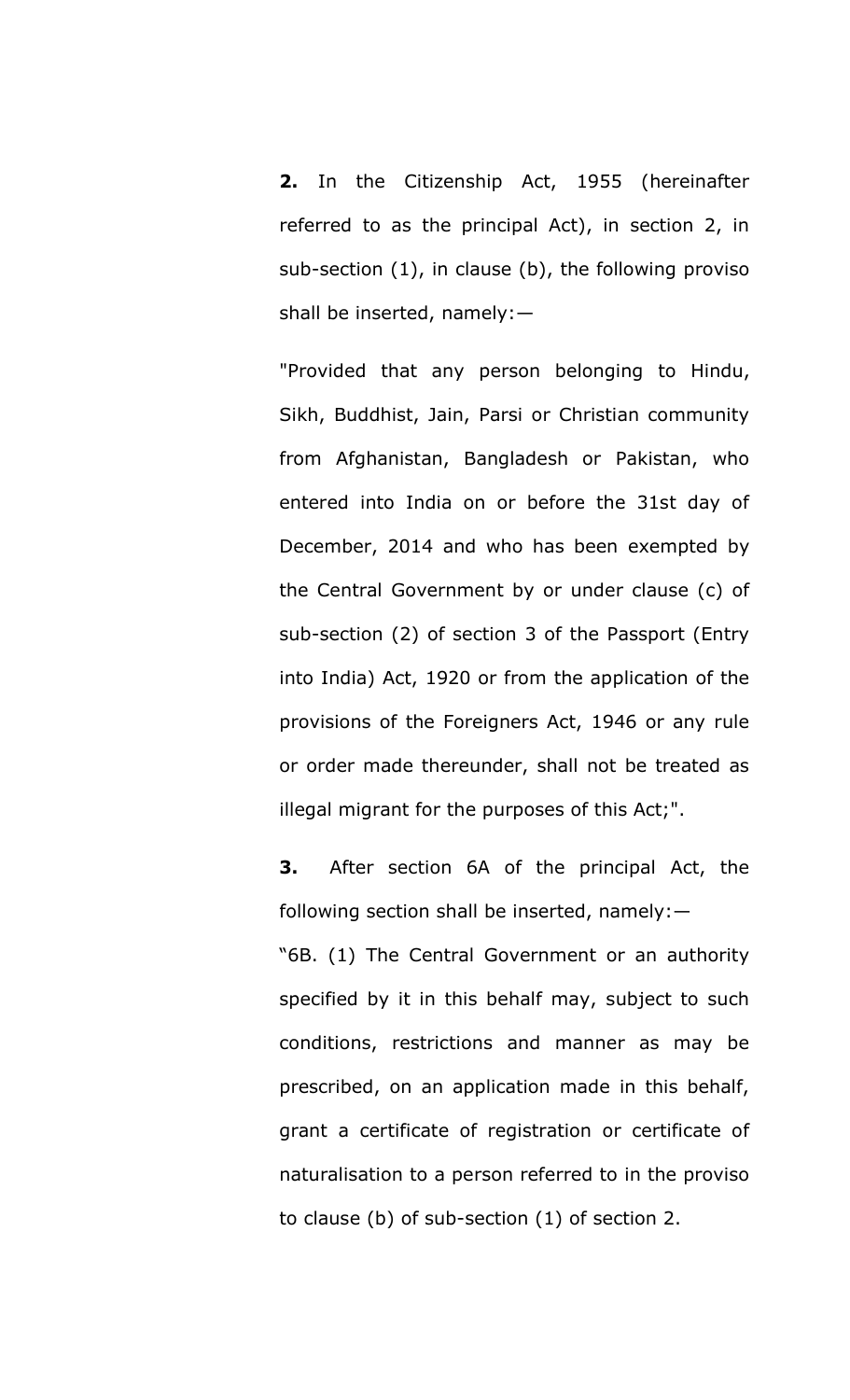(2) Subject to fulfilment of the conditions specified in section 5 or the qualifications for naturalisation under the provisions of the Third Schedule, a person granted the certificate of registration or certificate of naturalisation under sub-section (1) shall be deemed to be a citizen of India from the date of his entry into India.

(3) On and from the date of commencement of the Citizenship (Amendment) Act, 2019, any proceeding pending against a person under this section in respect of illegal migration or citizenship shall stand abated on conferment of citizenship to him: Provided that such person shall not be disqualified for making application for citizenship under this section on the ground that the proceeding is pending against him and the Central Government or authority specified by it in this behalf shall not reject his application on that ground if he is otherwise found qualified for grant of citizenship under this section: Provided further that the person who makes the application for citizenship under this section shall not be deprived of his rights and privileges to which he was entitled on the date of receipt of his application on the ground of making such application.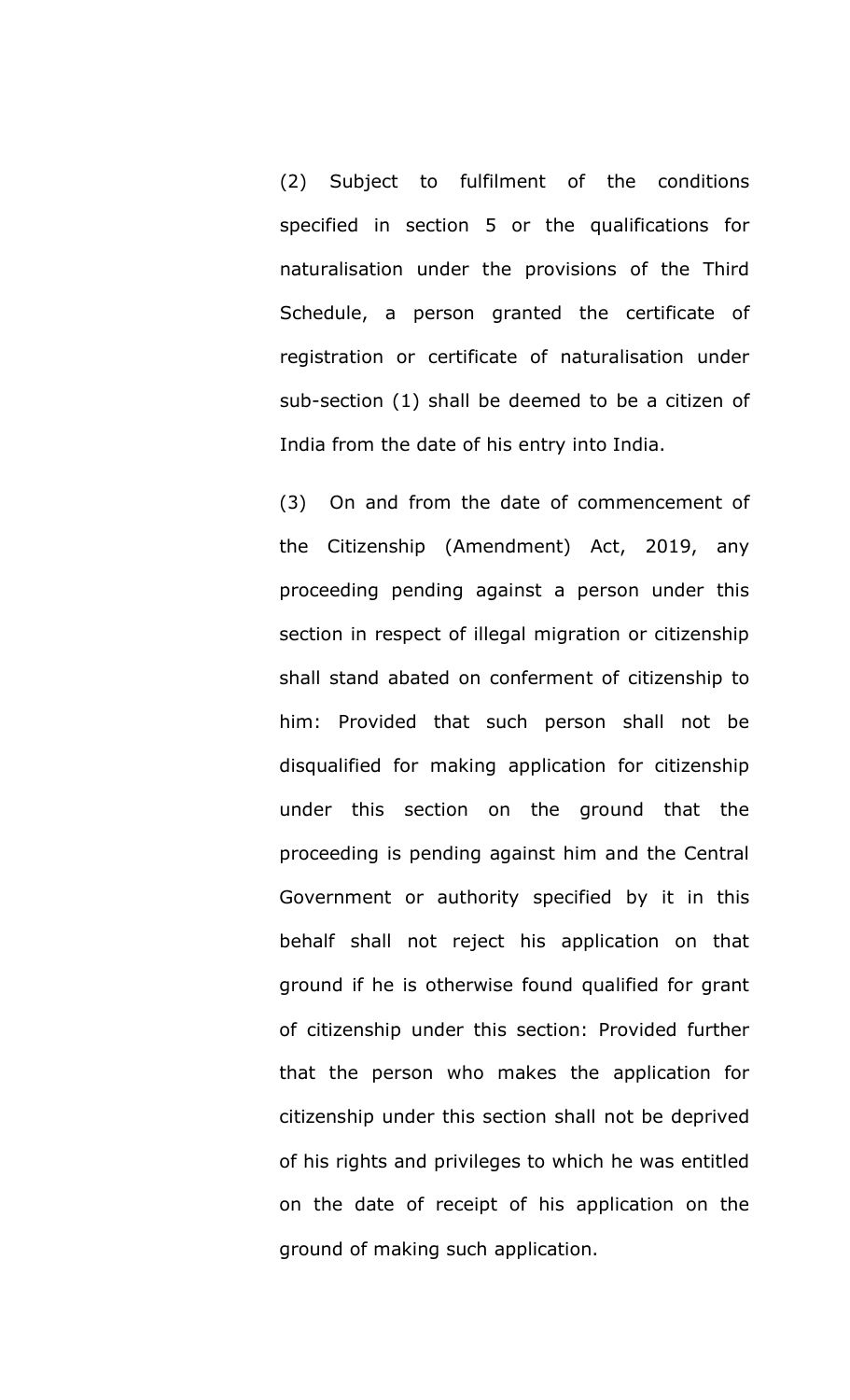(4) Nothing in this section shall apply to tribal area of Assam, Meghalaya, Mizoram or Tripura as included in the Sixth Schedule to the Constitution and the area covered under "The Inner Line" notified under the Bengal Eastern Frontier Regulation, 1873."

**4.** In section 7D of the principal Act,— (i) after clause (d), the following clause shall be inserted, namely:—

"(da) the Overseas Citizen of India Cardholder has violated any of the provisions of this Act or provisions of any other law for time being in force as may be specified by the Central Government in the notification published in the Official Gazette; or".

(ii) after clause (f), the following proviso shall be inserted, namely:— "Provided that no order under this section shall be passed unless the Overseas Citizen of India Cardholder has been given a reasonable opportunity of being heard.".

**5.** In section 18 of the principal Act, in subsection (2), after clause (ee), the following clause shall be inserted, namely:—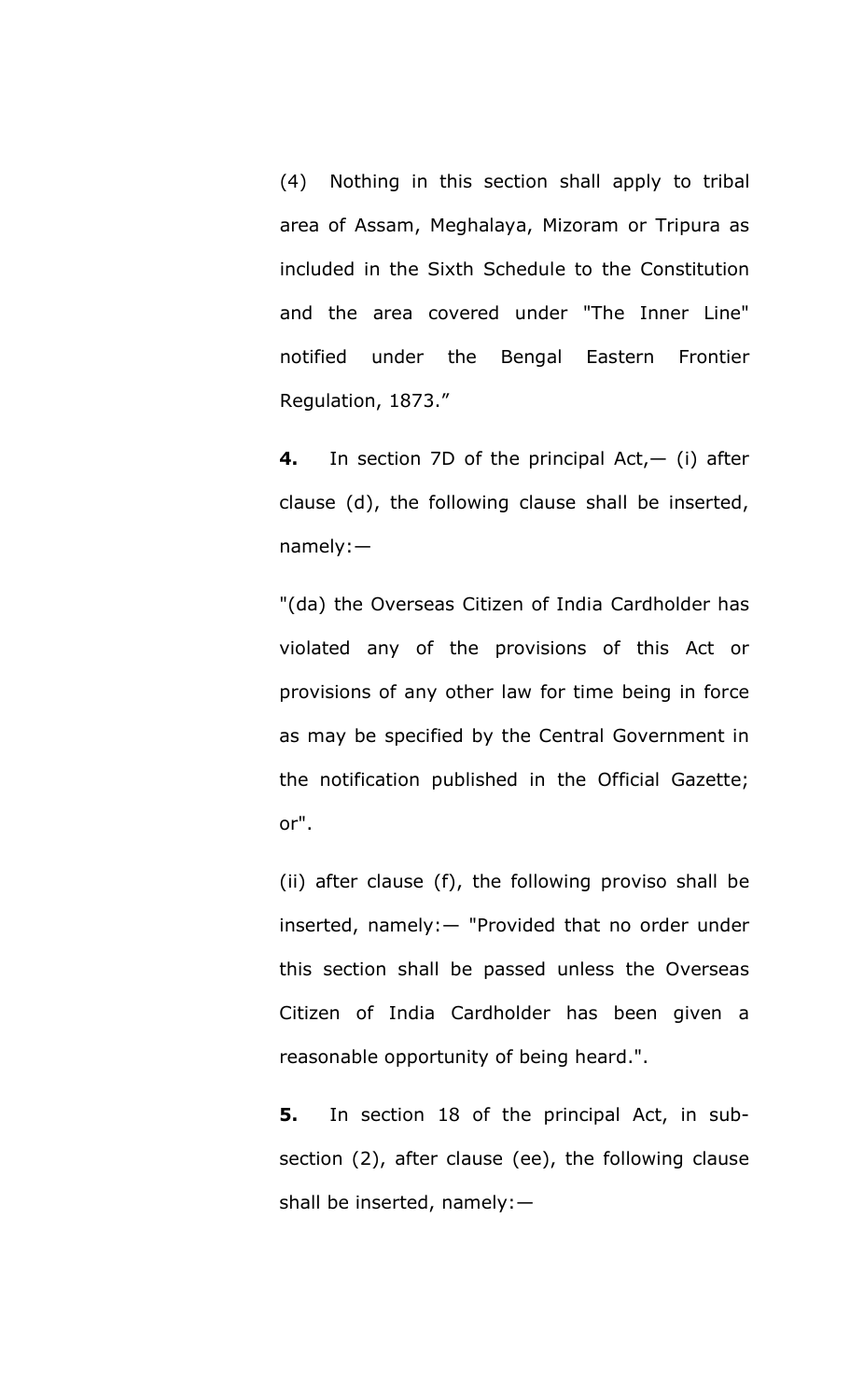"(eei) the conditions, restrictions and manner for granting certificate of registration or certificate of naturalisation under sub-section (1) of section 6B;".

**6.** In the Third Schedule to the principal Act, in clause (d), the following proviso shall be inserted, namely:—

"Provided that for the person belonging to Hindu, Sikh, Buddhist, Jain, Parsi or Christian community in Afghanistan, Bangladesh or Pakistan, the aggregate period of residence or service of Government in India as required under this clause shall be read as "not less than five years" in place of "not less than eleven years".""

It is submitted that Section 2 of the impugned Act amends Section 2(1)(b) of the 1955 Act to provide that Hindus, Sikhs, Buddhists, Jains, Parsis and Christians from Afghanistan, Bangladesh and Pakistan will not be treated as illegal migrants. In order to get this benefit, they must have also been exempted from the Foreigners Act, 1946 and the Passport (Entry into India) Act, 1920 by the central government.

The unamended 1955 Act allowed a person to apply for citizenship by naturalisation, if the person meets certain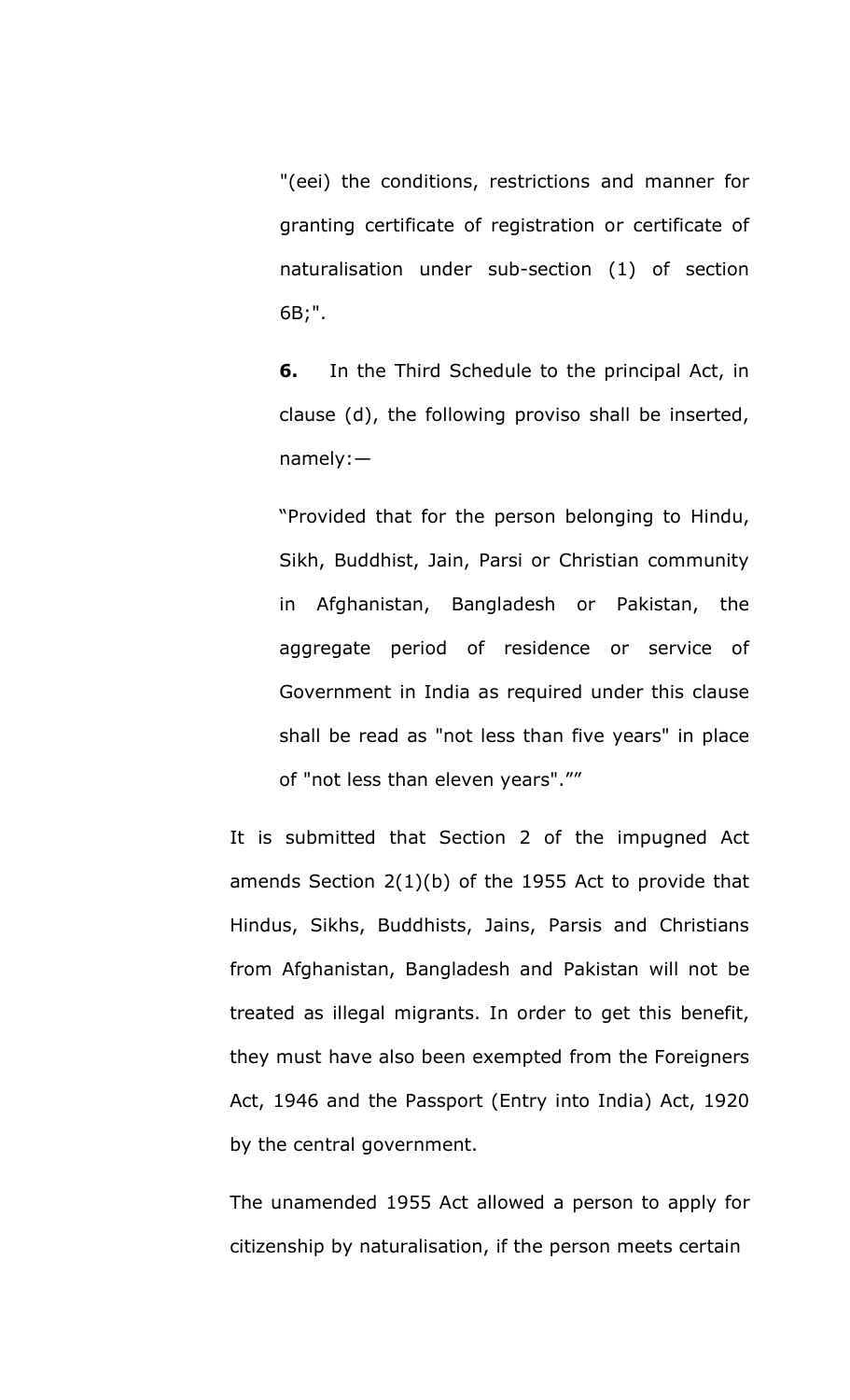qualifications. One of the qualifications is that the person must have resided in India or been in central government service for the last 12 months and at least 11 years of the preceding 14 years. However, section 3 of the impugned Act has further inserted "Section 6B" in the 1955 Act, which inter alia created an exception for Hindus, Sikhs, Buddhists, Jains, Parsis and Christians from Afghanistan, Bangladesh and Pakistan, with regard to this qualification. For these groups of persons, the 11 years' requirement will be reduced to about five years. It further provides that on acquiring citizenship: (i) such persons shall be deemed to be citizens of India from the date of their entry into India, and (ii) all legal proceedings against them in respect of their illegal migration or citizenship will be closed.

Further, sections 5 and 6 of the impugned Act also makes consequent amendments to Sections 18 and the Third Schedule of the 1955 Act respectively.

True copy of the Citizenship Amendment Act, 2019 issued by Ministry of Law and Justice on  $12<sup>th</sup>$  December, 2019 is filed herewith and marked as **ANNEXURE P-1**  $(Pg.$  to  $)$ .

31. In the context of the relevant constitutional provisions and aforesaid statutory scheme, it is respectfully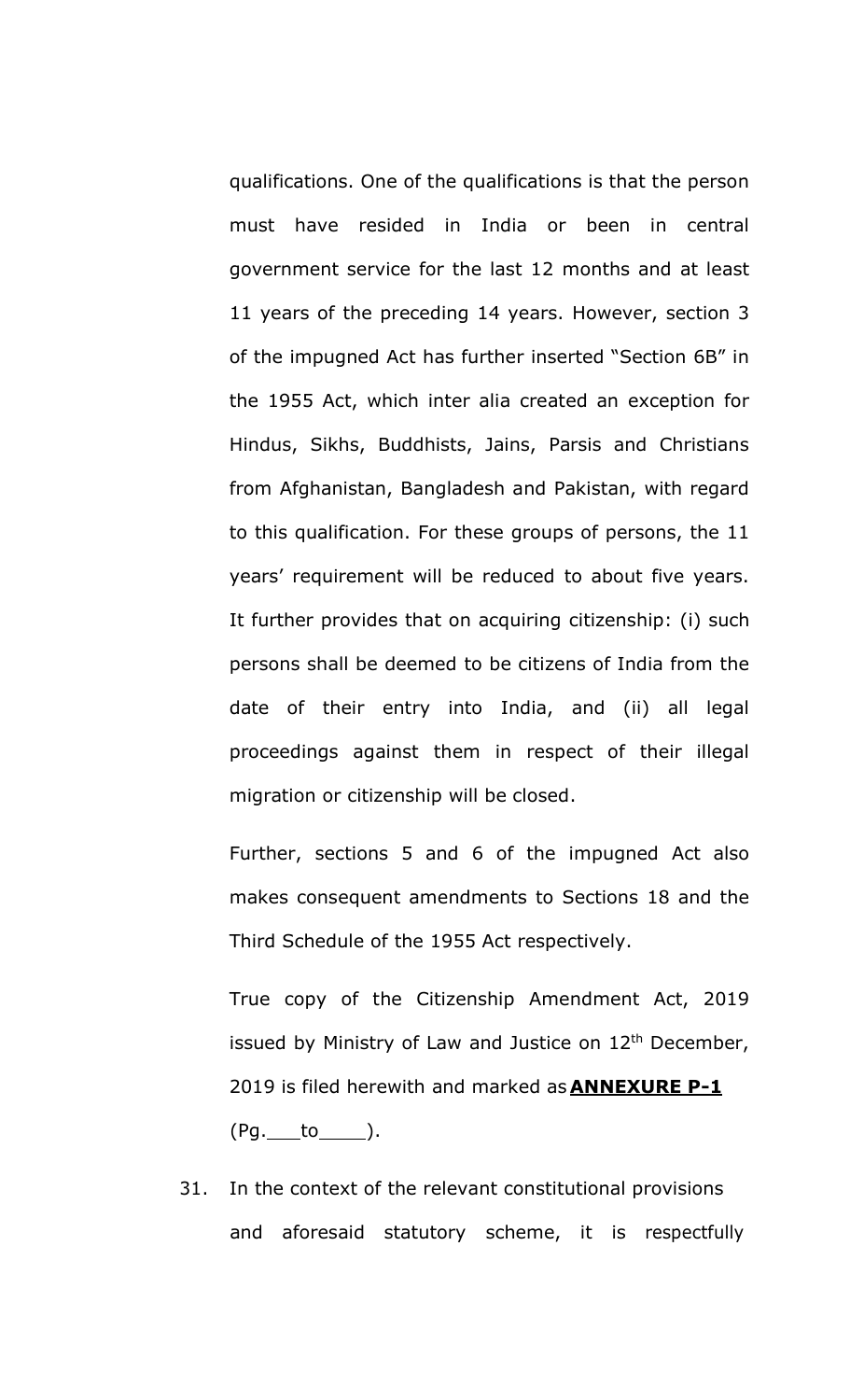submitted that the impugned Act (especially Sections 2, 3, 5 and 6 thereof) is unreasonable, arbitrary, illegal and thus, violative of Article 14 of the Constitution of India. The impugned Act has been passed under extraneous political considerations and is in derogation of the rights of Indian citizens living in the state of Assam. The impugned Act is not in public interest and welfare. The result of the impugned Act will be that a large number of non-Indians, who have surreptitiously entered Assam after 25.03.1971, without possession of valid passport, travel documents or other lawful authority to do so, will be able to take citizenship and reside therein. The impugned Act seeks to do away with any sort of regulation for Hindus, Sikhs, Buddhists, Jains, Parsis and Christian foreigners entering India illegally from Bangladesh, Afghanistan and Pakistan.

32. Therefore, in light of the abovementioned facts, the Petitioners herein are constrained to file the present Writ Petition challenging the Impugned Act on the following amongst other grounds, which are being taken without prejudice to each other and the Petitioners seek liberty to urge further grounds at the time of hearing, if so advised.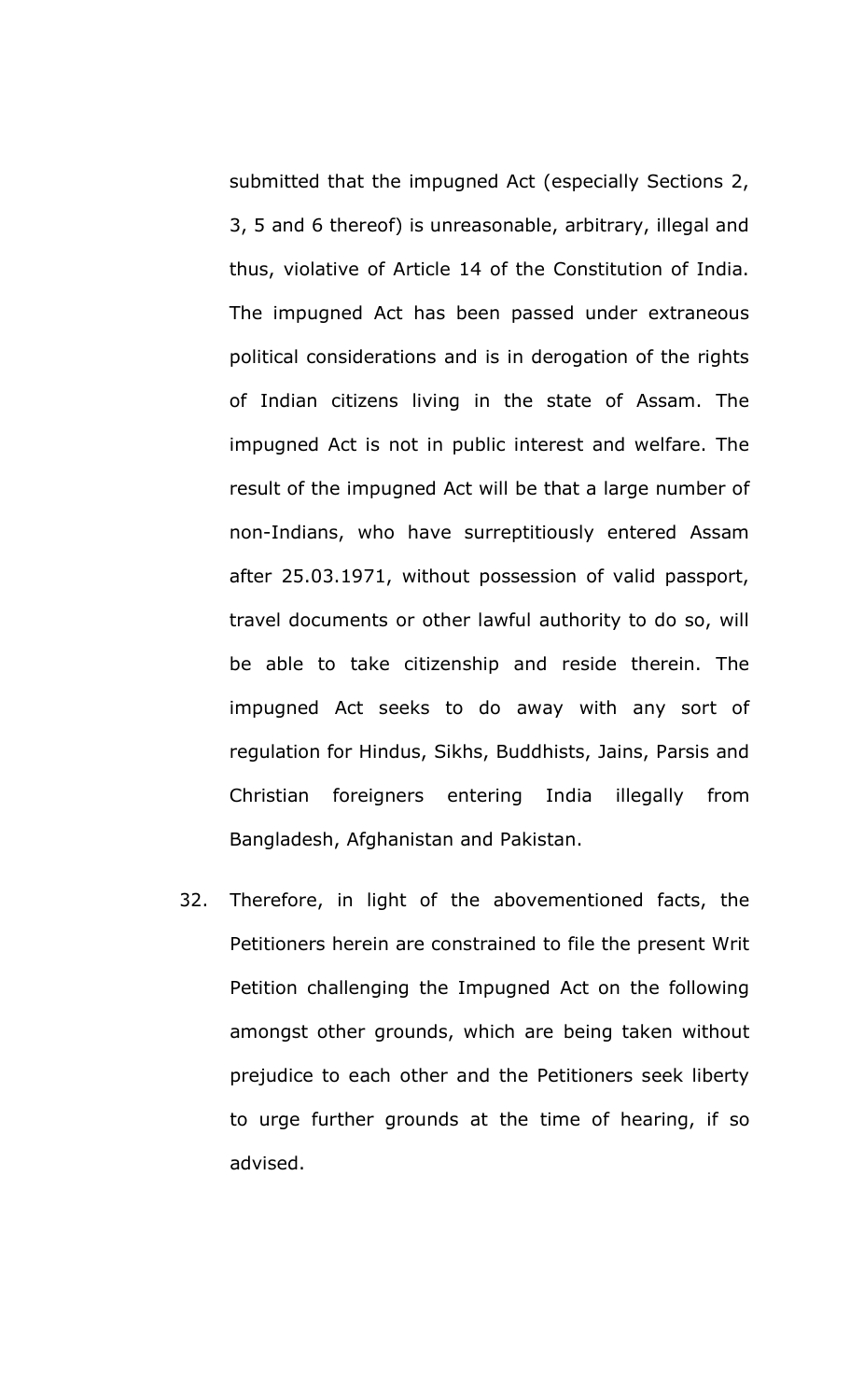- (A) Because the Citizenship Amendment Act, 2019 violates Article 21 of the people of Assam in that the lives and liberty of the Citizens of Assam will be affected adversely by the massive influx of illegal immigrant as citizens of India. It has been again and again observed by this Hon'ble Court that influx of illegal immigrant had massively affected the socio economic condition of the State of Assam and the samehas serious implications for internal security. As a result of this grant of citizenship the indigenous people of Assam will be reduced to a minority in their home State. Their cultural survival will be in jeopardy, their political control will be a weakened and their employment opportunities will be undermined.
- (B) Because constitutional validity of Section 6A of the Citizenship Act on the ground of it violating Article 21 of the Citizens of Assam is already referred to Constitution Bench of this Hon'ble Court. Under such a situation when the influx of illegal immigrants between 1951 to 1971 itself in pending consideration, the CAA,2019 could not have been brought into affect.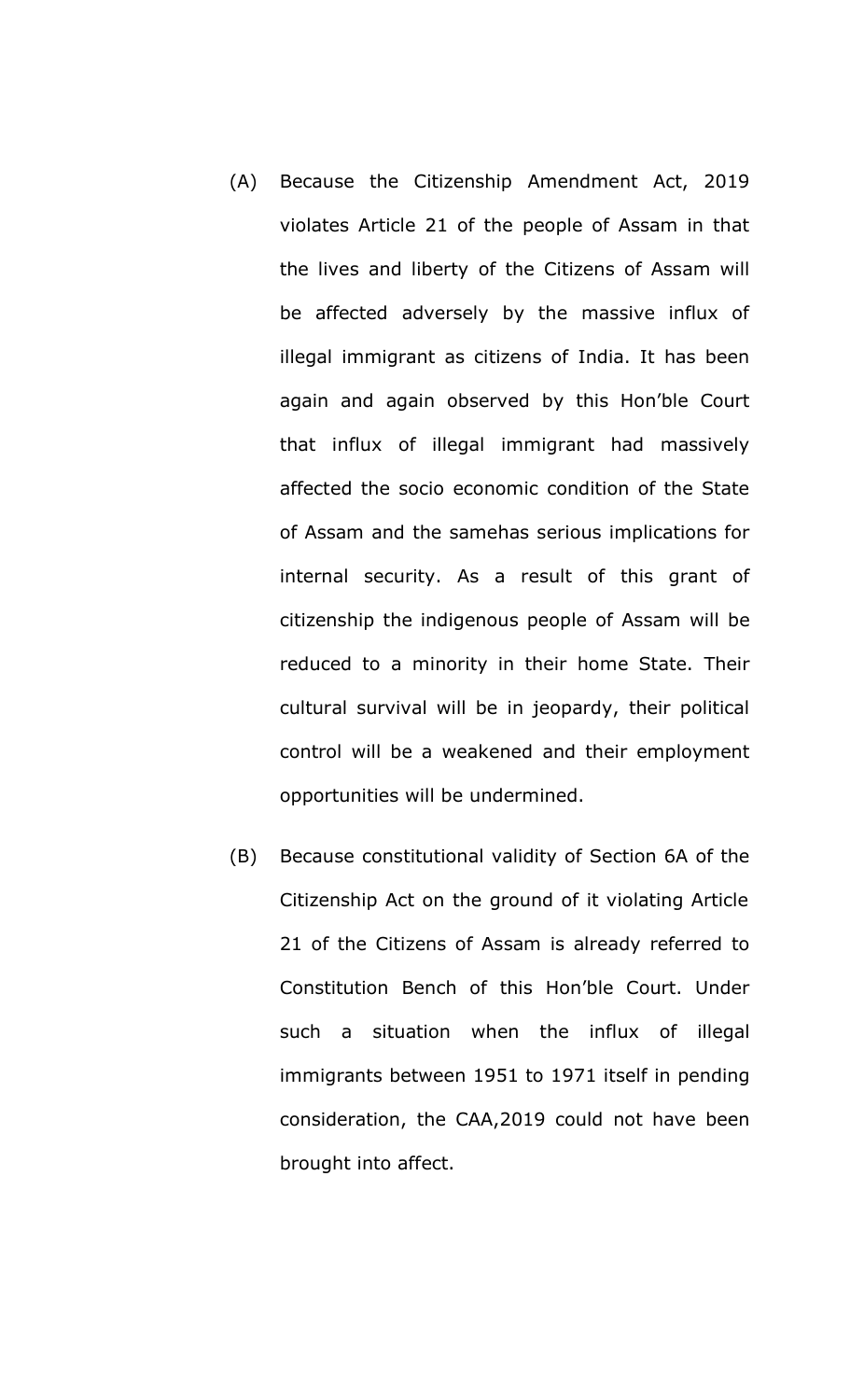- (C) Because in Sarabananda Sonowal's case (Supra) it was specifically observed that there can be no manner of doubt that the State of Assam is facing "external aggression and internal disturbance" on account of large scale illegal migration of Bangladeshi nationals. It, therefore, becomes the duty of Union of India to take all measures for protection of the State of Assam from such external aggression and internal disturbance as enjoined in Article 355 of the Constitution. In such situation when there is specific observation from this Hon'ble Court that the illegal immigrants are causing "external aggression and internal disturbance" in the state of Assam, granting citizenship to illegal immigrants now would constitute further external aggression and internal disturbance and as such will violate Article 355.
- (D) The CAA, 2019 violates Article 325 and 326 of the Constitution of India as the same dilutes the political rights of the Citizens of Assam.
- (E) Because the Home Minister, Central Government in his debate in parliament has stated that a self declaration from Hindu, Sikh, Buddhist, Jain, Parsis and Christian Illegal Immigrant stating that he/she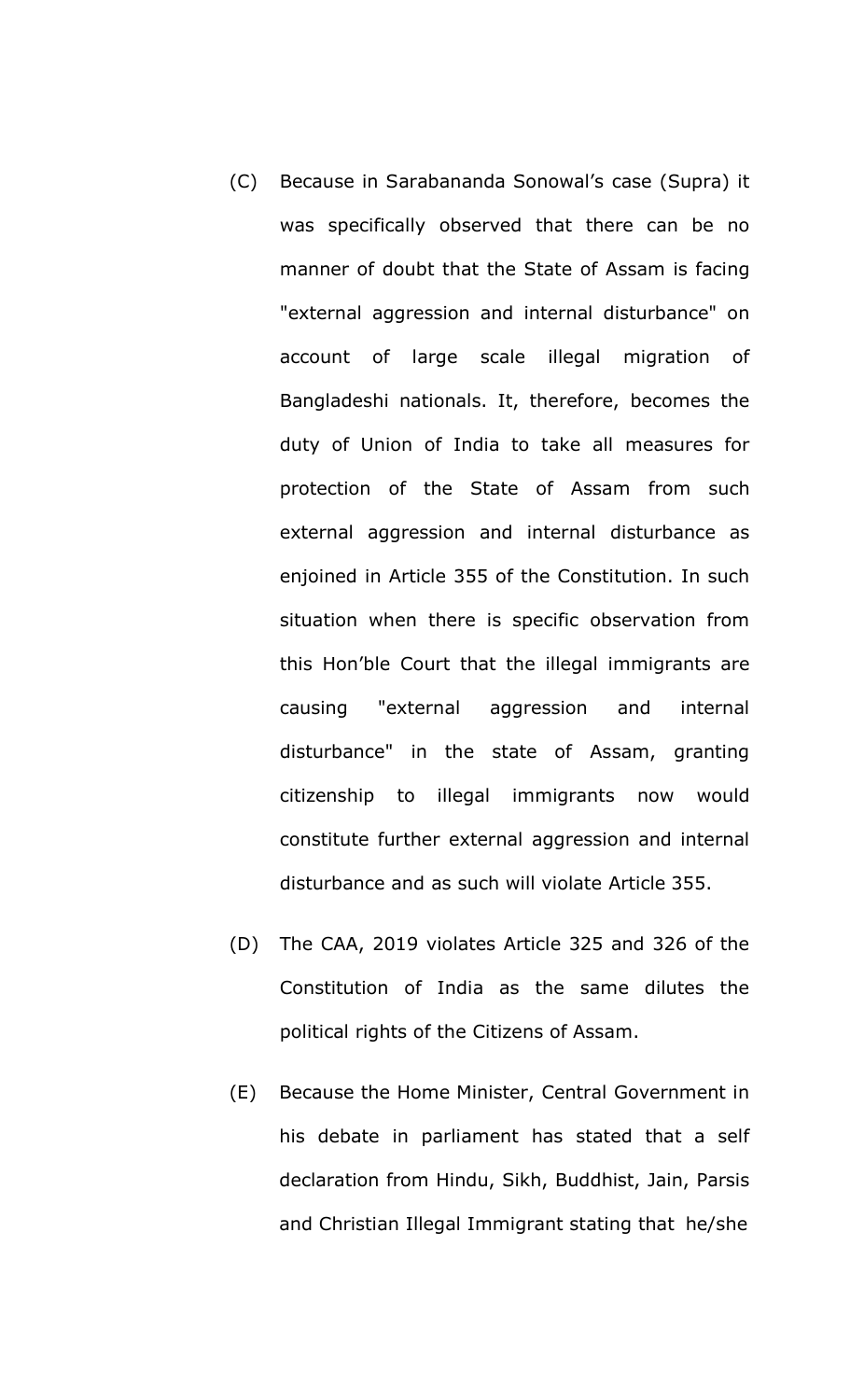entered India prior to 31<sup>st</sup> December 2014 will acceptable to consider his citizenship. If this procedure is adopted to consider the citizenship of a illegal immigrant then any person can enter anytime into India and claim citizenship. Even any other person who does not fall in the definition of the amended Act can change his name and swear a false affidavit. This as such shows that the entire Act is absurd and unreasonable and threats the entire State of Assam as well the entire Nation.

(F) Because the provisions of the impugned Act does reflects what is discussed in Statement of Object and Reasoning. As there is no provision in the Act to ascertain or to differentiate Hindu, Sikh, Buddhist, Jain, Parsi and Christian illegal immigrant who entered into India due to religious persecution or any other reason. As discussed above it is clear the illegal immigrants from Bangladesh have entered the State of Assam due to any religious persecution but the influx was mainly due to economic reasons. Thus there is no basis for the Respondent No.1 to exempt illegal migrants from the applicable statutory scheme on the basis of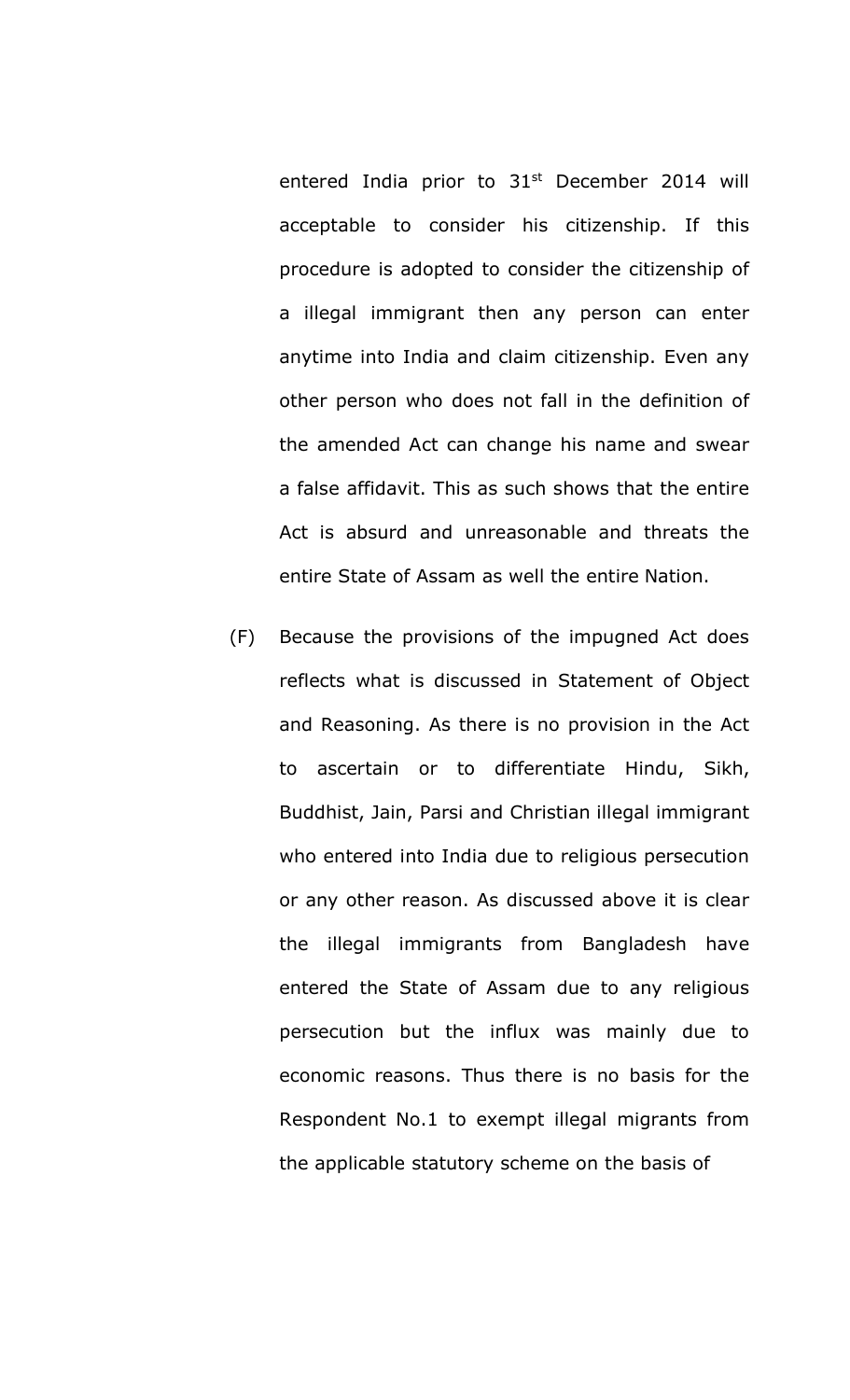religious persecution or religious persecution in Afghanistan, Bangladesh or Pakistan

(G) Because Sections 2, 3, 5 and 6 of the impugned Act is inconsistent of Section 6A of the Citizenship Act, 1955 (hereinafter referred to as "the 1955 Act"). Section 6A was inserted into the 1955 Act, by the Citizenship (Amendment) Act 1985, as a result of the 1985 Assam Accord, whereby illegal migrants who have entered the State of Assam from Bangladesh up to 24.03.1971 were ultimately required to be granted citizenship of India, on the assurance that illegal migrants entering the state of Assam after 25.03.1971 would be deported back to Bangladesh. Sections 2, 3, 5 and 6 of the impugned Act are completely contrary to Section 6A of the 1955 Act, since it legitimises the entry and continued stay of "illegal migrants" as defined under Section 2(1) (b) the 1955 Act in the state of Assam, even if they entered India after 25.03.1971. It is submitted that the provisions of the impugned Act, thus, go contrary to the solemn promise made to the Assamese people by way of the enactment of Section 6A of the 1955 Act. Further when the validity of 6A itself is in question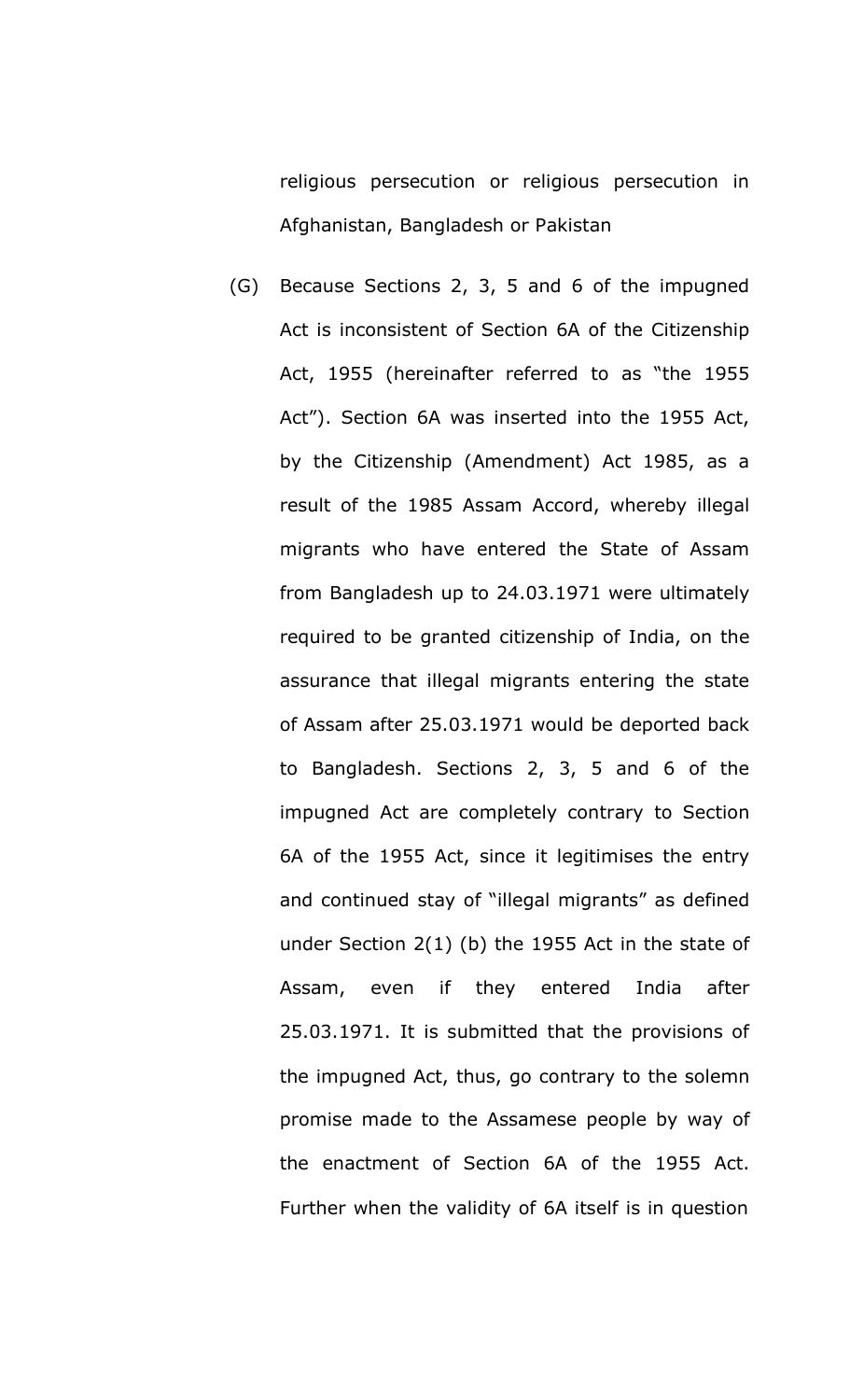before the Constitution Bench of this Hon'ble Court bringing of CAA,2019 will further worsen the situation of the Citizens in Assam.

- (H) Because the impugned Act is in violation of Article 14 of the Constitution of India. The impugned Act grants unbridled discretion for exclusion of a certain class of persons from the existing legal framework regulating the grant of citizenship of India, without prescribing guidelines/ determinable criteria for identification of such persons, who may have been persecuted. Further, they do not enjoin a prescribed authority with the power to determine whether and in what manner and to what extent, if at all, such persons of the specified religion who have entered into India from Pakistan, Afghanistan and/or Bangladesh, form a special class and/or are eligible for a special treatment, thus granting legal right to citizenship of India to such persons arbitrarily and *en-masse*.
- (I) Because this Hon'ble Court has held religion to be a facet of personal autonomy and any classification based on religion is an impermissible classification in terms of Article 14 of the Constitution. Further, classification on the basis of place of birth is also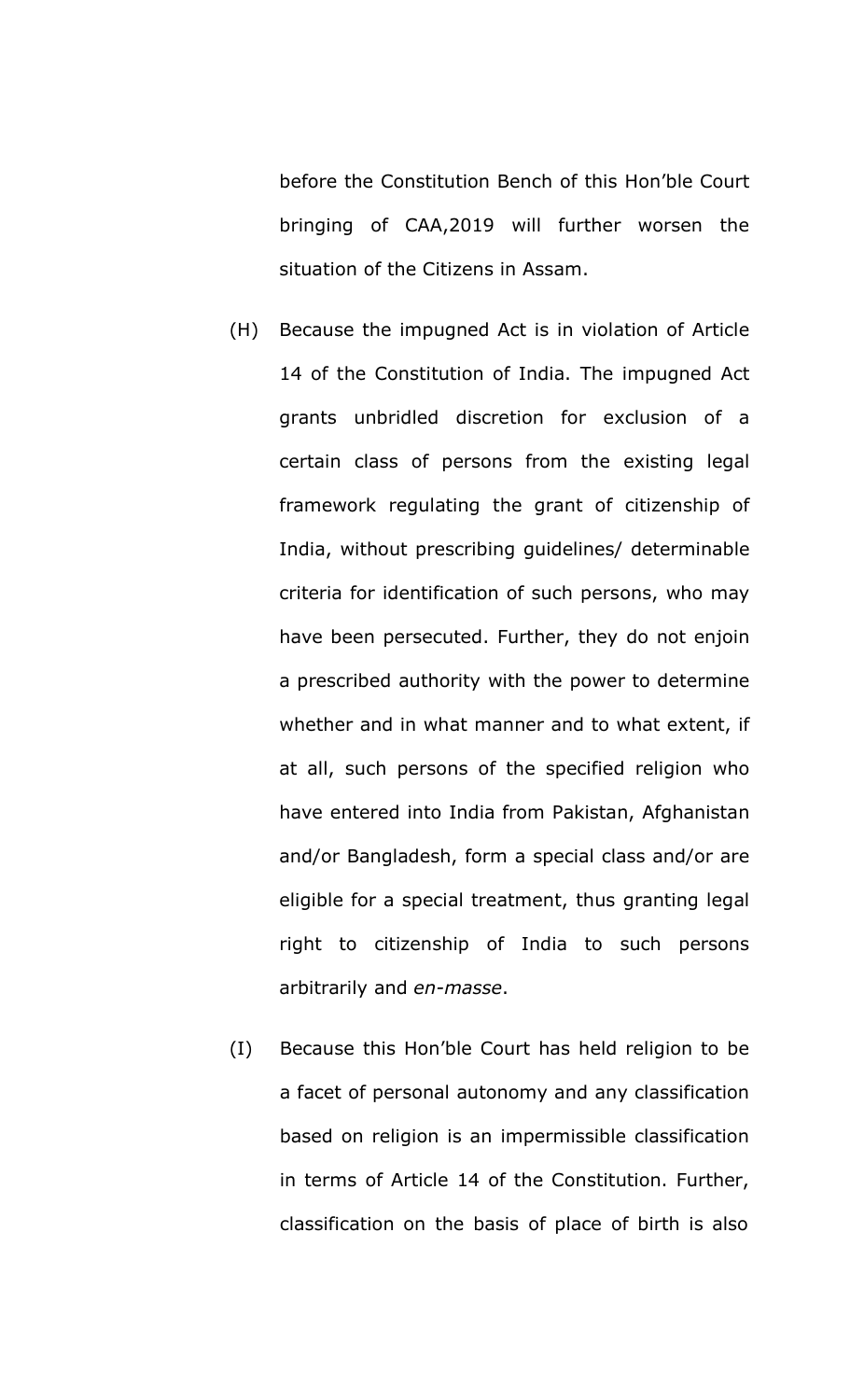an impermissible classification and contrary to Part III of the Constitution. It is submitted that Sections 2, 3, 5 and 6 of the impugned Act, thus, make impermissible classification of people and are liable to be stuck down on that ground itself.

- (J) Because the impugned Act does not have reasonable classification based on intelligible differentia. The classification based on religion *ipso facto* violates Article 14 of the Indian Constitution, wherein the legislation effectuate discrimination on the basis of the intrinsic and core identity of the individual i.e., religious identity of the individual. It is respectfully submitted that this Hon'ble Court in *Navtej Singh Johar* v *Union of India* , (2018) 10 SCC 1, has held that "*where a legislation discriminates on the basis of an intrinsic and core trait of an individual, it cannot form a reasonable classification based on an intelligible differentia".* It is therefore, submitted that the classification done by the impugned Act falls foul of the law propounded by this Hon'ble Court.
- (K) Because, in any case, the classification made by the impugned Act has no rational nexus with the object it is said to achieve. It is submitted that it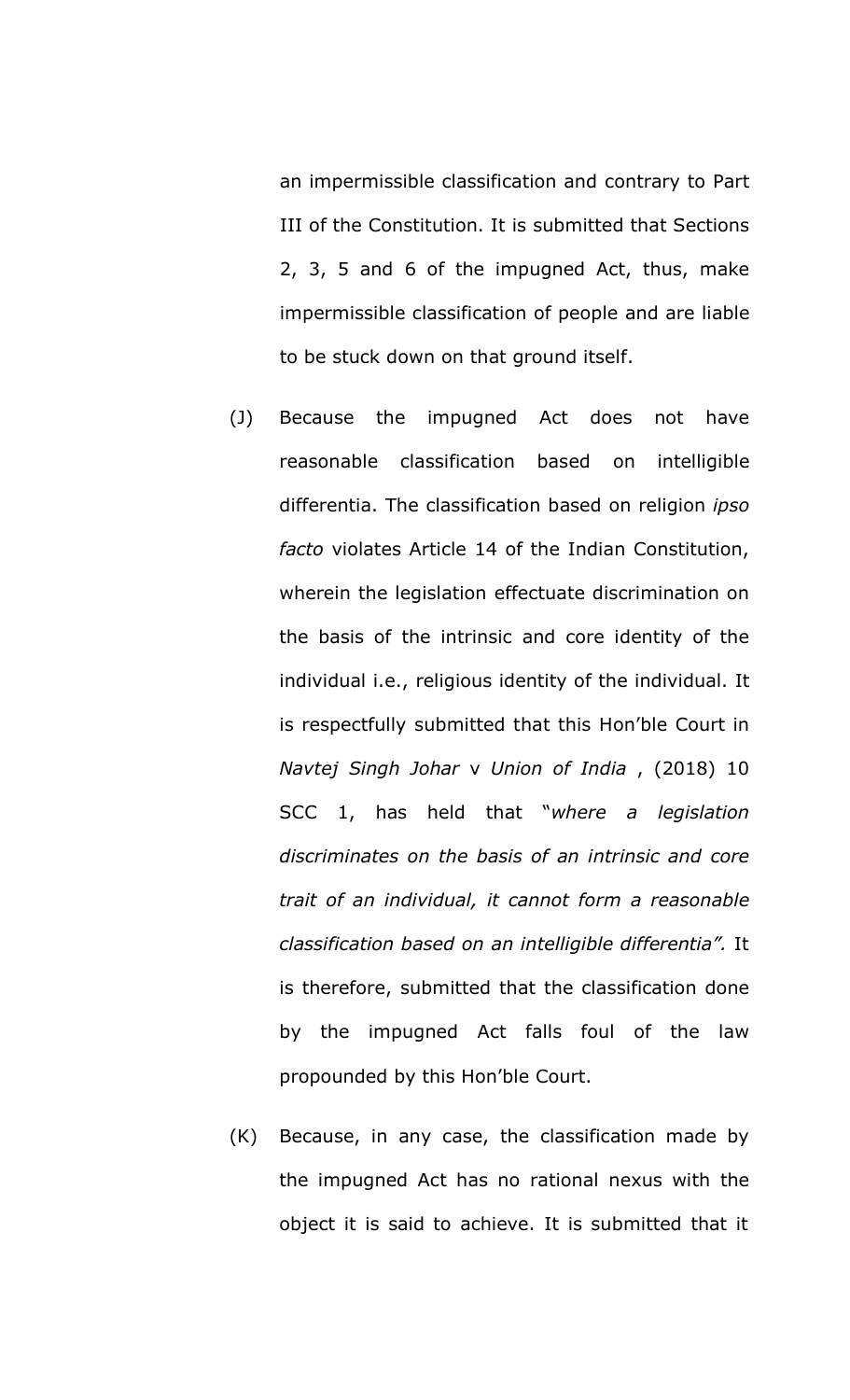would not be correct to say that the impugned Act has been enacted to protect persecuted communities from the neighbouring countries of India as there are several minority Muslim communities and other communities (including atheists) also in the countries in question which also face discrimination and/ or persecution from the other majority Muslim communities. It is further submitted that even the selection of just three countries with a specific state/ majority religion, while leaving out other countries with other state/ majority religions, inter alia like Sri Lanka, Myanmar, China etc. itself fails to withstand the test of a reasonable classification. It is therefore, submitted that both religion based classification and country based classification, done in Sections 2, 3, 5 and 6 of the impugned Act, are unconstitutional and liable to be struck down by this Hon'ble Court.

- (L) Because there is no reasonable justification or rational nexus sought to be achieved by providing an arbitrary cut off date of 31.12.2014.
- (M) Because the impugned Act confers arbitrary and uncontrolled power upon the Executive and is thus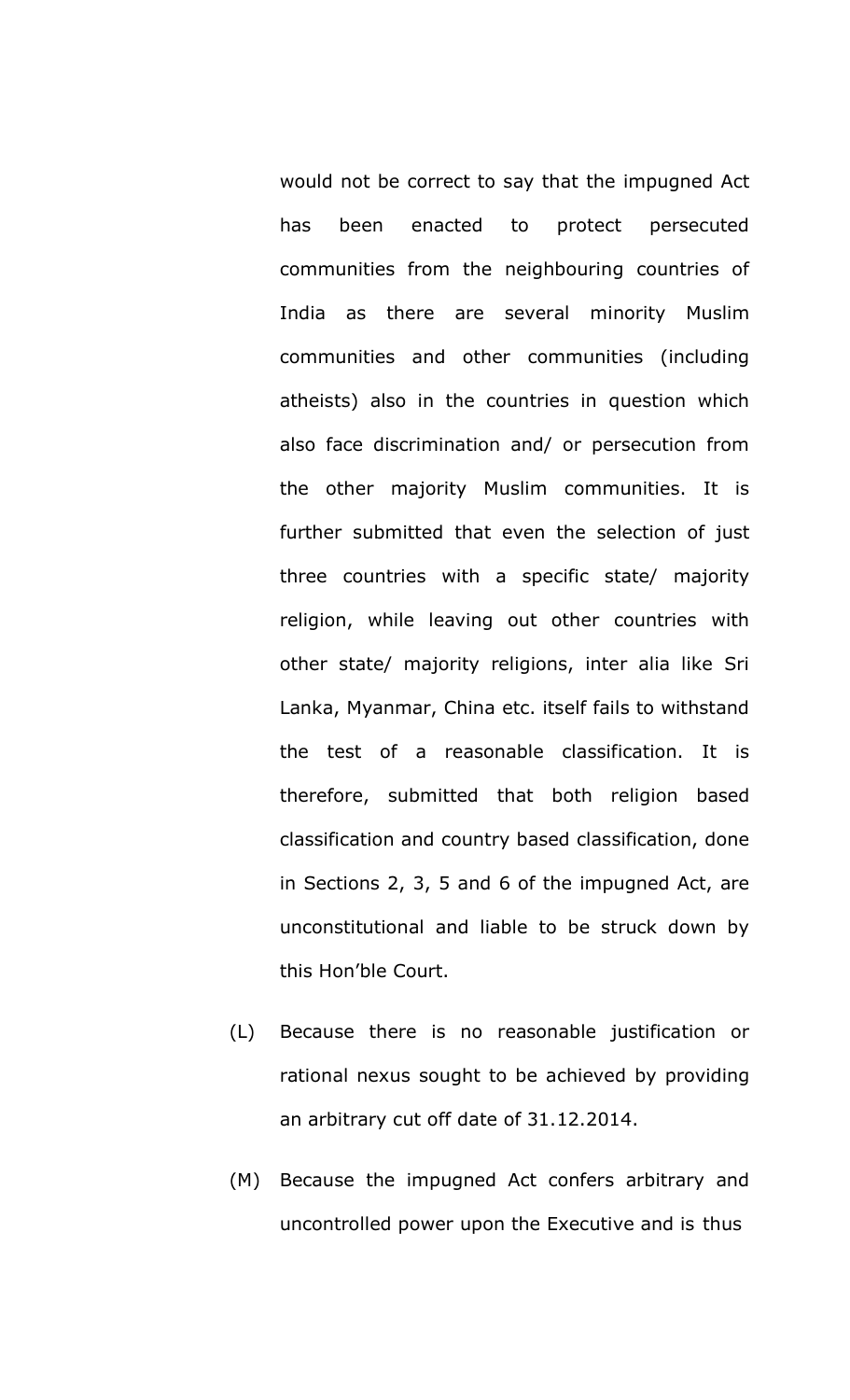violative of the Petitioners' fundamental rights in that no mechanism is provided to determine whether such persons satisfy the criteria laid down in the impugned Act.

(N) Because even if the Respondents justify the class created by the impugned Act on the grounds of religious persecution, it is submitted that the same was not identified as one of the causes of illegal migration by the Government of India before this Hon'ble Court in Sonowal (I). The stand of the Government of India was that Bangladeshis enter India due to, "*steep and continuous increase in population, sharp deterioration in land-man ratio and low rates of economic growth particularly poor performance in agriculture".* It was further submitted that people of all religions from Pakistan and Bangladesh have come for the same reason. The same was recorded by this Hon'ble Court in its judgment in Sonowal (I), as follows.

> *"A true copy of the latest status report filed by the Government in Writ Petition No. 125 of 1998, which has been filed seeking deportation of all Bangladeshi nationals from India, has been filed as Annexure R-1 to the Counter Affidavit and paragraphs 3 to 7 of*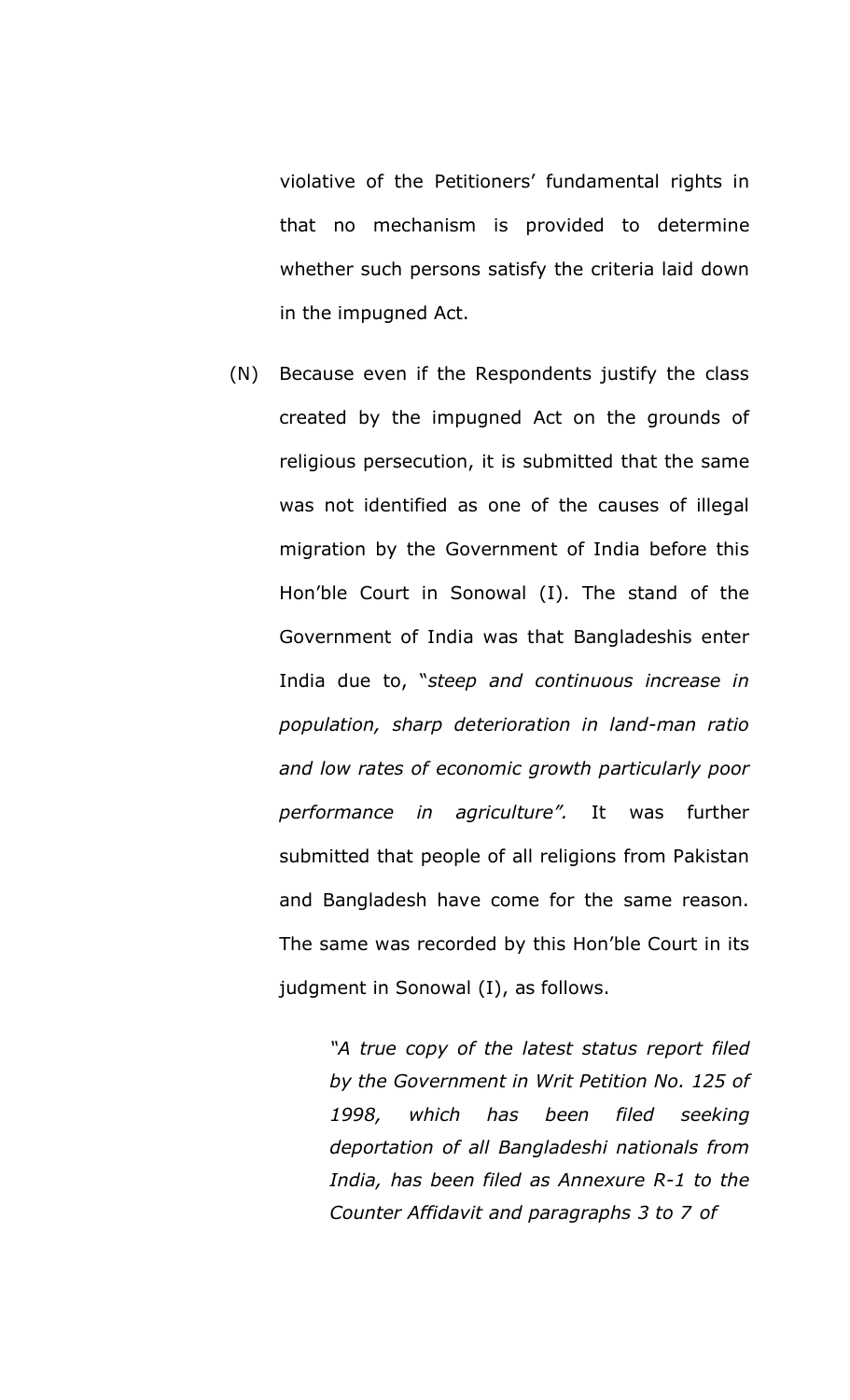*the said status report are being reproduced below :*

> *3. Continuing influx of Bangladeshi nationals into India has been on account of a variety of reasons including religious and economic. There is a combination of factors on both sides which are responsible for continuing influx of illegal immigration from Bangladesh. The important "Push Factors" on the Bangladesh side*

> *a) steep and continuous increase in population;*

*include: -*

*b) sharp deterioration in land-man ratio;*

*c) low rates of economic growth particularly poor performance in agriculture;*

*The "Pull Factors" on the Indian side include: -*

*a) ethnic proximity and kinship enabling easy shelter to the immigrants;*

*b) porous and easily negotiable border with Bangladesh;*

*c) better economic opportunities;*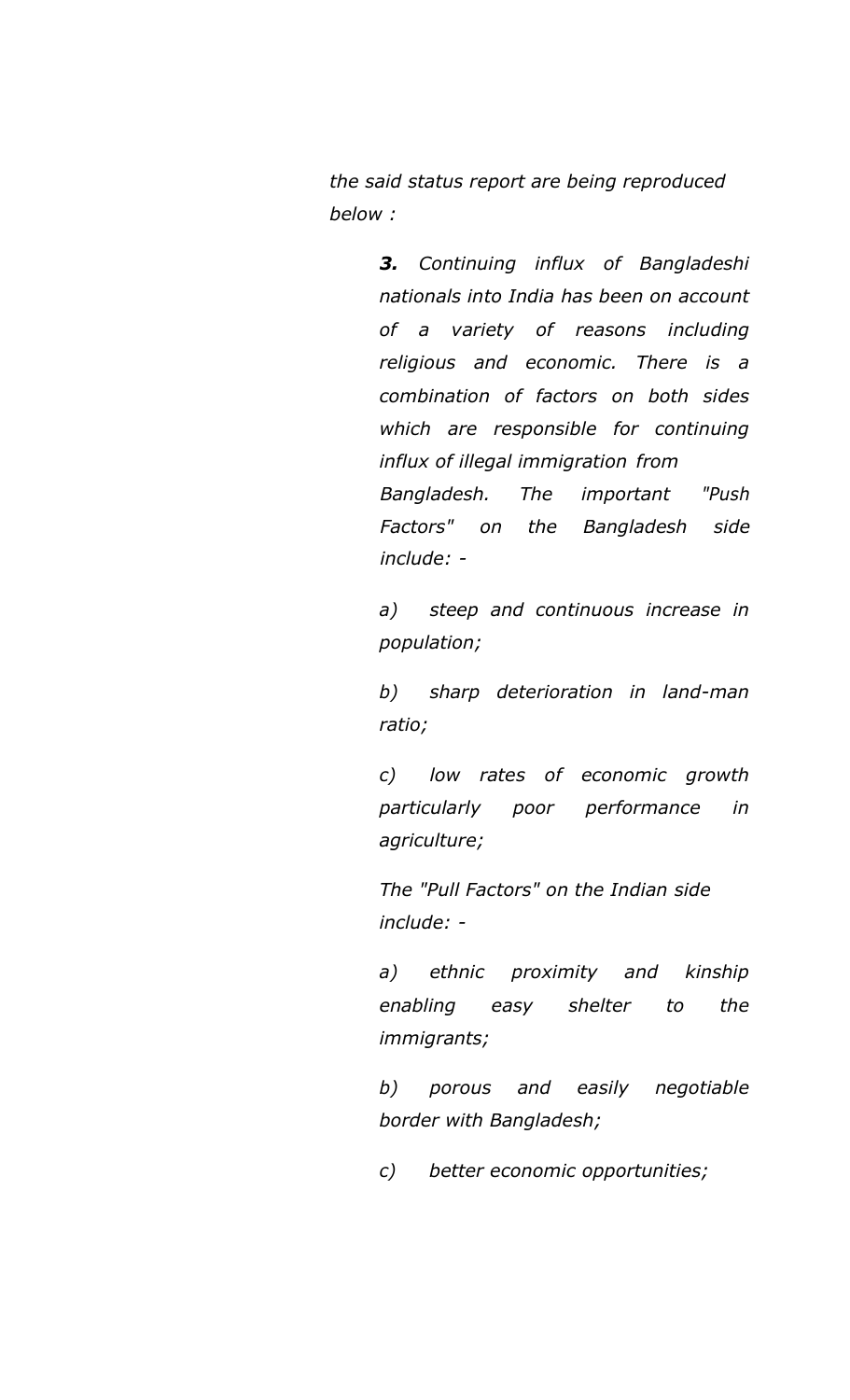*d) interested religious and political elements encouraging immigration;"*

- (O) There is thus no basis for the Respondent No.1 to exempt illegal migrants from the applicable statutory scheme on the basis of religious persecution or religious persecution in Afghanistan, Bangladesh or Pakistan.
- (P) Because the impugned Act is in violation of Article 14 of the Constitution of India in as much as it violates the requirement of 'equal protection of the laws' to all persons within the territorial jurisdiction of the Union. The classification made has no relation with the object of the legislations in question. The impugned Act makes an illegal discrimination based on religion and therefore, also runs contrary to the rule against arbitrariness.
- (Q) Because Sections 2, 3, 5 and 6 of the impugned Act violate the obligations of Respondent No. 1 under the United Nations Declaration on the Rights of Indigenous Peoples. It is submitted that due to the continued influx of the illegal immigrants in Assam, the Respondents herein have failed to protect the rights of the indigenous people of Assam as enshrined under the said Declaration. It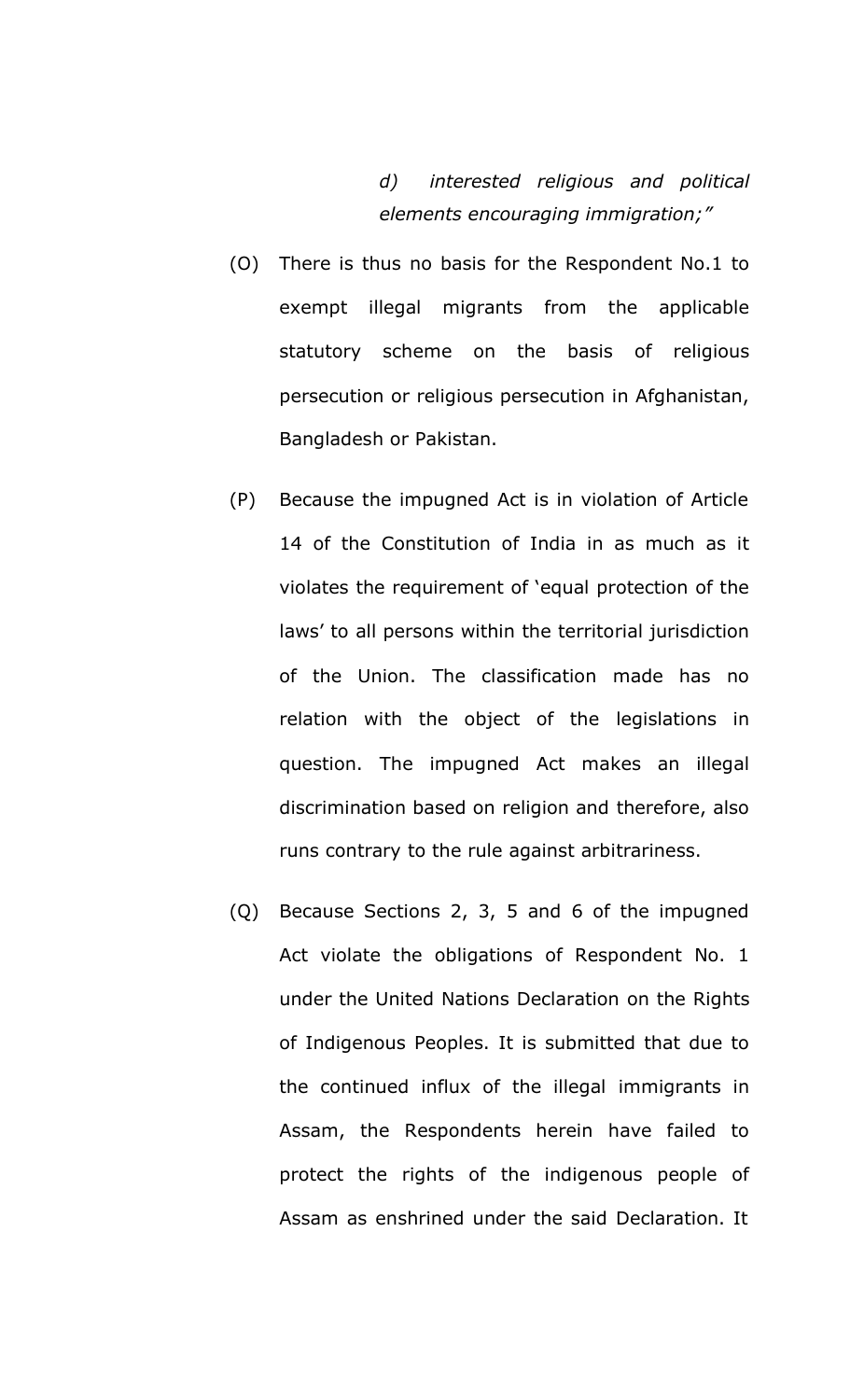is submitted that the impugned Act is, in any manner, also in violation of the international obligations of India.

(R) Because Sections 2, 3, 5 and 6 of the impugned Act are in violation of the judgment of this Hon'ble Court in Sonowal (I) wherein this Hon'ble Court gave a clear mandate to the Central Government to remove illegal migrants from India and equated the entry and stay of illegal migrants in the state of Assam with external aggression. All foreigners, irrespective of religion or place of origin, who enter India without valid travel documents, are illegal migrants and liable for expulsion. By establishing vague and indeterminable criteria, the effect of the impugned provisions will be to enable more illegal migrants to claim exemption from the existing statutory framework. On a similar reasoning, in the said judgment, this Hon'ble Court had struck down the Illegal Migrants (Determination by Tribunals) Act, 1983 and the Illegal Migrants (Determination by Tribunals) Rules, 1984 as ultra vires the Constitution. Similarly, in Sonowal II also, the Hon'ble Court had emphasized that all illegal immigrants should be deported.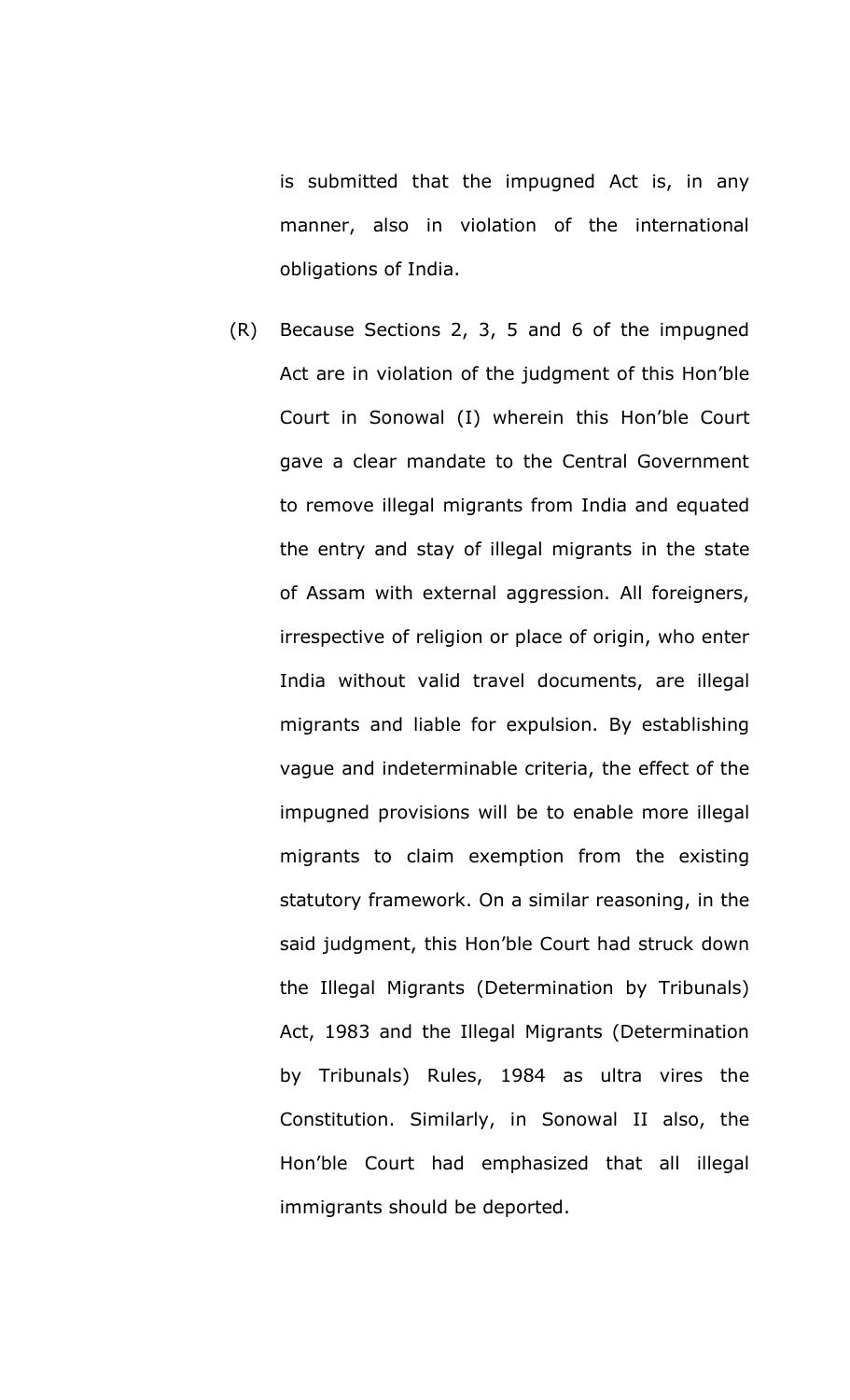(S) It is further submitted that Sections 2, 3, 5 and 6 of the impugned Act are in violation of the judgment of this Hon'ble Court in All Assam Sanmilitia Mahasangha v. Union of India (2015) 3 SCC 1 wherein this Hon'ble Court directed the Union Government to and to detect and deport all illegal migrants who have come to the State of Assam after 25.3.1971. The impugned Act is an attempt to overreach the following directions of this Hon'ble Court.

> *"41. We are at loss to understand why 67 years after independence the Eastern border is left porous..."*

> *"42. …we have considered the necessity of issuing appropriate directions to the Union of India and the State of Assam to ensure that effective steps are taken to prevent illegal access to the country from Bangladesh; to detect foreigners belonging to the stream of 1.1.1966 to 24.3.1971 so as to give effect to the provisions of Section 6(3) & (4) of the Citizenship Act and to detect and deport all illegal migrants who have come to the State of Assam after 25.3.1971.The Union will take all effective steps to complete the fencing (double coiled wire fencing) in such parts/portions of the Indo-Bangla border (including the State of Assam) where presently the fencing is yet to be completed.*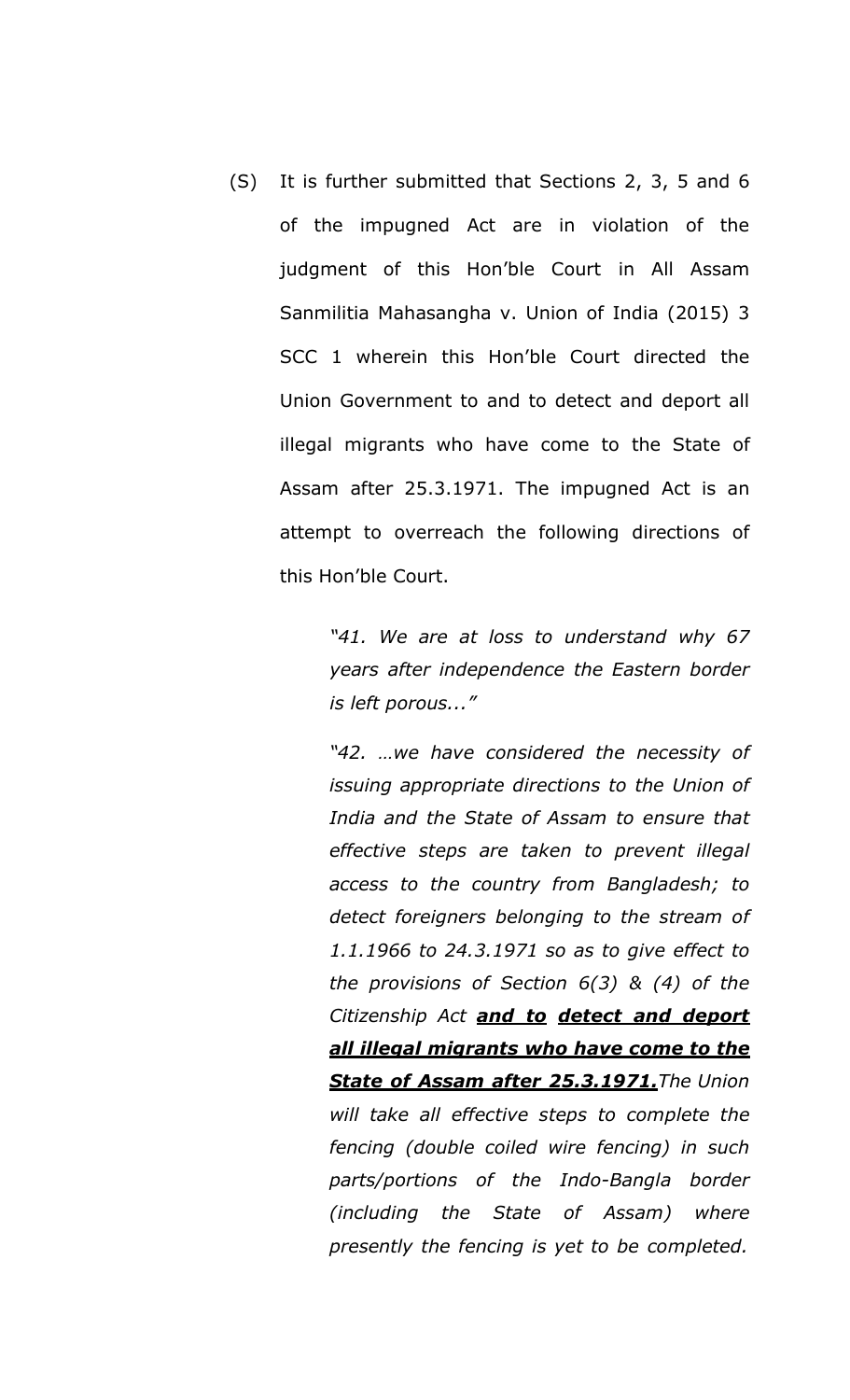*The vigil along the riverine boundary will be effectively maintained by continuous patrolling. Such part of the international border which has been perceived to be inhospitable on account of the difficult terrain will be patrolled and monitored at vulnerable points that could provide means of illegal entry. Motorable roads alongside the international border, wherever incomplete or have not yet been built, will be laid so as to enable effective and intensive patrolling. Flood lights, wherever required, will also be provided while maintaining the present arrangements. The completed part of the border fencing will be maintained and repaired so as to constitute an effective barrier to cross border trafficking."* (Emphasis supplied)

As a result of the above directions of this Hon'ble Court, it is amply clear that the Respondent No. 1 has been directed to completely stem the flow of illegal migrants from Bangladesh into India, as well as to speedily detect and remove permanently all illegal migrants who are residing in the state of Assam, having entered after 25.03.1971. In the light of such directions, the impugned Act is clearly an attempt to bypass the express directions of this Hon'ble Court.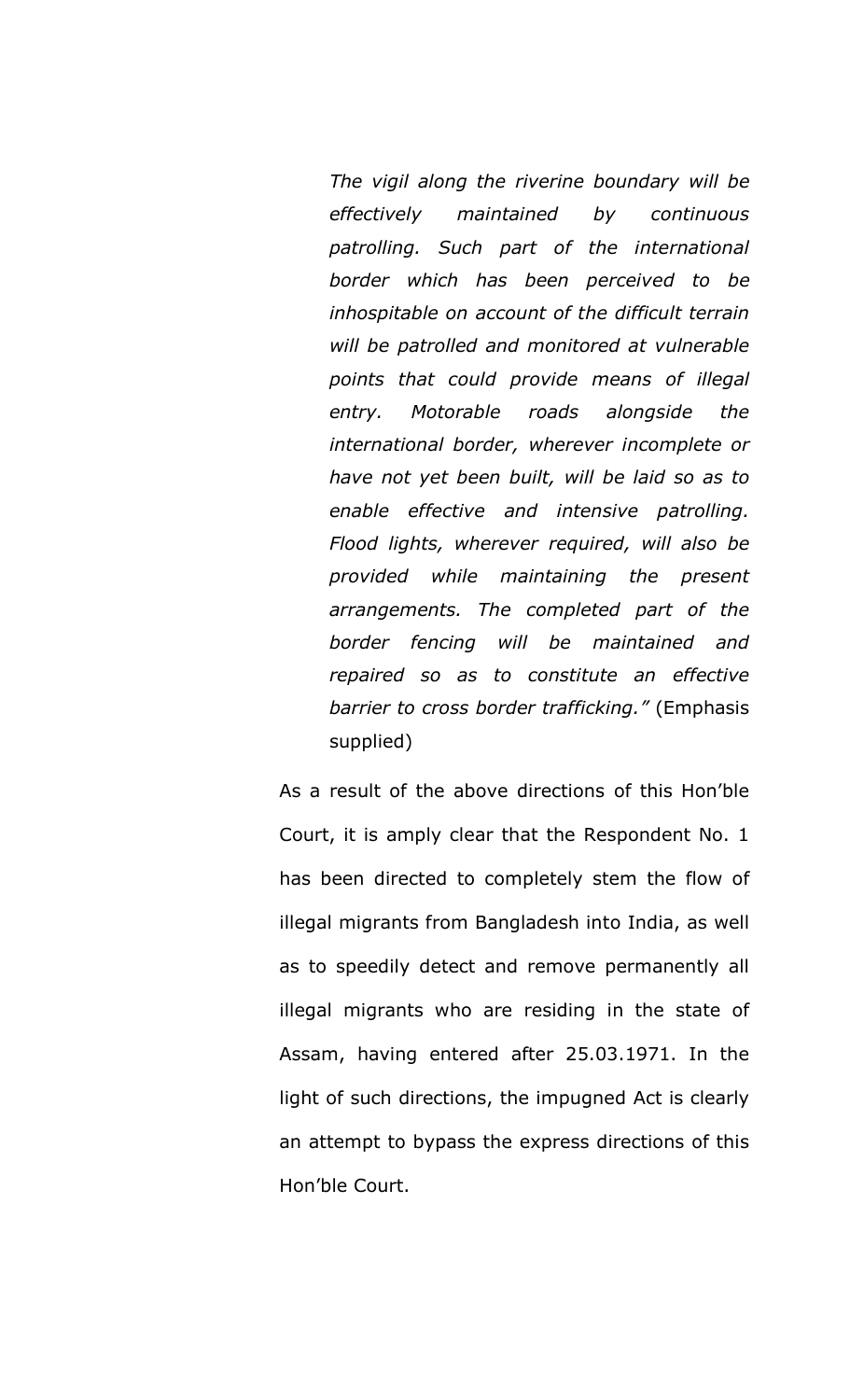- (T) Because the impugned Act imposes an unreasonable and unfair burden on Indian states since no budgetary allocation has been made for the illegal migrants expected to take citizenship of India as a result of the impugned Act. The Central Government has vested the power to identify and deport a foreign national illegally staying in the country under section 3 (2)(c) of the Foreigners Act, 1946 to the State Governments/Union Territory Administrations. Therefore, the State Governments/Union Territory Administrations should have been consulted before promulgating the impugned Act.
- (U) Because the impugned Act is arbitrary, illegal, null and void.
- (V) Because the impugned Act is otherwise bad in law.
- 33. That the Petitioners have no other efficacious remedy but to approach this Hon'ble Court by means of the present Writ Petition.
- 34. That the present Petition is filed bonafide and in the interest of justice.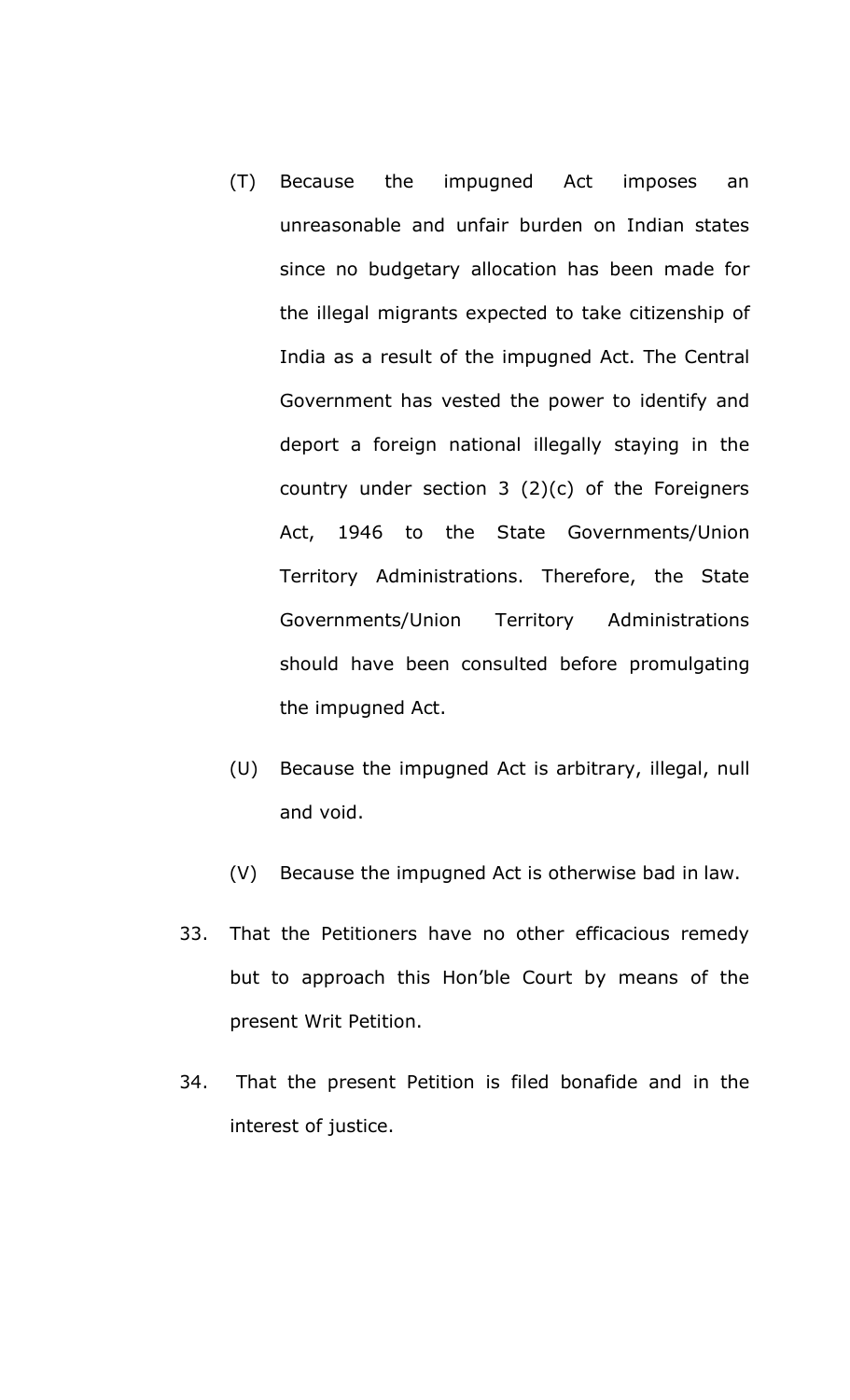35. That the Petitioners have not filed any other similar petition before this Hon'ble Court or any other court seeking similar reliefs.

#### **PRAYER**

It is, therefore, most respectfully prayed that this Hon'ble Court may be pleased to:

- a) Issue a writ in the nature of mandamus and/ or any other writ/ order or direction declaring the Citizenship (Amendment) Act, 2019 as a whole, or Sections 2, 3, 5 and 6 thereof, as discriminatory, arbitrary and illegal and consequently setting aside the impugned Act as ultra-vires the Constitution of India;
- b) Issue a writ in the nature of Mandamus or any other appropriate a writ/ order or direction to the Respondent no 1 to take effective steps for implementation of the provisions of the United Nations Declaration on the Rights of Indigenous Peoples;
- c) Issue a writ in the nature of Mandamus or any other appropriate a writ/ order or direction to the Respondent no 1 to take effective steps for implementation of Assam Accord in general and for conservation and preservation of the distinct culture, heritage and traditions of the